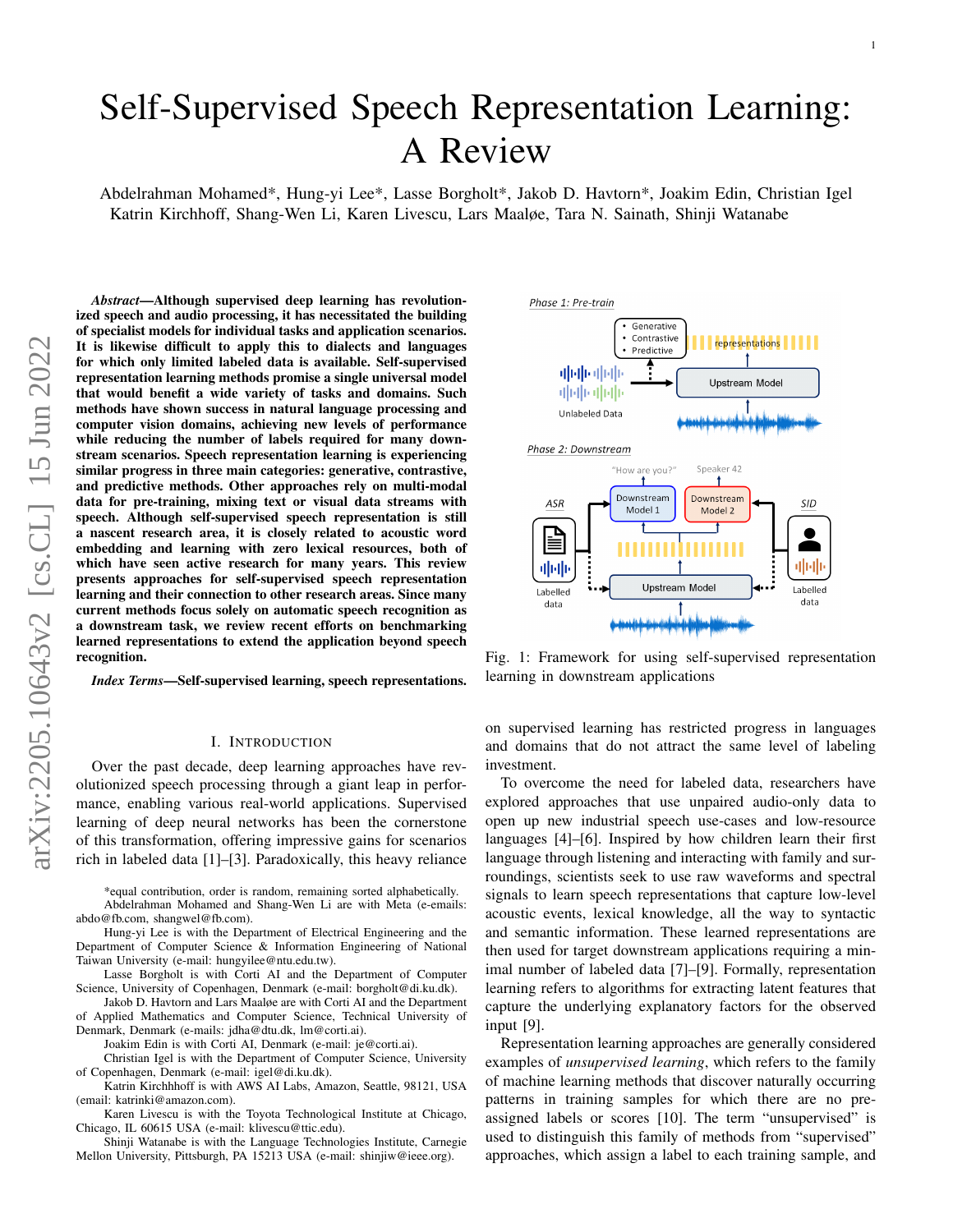"semi-supervised" approaches, which utilize a small number of training samples with labels to guide learning using a larger volume of unlabeled samples. Examples of unsupervised learning techniques include k-means clustering [\[11\]](#page-22-7), mixture models [\[12\]](#page-22-8), autoencoders [\[13\]](#page-22-9), and non-negative matrix factorization [\[14\]](#page-22-10). *Self-supervised learning* (SSL) is a fast-growing subcategory of unsupervised learning approaches, which are techniques that utilize information extracted from the input data itself as the label to learn representations useful for downstream tasks. In this review, we focus on selfsupervised learning approaches.

Figure [1](#page-0-0) outlines self-supervised representation learning in relation to downstream applications. There are two stages in this framework. In the first stage, we use SSL to pre-train a *representation model*, also called an *upstream model* or a *foundation model*. In the second stage, downstream tasks use either the learned representation from the frozen model, or fine-tune the entire pre-trained model in a supervised phase [\[15\]](#page-22-11). Automatic speech recognition (ASR) and speaker identification (SID) are examples of downstream applications in Figure [1.](#page-0-0)

It is considered desirable for learned speech representations to be disentangled, invariant, and hierarchical. Since spoken utterances contain much richer information than the corresponding text transcriptions—e.g., speaker identity, style, emotion, surrounding noise, and communication channel noise—it is important to learn representations that disentangle these factors of variation. Furthermore, invariance of the learned features to changes in background noise and in the communication channel ensures stability with respect to downstream application scenarios. Learning feature hierarchies at the acoustic, lexical, and semantic levels supports applications with different requirements. For instance, whereas a speaker identification task benefits from a low-level acoustic representation, a speech translation task requires a more semantic representation of the input utterance.

Due to the popularity of SSL, reviews have been published about the technology in general [\[16\]](#page-22-12)–[\[18\]](#page-22-13) as well as its application to natural language processing (NLP) [\[19\]](#page-22-14)–[\[22\]](#page-22-15) and computer vision (CV) [\[23\]](#page-22-16). However, none of these overviews focus on SSL for speech processing. Since the speech signal differs greatly from image and text inputs, many theories and technologies have been developed to address the unique challenges of speech. One review addresses speech representation learning based on deep learning models [\[24\]](#page-22-17), but does not address recent developments in self-supervised learning. This motivates this overview of speech SSL.

The structure of this paper is arranged as follows. Section [II](#page-1-0) briefly reviews the history of speech representation learning, and Section [III](#page-2-0) reviews current speech SSL models. Section [IV](#page-10-0) surveys SSL datasets and benchmarks, and discusses and compares results from different works. Section [V](#page-16-0) analyzes successful SSL approaches and offers insights into the importance of technological innovations. Section [VI](#page-18-0) reviews zero-resource downstream tasks that utilize SSL. Finally, Section [VII](#page-21-0) summarizes the paper and suggests future research directions.

# <span id="page-1-0"></span>II. HISTORICAL CONTEXT OF REPRESENTATION LEARNING

In this section we present the historical background of the current surge in self-supervised representation learning methods in the context of two previous waves of research work in the 1990s and 2000s. The discussed approaches go beyond speech to describe the overall landscape of ML development during the past few decades.

# *A. Clustering and mixture models*

Initial research in learning latent speech and audio representations involved simple models in which the training data likelihood was optimized directly or via the expectation– maximization (EM) algorithm.

Early work used simple clustering methods. For example, in work such as [\[25\]](#page-22-18), [\[26\]](#page-22-19), word patterns were clustered semiautomatically using techniques such as k-means, after which isolated words were recognized by finding the training cluster closest to the test data.

Through time, modeling techniques improved such that subword units were represented by Gaussian mixture models (GMMs) [\[27\]](#page-22-20), which facilitated the modeling of more variability in the input data. GMMs were first built for contextindependent phonemes; state-clustering algorithms [\[28\]](#page-22-21) then resulted in GMMs for context-dependent phonemes. Each latent component of these mixture models acted as a template of a prototypical speech frame, making it difficult to handle large volumes of data with diverse characteristics. Furthermore, dynamical models like hidden Markov models (HMMs) [\[29\]](#page-22-22) allowed for the processing of continuous speech rather than just isolated word recognition. These generative GMM and HMM models were trained by maximizing the likelihood of data given the model, which could be accomplished in either an unsupervised or a supervised manner.

Another line of research focused on extracting speech features from generative models. The main objective here was to render the knowledge learned by generative models accessible to discriminative downstream classifiers, or to map variable-length sequences to fixed-length representations. Feature vectors were derived from the parameters of trained GMM models. In the case of *Fisher vectors*, the features were the normalized gradients of the log-likelihood with respect to the model parameters (mixture weights, means, and variances) of the Gaussian mixtures. An extension of this approach (likelihood ratio score space) used the derivative of the log-likelihood ratio of two models, e.g., a background model and a foreground model. Examples of their use in speech processing include speech recognition [\[30\]](#page-23-0), [\[31\]](#page-23-1) and speaker recognition [\[32\]](#page-23-2). Subsequent techniques in speaker and language verification [\[33\]](#page-23-3), [\[34\]](#page-23-4) similarly extracted parameters (concatenated means) from trained background GMMs as representations that were then combined with low-rank projections of speaker/session- or language-specific vectors.

# *B. Stacked neural models*

More recently, representation learning has seen a shift of focus towards neural models, which, compared to GMMs and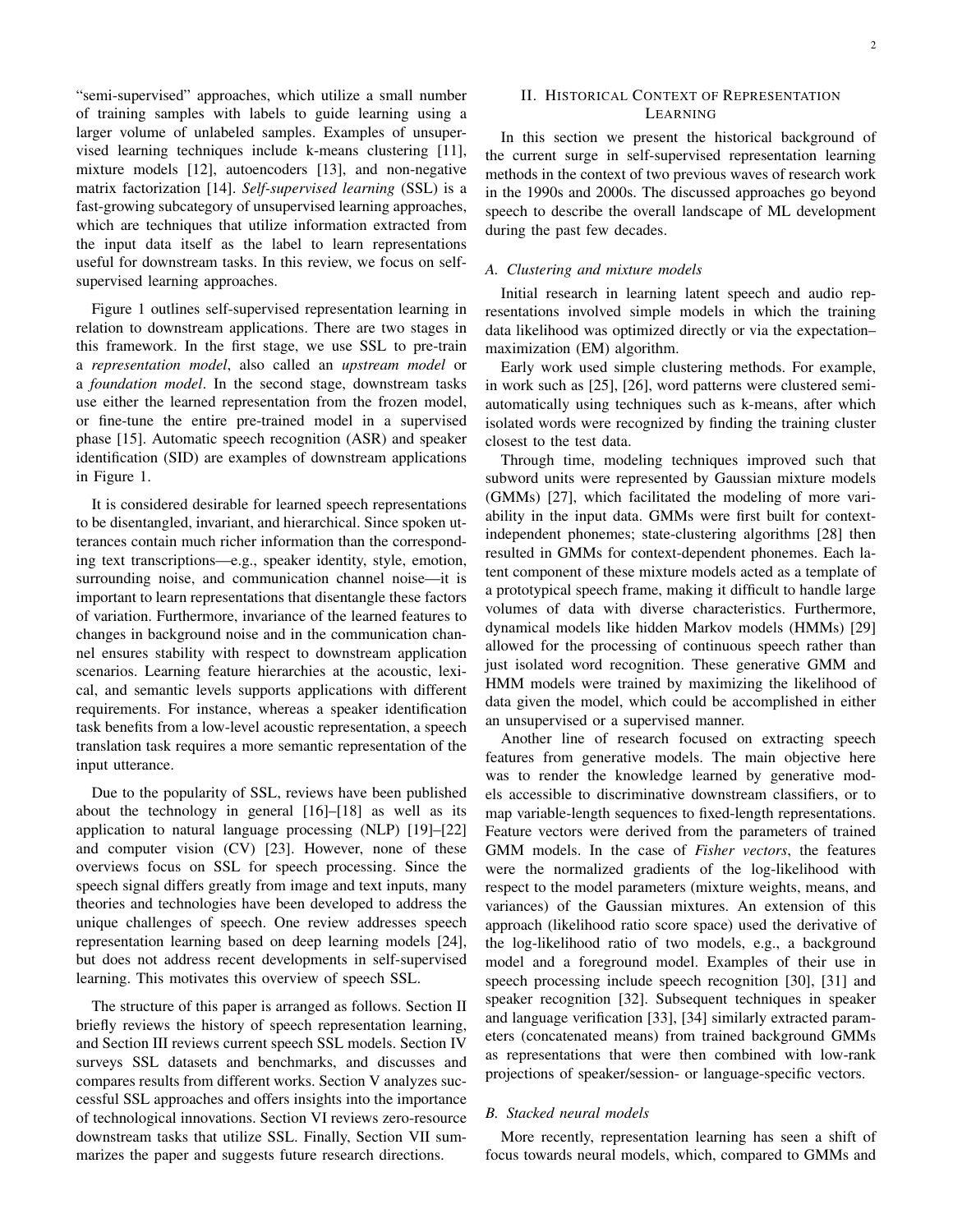HMMs, offer distributed representations with more capacity to model diverse input signals into efficient latent binary codes. Examples of early techniques include restricted Boltzmann machines (RBM) [\[15\]](#page-22-11), denoising autoencoders [\[35\]](#page-23-5), noise contrastive estimation (NCE) [\[36\]](#page-23-6), sparse coding [\[37\]](#page-23-7)–[\[39\]](#page-23-8), and energy-based methods [\[40\]](#page-23-9). Many of these techniques have also been applied to CV and NLP problems, which provided inspiration for their application to speech.

Higher-capacity neural models were achieved by stacking several neural network layers to build progressively higherlevel concept representations. However, these deeper networks also increased the training complexities. For example, approximate training methods such as contrastive divergence [\[41\]](#page-23-10) were a practical technique to streamline RBM training. Furthermore, deep networks had non-convex objective functions, which often resulted in long training times compared to GMMs, which are trained using full batches instead of minibatch learning.

## *C. Learning through pretext task optimization*

A more recent trend is learning networks that map the input to desired representations by solving a *pretext* task. Such studies have several characteristics: (1) All layers are trained end-to-end to optimize a single pretext task instead of relying on layer-wise pre-training (2) Past stacked networks typically had only a few layers, but very deep networks with more than ten layers are now common. (3) It is common to evaluate a representation model on a wide range of tasks. For example, in NLP, a representation model is usually assessed on GLUE, which comprises nine tasks [\[42\]](#page-23-11), whereas in speech, a representation model can be evaluated on SUPERB, which comprises ten tasks [\[43\]](#page-23-12), as described in detail in Section [IV-E.](#page-12-0)

The cornerstone of this third wave is the design of a pretext task, which allows the model to efficiently leverage knowledge from unlabeled data. The pretext task should be challenging enough for the model to learn high-level abstract representations and not be so easy as to encourage the exploitation of low-level shortcuts. Early breakthroughs included end-to-end learning of deep neural architectures via pretext tasks for restoring the true color of black-andwhite images [\[44\]](#page-23-13), joint learning of latent representations and their cluster assignments [\[45\]](#page-23-14), and the prediction of the relative positions of image patches [\[46\]](#page-23-15). Other popular approaches include variational auto-encoders [\[47\]](#page-23-16), [\[48\]](#page-23-17), which learn data representations using unsupervised objectives by reconstructing the input after passing it through an information bottleneck.

In the SSL context, a pretext task related to auto-encoding is to generate an object from its partial information. Such tasks are widely used in NLP, for example, using the previous tokens in a sentence to predict the next token such as in ELMo [\[49\]](#page-23-18), the GPT series [\[50\]](#page-23-19)–[\[52\]](#page-23-20), and Megatron [\[53\]](#page-23-21), or predicting the masked tokens in a sentence such as with the bidirectional encoder representations from Transformers (BERT) series [\[54\]](#page-23-22)–[\[56\]](#page-23-23). Another common pretext task in the third wave is contrastive learning [\[57\]](#page-23-24), in which a model learns to identify a target instance from a set of negative

samples. This approach has become especially popular in the CV context [\[58\]](#page-23-25)–[\[61\]](#page-23-26). In this survey, we will mainly focus on techniques for pretext task optimization for speech processing, and discuss these techniques in detail in Section [III.](#page-2-0)

# *D. Other related work*

A closely related area of research that is not covered in this review is semi-supervised pre-training methods such as pseudo-labeling (that is, self-training). Pseudo-labeling (PL) relies on a supervised teacher model to label a large volume of speech-only data, which is then used to augment the initial labeled data to train a student model [\[4\]](#page-22-2)–[\[6\]](#page-22-3), [\[62\]](#page-23-27). PL has been successful and widely adopted in the speech community since the 1990s. Other proposed variations of PL include augmenting speech-only data with noise to improve robustness, iterating over the PL process to improve teacher labeling quality, and training student models with more parameters than their original teachers to capture the complexities in vastly larger speech-only data [\[63\]](#page-23-28)–[\[65\]](#page-23-29). Both SSL and PL leverage unlabeled speech-only data. One distinguishing factor in PL is the utilization of supervised data for a specific task during model pre-training, which limits the model's focus to a single (or at best a few) downstream tasks. SSL, in turn, is an attempt to learn task-agnostic representations to benefit a wide range of tasks.

Transfer learning (TL) is another closely related area of research for pre-training speech models. TL transfers knowledge captured by models trained on one task to different but related tasks [\[66\]](#page-23-30). The past few decades have seen active research on TL and its extension to multitask learning for more general representations. Multilingual and cross-lingual supervised models have proven superior in low-resource speech recognition tasks [\[67\]](#page-23-31). SSL can be regarded as a type of TL because knowledge learned from pre-training is used for different downstream tasks. This survey paper focuses on SSL, and not all TL technologies for speech. One survey indeed addresses TL for speech processing [\[68\]](#page-23-32) but does not include current SSL technologies for speech.

#### <span id="page-2-0"></span>III. SPEECH REPRESENTATION LEARNING PARADIGMS

Due to the characteristics of speech, SSL pretext tasks developed for CV and NLP may not directly apply to speech. Below we summarize the characteristics of speech as compared to CV and NLP.

- *Speech is a sequence.* Unlike CV, in which an image usually has a fixed size representation, it is natural to represent a speech utterance as a variable-length sequence. Therefore, pretext tasks developed for CV cannot generally be directly applied to speech.
- *Speech is a long sequence without segment boundaries.* Both text and speech can be represented as sequences. From this viewpoint, it is natural to apply learning approaches developed for text directly to speech. In NLP, morpheme-like tokens are widely used as sequence units in pre-training. The standard BERT takes 512 morphemelike tokens as input, usually covering a paragraph including several sentences. However, speech signals consist of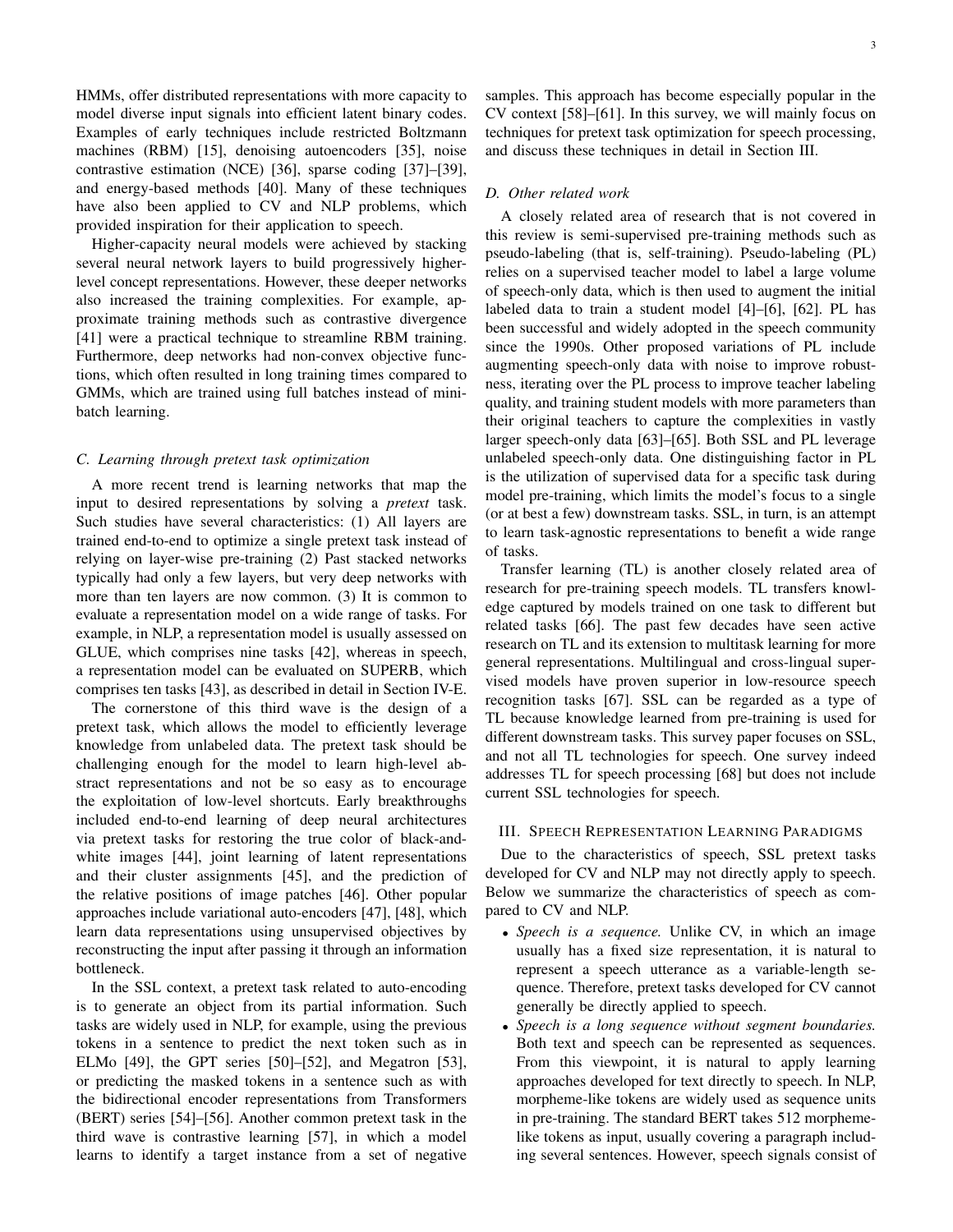sound pressure measurements with thousands of samples per second, resulting in sequences much longer than those for text. Even spectral representations which reduce the sequence length can have hundreds of frames per second. Processing such sequences with typical neural network architectures like Transformers can result in problems with running time and memory requirements. One could gather consecutive frames to form shorter segments, but unlike text, there is no obvious segmentation for unlabeled speech.

- *Speech is continuous.* In NLP, it is common to use a pretext task that models a categorical distribution of masked or future inputs. Since text is easily broken down into individual tokens such as words, subwords, or characters, it is straightforward to define a finite vocabulary for such tasks. However, this idea does not apply to speech modeling because speech signals are continuous; in this sense there is no such thing as a speech vocabulary.
- *Speech processing tasks are diverse.* Building generalizable self-supervised representation models for diverse speech processing tasks is challenging. Speech contains rich, hierarchical information, and different speech tasks may require mutually orthogonal information. For example, speech recognition requires a model that extracts content information but ignores speaker information; in contrast, speaker recognition requires a model that extracts speaker information but removes content information. Therefore, it is challenging to define a self-supervised model whose representations are suitable for both speech recognition and speaker recognition. Analogous considerations apply within CV and NLP.

In the sections below, we group modern SSL pretext tasks designed for speech into three main categories: *generative* approaches, *contrastive* approaches and *predictive* approaches. For each category, we provide a brief motivation and then describe prominent models that belong to it. Lastly, we discuss a set of challenges related to the category. Figure [2](#page-4-0) shows a timeline of the models covered in these sections with each model colored according to our categorization. Table [I](#page-6-0) summarizes model pretext tasks along within the categories.

#### *A. Notation*

To efficiently describe the different approaches, we use a simple notation where models are taken to consist of functions  $f(\cdot)$  and  $g(\cdot)$ . Often, we will refer to  $f(\cdot)$  as the encoder and  $g(\cdot)$  as the decoder. However, a more general view is that  $f(\cdot)$  is used as the representation model after pre-training, whereas  $q(\cdot)$  is needed only to support the pretext task. Given an acoustic input  $X = \{x_1, x_2, ..., x_T\}$ , the encoder  $f(\cdot)$ outputs a representation  $H = \{h_1, h_2, ..., h_T\}$ . The model can be fine-tuned for a downstream task directly or used to extract features which are fed to another model, as visualized in Figure [1.](#page-0-0) It is common to use the output representations  $H$ , but often representations from hidden layers of  $f(\cdot)$  are more suited. The input  $X$  may be either the raw waveform samples or a sequence of spectral feature vectors. Below, we do not distinguish between the two; in practice, however, both are viable options.

# <span id="page-3-1"></span>*B. Generative approaches*

*1) Motivation:* In this category, the pretext task is to generate, or reconstruct, the input data based on some limited view. This includes predicting future inputs from past inputs, masked from unmasked, or the original from some other corrupted view. "Generative" as used in this paper refers to models that target the original input in their pretext task. Note that this differs from generative models, which learn to sample new data.

### *2) Approaches:*

*a) Autoencoding:* Since their introduction in the mid-1990s [\[13\]](#page-22-9), autoencoders (AE) have played an essential role in learning distributed latent representations of sensory data. As described above, AEs consist of an encoder and decoder; the pretext task is to reconstruct the given input. The most common type of AE places an information bottleneck on the latent representation simply by having fewer hidden units available than input features. This forces the model to discard low-level details and disccourages the learning of trivial solutions. Other models add regularization to the latent space to further improve the quality of the learned representations. For instance, denoising autoencoders (DAE) learn latent representations by reconstructing from input corrupted by noise [\[35\]](#page-23-5). The vector-quantized variational autoencoder (VQ-VAE) is another model in this category [\[70\]](#page-23-33); it extends the original variational autoencoder [\[47\]](#page-23-16) with a novel parameterization of the posterior distribution for discrete latent representations. Forcing the use of discrete latent representations encourages the model to focus on salient input features, e.g., phonemes in speech, rather than using the capacity to model channel noise and imperceptible local input details.

Specifically, the continuous representation vector  $h_t$  at the output of the encoder is quantized by mapping it to a codebook vector, which is then used as the input to the decoder. This operation is non-differentiable and the gradients of the encoder parameters with respect to the loss must be obtained by approximation. In the VQ-VAE this is done using a straightthrough estimator [\[71\]](#page-23-34), i.e., the gradients of the encoder output are taken to be equal to those of the decoder input. Given a learned codebook  $A \in \mathbb{R}^{K \times D}$ , where K is the codebook size and  $D$  is the dimensionality of each codebook vector  $a_k$ , the quantized representation  $q_t$  of  $h_t$  is obtained as

$$
q_t = a_k, \text{ where } k = \arg\min_j \|h_t - a_j\|_2. \tag{1}
$$

The decoder  $g(\cdot)$  then takes  $q_t$  as input to generate  $x_t$ . Codebook learning is facilitated by a two-term auxiliary loss similar to classical vector quantization dictionary learning [\[72\]](#page-23-35), [\[73\]](#page-23-36). Gradients for the codebook vectors are given solely by a term that moves codebook vectors  $a_k$  closer to the nonquantized vectors  $h_t$ . A so-called *commitment term* is added to ensure that non-quantized vectors do not grow unboundedly by enforcing the encoder to keep them close to a codebook vector. This commitment term is an auxiliary loss optimized only by the encoder. The total VQ-VAE loss is

<span id="page-3-0"></span>
$$
\mathcal{L} = \underbrace{\log p(x_t|q_t)}_{\text{encoder+decoder}} + \underbrace{\|\text{sg}\left[h_t\right] - A\|_2^2}_{\text{codebook}} + \underbrace{\beta\|h_t - \text{sg}\left[A\right]\|_2^2}_{\text{encoder}}, \quad (2)
$$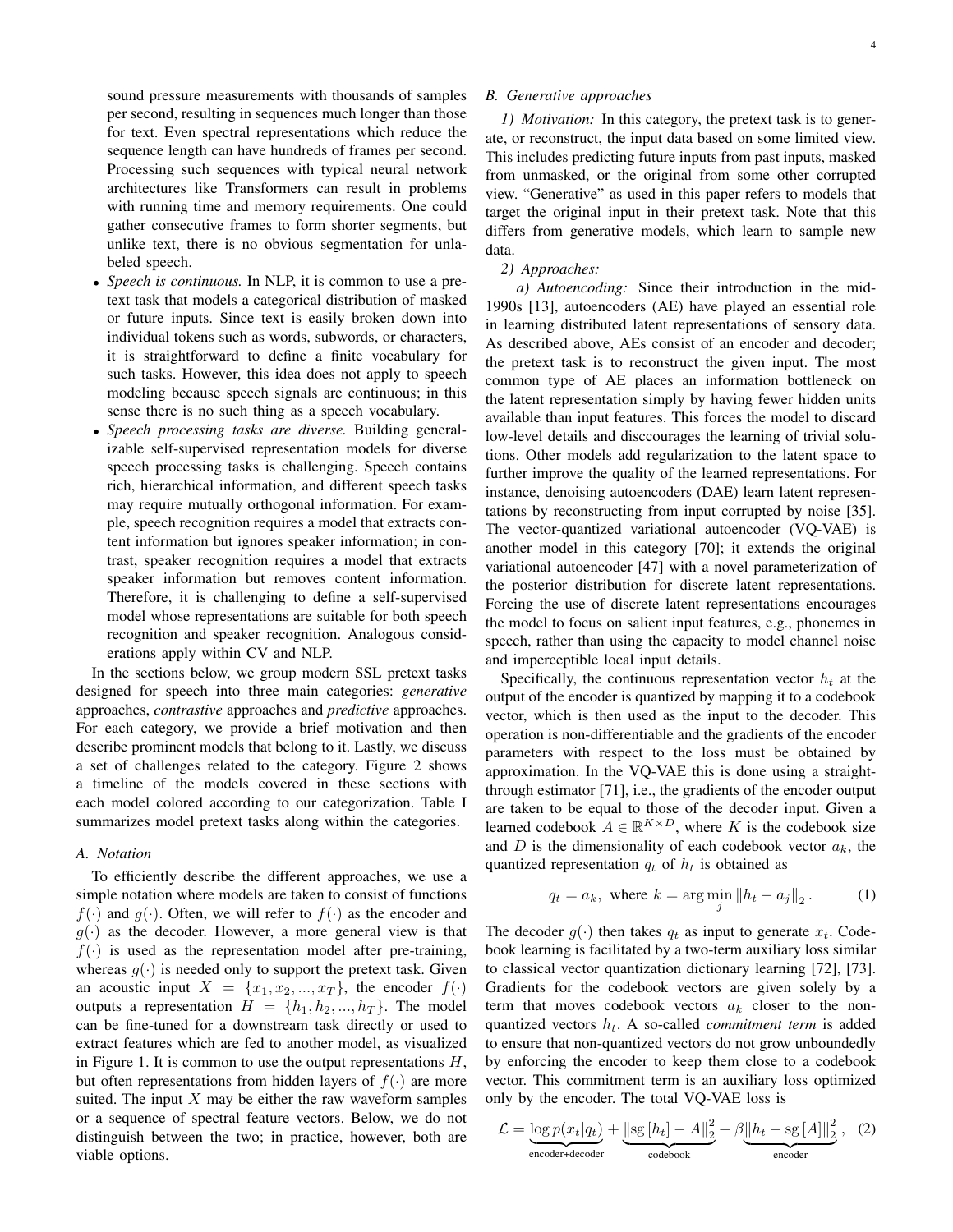<span id="page-4-0"></span>

Fig. 2: A selection of models listed according to first publication date on arXiv or conference submission date when this clearly precedes the former. The models are categorized as generative, contrastive, or predictive. In addition, some models are characterized as embedding models or multi-modal models, although most learn frame-level representations from speech only. Some models use a mixture of generative and contrastive tasks. For instance, PASE and PASE+ use a multi-task setup, but find that generative tasks are the most important for downstream task performance [\[69\]](#page-23-37).

where  $sg[x] = x$  is the so-called stop-gradient operator, which has partial derivatives all equal to zero, and  $\beta$  is a scalar hyperparameter. We note that the subtraction of a vector and a matrix in Equation [\(2\)](#page-3-0) implies the use of broadcasting.

These learned discrete representations have been shown to capture high-level speech information closely related to phonemes, and are useful for other applications such as speaker conversion [\[74\]](#page-23-38). Vector quantization is exclusive to VQ-VAE but has seen widespread application within SSL for regularization purposes and to define targets for the pretext task. We will cover these applications below.

*b) Autoregressive prediction:* Autoregressive predictive coding (APC) [\[75\]](#page-23-39), [\[76\]](#page-24-0) is inspired by autoregressive language models (LM) for text, in which the model learns to use past information to predict future information. An encoder  $f(\cdot)$ reads the input sequence  $X_{[1,t]}$  and generates a sequence of latent representations  $H_{[1,t]}$ . The decoder  $g(\cdot)$  is a prediction head which takes the last vector of  $H_{[1,t]}$  as input to generate  $x_{t+c}$ , where  $c \ge 1$ . Thus, c indicates how many timesteps the model predicts ahead. The encoder  $f(\cdot)$  and decoder  $g(\cdot)$  are jointly learned to minimize the distance (e.g.,  $L_1$  loss) between the decoder output  $\hat{x}_{t+c} = g(h_t)$  and  $x_{t+c}$ . APC is formulated as

$$
H_{[1,t]} = f(X_{[1,t]}),
$$
\n(3)

$$
\hat{x}_{t+c} = g(h_t),\tag{4}
$$

$$
\mathcal{L}_t = \|\hat{x}_{t+c} - x_{t+c}\|_1. \tag{5}
$$

In text-based autoregressive LMs,  $c$  is set to 1. However, due to the smoothness of the speech signal, neighboring acoustic features are usually similar. Depending on the downstream task, we are often interested in learning so-called *slow features* that typically span multiple input frames [\[77\]](#page-24-1). Even the smallest linguistic units of speech—phonemes—span 0.07 seconds on average in the English TIMIT dataset [\[78\]](#page-24-2), whereas spectrogram frames  $x_t$  are typically computed at 0.01 second intervals. Thus, simply predicting the next frame constitutes a trivial pretext task for APC; the original work finds that  $c = 3$  performs well. In [\[79\]](#page-24-3), the APC objective is extended to multi-target training. The new objective generates both past and future frames conditioned on previous context. In VQ-APC [\[80\]](#page-24-4), quantization is used with the APC objective, which imposes an information bottleneck serving as a regularizer.

A drawback of APC is that it encodes information only from previous timesteps and not the entire input. DeCoAR [\[81\]](#page-24-5) combines the bidirectionality of ELMo [\[49\]](#page-23-18) and the reconstruction objective of APC to alleviate this issue and allow encoding information from the entire input. It uses a forward LSTM  $f_1(\cdot)$  to encode  $X_{[1,t]}$  and a backward LSTM  $f_2(\cdot)$  to encode  $X_{[t+k,T]}$ , where  $k > 1$ :

$$
H_{[1,t]} = f_1(X_{[1,t]}),
$$
\n(6)

$$
H'_{[t+k,T]} = f_2(X_{[t+k,T]}),
$$
\n(7)

$$
\hat{X}_{[t+1,t+k-1]} = g(h_t, h'_{t+k}).
$$
\n(8)

The input feature vector used in the downstream tasks is the concatenation of  $h_t$  and  $h'_t$ .

*c) Masked Reconstruction:* Masked reconstruction is largely inspired by the masked language model (MLM) task from BERT [\[54\]](#page-23-22). During BERT pre-training, some tokens in the input sentences are masked by randomly replacing them by a learned masking token or another input token. The model then learns to reconstruct the masked tokens from the nonmasked tokens. Recent work has explored similar pretext tasks to pre-train speech encoders. Similar to the DeCoAR model described above, this allows a model to learn contextualized representations that encode information from the entire input. While we here focus on the models that reconstruct the masked input, it is important to note that masking has also been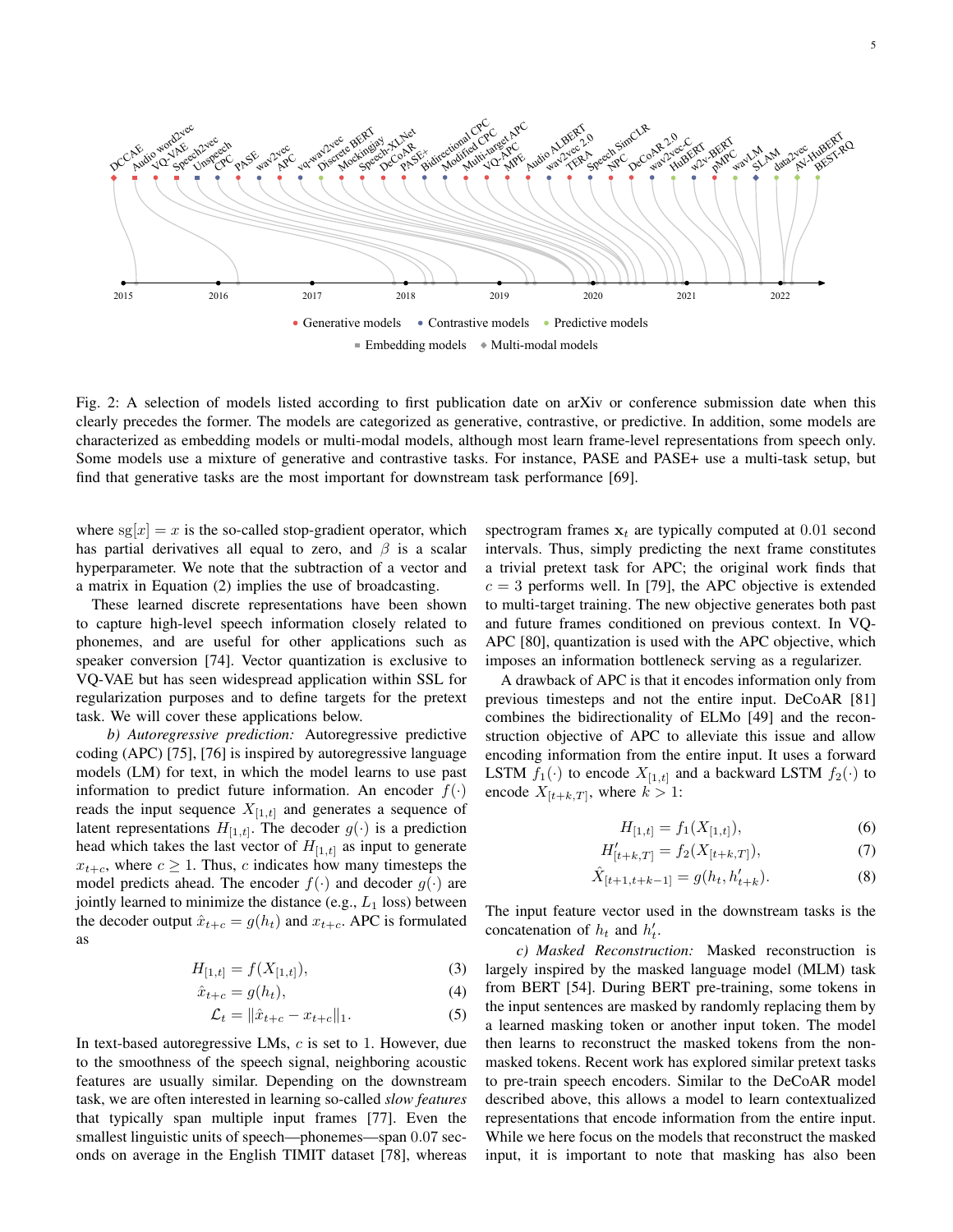used extensively for contrastive (Section [III-C\)](#page-5-0) and predictive (Section [III-D\)](#page-7-0) models.

From a high-level perspective, the training phase of models using masked reconstruction can be formulated as

$$
H = f(m(X)),\tag{9}
$$

$$
\hat{x}_t = g(h_t),\tag{10}
$$

$$
\mathcal{L}_t = \|\hat{x}_t - x_t\|_1. \tag{11}
$$

The function  $m(\cdot)$  defines a stochastic masking policy which will be discussed further below. The function  $f(\cdot)$  is typically a Transformer encoder [\[82\]](#page-24-6)–[\[84\]](#page-24-7), but recurrent neural networks have also been used [\[85\]](#page-24-8). The decoder is a prediction head. Finally, the loss  $\mathcal{L}_t$  is commonly computed only for masked timesteps in order to discourage the model from learning an identity mapping.

The masking policies used in NLP can be adapted to speech by considering a speech frame equivalent to a token in a sentence; indeed, the masking strategy of BERT has also been used for speech pre-training [\[82\]](#page-24-6). However, taking inspiration from NLP is not sufficient, as speech data warrants domainspecific considerations.

- In the standard BERT masking policy, each token is masked independently at random. However, for speech, masking a single frame constitutes a trivial reconstruction task. Due to the smoothness of audio signals, models may learn to simply interpolate neighboring frames to reconstruct the masked frame. Therefore it is common to mask chunks of consecutive frames [\[82\]](#page-24-6), [\[86\]](#page-24-9).
- Instead of just masking a fixed number of consecutive frames, pMPC [\[87\]](#page-24-10) selects masked speech frames according to the phonetic segmentation in an utterance. We can bring the pretext task closer to the NLP equivalent by using a masking policy where the masked regions of the input correspond to linguistic units.
- Whereas most studies use masking along the temporal dimension of the input, speech can also be masked along the frequency dimension when spectral input features are used [\[85\]](#page-24-8), [\[88\]](#page-24-11). Frequency masking has been shown to improve representations used for speaker classification [\[88\]](#page-24-11).

Some studies explore alternatives to masking the input directly. In non-autoregressive predictive coding (NPC) [\[89\]](#page-24-12), time masking is introduced through masked convolution blocks. Taking inspiration from XLNet [\[90\]](#page-24-13), it has also been suggested that the input be reconstructed from a shuffled version [\[91\]](#page-24-14) to address the discrepancy between pre-training and fine-tuning of masking-based approaches. Regularization methods can further improve on masked reconstruction approaches. DeCoAR 2.0 [\[92\]](#page-24-15) uses vector quantization, which is shown to improve the learned representations. Furthermore, two dropout regularization methods—attention dropout and layer dropout—are introduced with the TERA model [\[93\]](#page-24-16).

*d) More Generative Approaches:* Other than the autoregressive and masked reconstruction tasks discussed above, various studies have explored the reconstruction of other targets derived from the input. PASE and PASE+ [\[69\]](#page-23-37), [\[94\]](#page-24-17) use multiple targets, including the waveform, log power spectrum, MFCCs, and prosody features. Models that learn acoustic embeddings of small speech segments have targeted future and past spectrogram segments [\[95\]](#page-24-18)–[\[97\]](#page-24-19), phase information [\[98\]](#page-24-20), and the temporal gap between two segments [\[96\]](#page-24-21), [\[97\]](#page-24-19).

*3) Challenges:* Although successful NLP models like BERT and GPT are based on generative pretext tasks, the progress have not been translated directly to the speech domain. A speech signal encodes more information than text, such as speaker identity and prosodic features, which makes it harder to generate. However, in order to generate all the details of the input, the model must encode all the information in the speech signal. Hence, a model that learns to perfectly reconstruct its input may not necessarily have learned to isolate the features of interest.

There are many choices involved in designing a generative pretext task. For instance, the number of consecutive frames to mask. This choice influences what the model learns through the pretext task. However, there is little research on the relationship between task design and the information encoded in the learned representations.

# <span id="page-5-0"></span>*C. Contrastive approaches*

*1) Motivation:* As discussed above, speech contains many entangled features. Thus, directly modeling speech might not be the best way to discover contextualized latent factors of variations. Contrastive models learn self-supervised representations by distinguishing a target sample (positive) from distractor samples (negatives) given an anchor representation. The pretext task is to minimize latent space distances between anchor and positive samples while maximizing distance to negative samples. This approach has been extensively used in the machine learning and computer vision communities [\[115\]](#page-24-22). *2) Approaches:*

*a) CPC:* Contrastive Predictive Coding (CPC) [\[57\]](#page-23-24) is a prominent example of a constrastive learning model. In CPC, the anchor representation  $h_t$  is contextualized by depending on the input up until timestep  $t$  whereas the positives and negatives are sampled from a set of localized representations  $z_t$  jointly learned by the model.

$$
Z = f_1(X) \tag{12}
$$

$$
h_t = f_2(Z_{[1,t]}) \t\t(13)
$$

$$
\hat{z}_{t,k} = g_k(h_t) \tag{14}
$$

where  $f_1(\cdot)$  is a convolutional neural network, such that each  $z_t$  only encodes information from a limited receptive field in  $X, f_2(\cdot)$  is limited to condition each  $h_t$  only on previous timesteps  $Z_{[1,t]}$  and  $g_k$  is a step-wise transformation (e.g., a linear regression layer). The loss function measures the distance from projections of the contextualized representation,  $\hat{z}_t$ , to learned representations  $z_t$ . The approach is similar to previous work on Noise-Contrastive Estimation (NCE) [\[116\]](#page-24-23). The loss corresponds to maximizing a lower bound on the mutual information between  $h_t$  and  $z_t$  (and in turn  $x_t$ ) and is hence called InfoNCE.

$$
\mathcal{L}_{t,k} = -\log\left(\frac{\exp(\hat{z}_{t,k}^{\mathrm{T}} z_{t+k})}{\sum_{n\sim\mathcal{D}} \exp(\hat{z}_{t,k}^{\mathrm{T}} z_n)}\right) . \tag{15}
$$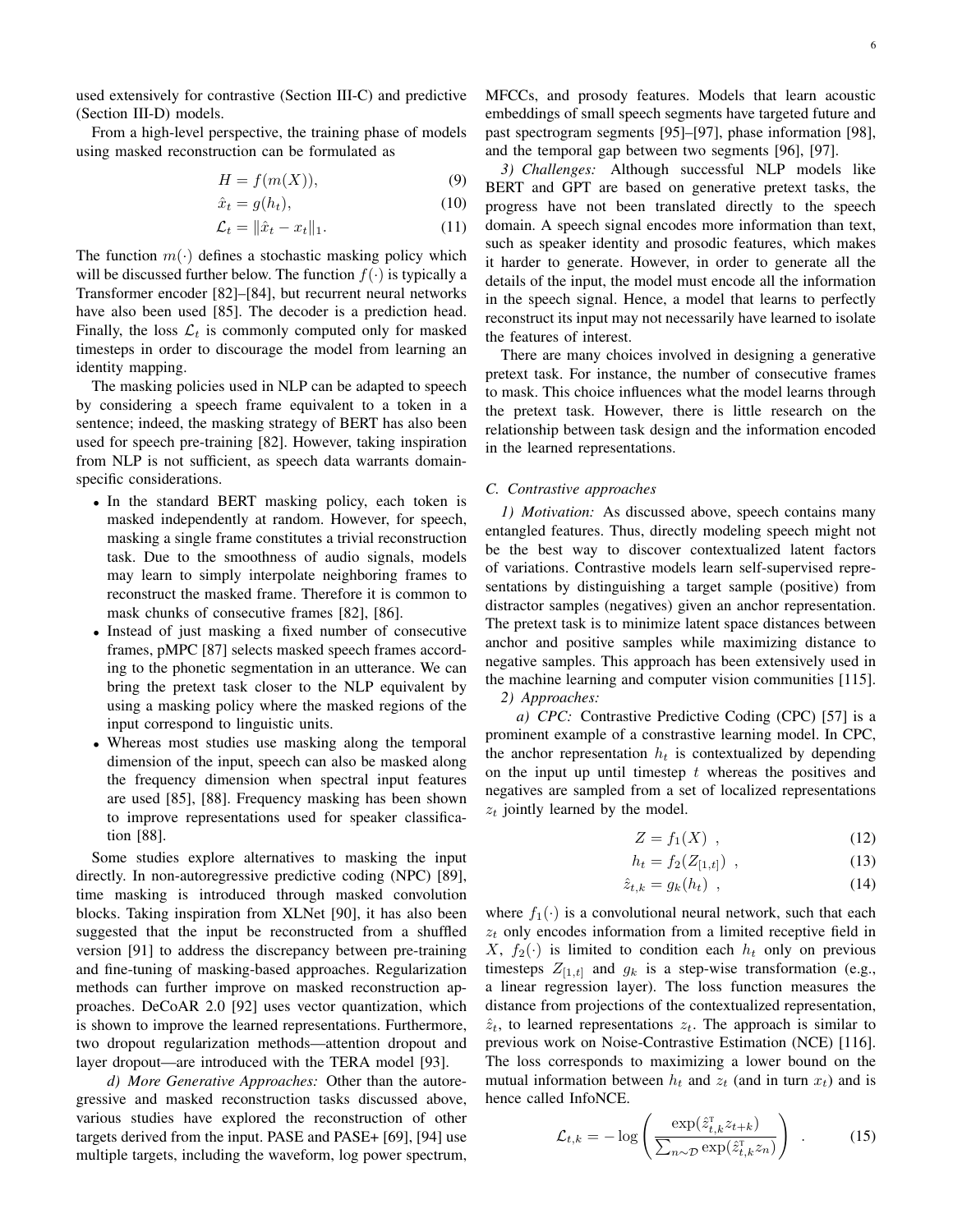<span id="page-6-0"></span>TABLE I: A summary of the approaches in the three categories of self-supervised learning. Column (a) lists the names of the models and related references, column (b) defines the model input, column (c) defines any corruption of the input or hidden representation, and column (d) defines the target of the pretext task; the pretext task itself is described by the overall model category and the main text.  $X = \{x_1, x_2, ..., x_T\}$  is the input sequence in which  $x_t$  can be an acoustic feature vector (e.g., MFCC, filterbank, or spectrogram features) or a waveform sample.  $X_{[t_1:t_2]}$  represents  $\{x_{t_1}, x_{t_1+1}, ..., x_{t_2}\}$ .  $X_{-[t_1:t_2]}$ represents X in which the segment  $X_{[t_1:t_2]} = \{x_{t_1}, x_{t_1+1}, ..., x_{t_2}\}$  is masked.  $x_t^i$  represents the *i*-th dimension of  $x_t$ . If  $x_t$  is a frame in a spectrogram, then the *i*-th dimension corresponds to a specific frequency bin.  $X^{-[f,f+j]}$  refers to a spectrogram X which is masked along the frequency axis from the f-th to  $(f + j)$ -th bin. We indicate random temporal permutation of a sequence by indexing it with the set  $\mathcal{P}_t \triangleq \text{PERMUTE}([0, t])$ , where PERMUTE(·) returns a permutation of the given list. We indicate data augmentation (e.g., reverberation) by the function  $AUGMENT(\cdot)$ . Subscripts indicate different augmentations. Z represents a localized latent representation sequence of X.  $Z^{(l)}$  is Z at the l-th layer of the model used to compute it.  $\bar{H}$  is the contextualized sequence  $H$  obtained from an exponential moving average (EMA) of the model undergoing training with no masking applied.  $Q$  represents a sequence of quantized learned representations, and  $C$  is a sequence of discrete cluster IDs. For contrastive models, we specify only positive targets.

| Model (a)                                                | Input(b)                                                  | Corruption (c)              | Target (d)                                                |  |  |  |  |  |
|----------------------------------------------------------|-----------------------------------------------------------|-----------------------------|-----------------------------------------------------------|--|--|--|--|--|
| <b>GENERATIVE MODELS</b>                                 |                                                           |                             |                                                           |  |  |  |  |  |
| Audio Word2vec [99], VQ-VAE [70]                         | $\boldsymbol{X}$                                          |                             | $\boldsymbol{X}$                                          |  |  |  |  |  |
| Speech2Vec [95], Audio2Vec [97] - skip-gram              | $X_{\left[ t_{1},t_{2}\right] }$                          | $\overline{a}$              | $X_{[t_0,t_1]},X_{[t_2,t_3]}$                             |  |  |  |  |  |
| Speech2Vec [95], Audio2Vec [97] - cbow                   | $X_{[t_0,t_1]}, X_{[t_2,t_3]}$                            | $\overline{\phantom{a}}$    | $X_{[t_1,t_2]}$                                           |  |  |  |  |  |
| PASE [69], PASE+ [94] <sup>a</sup>                       |                                                           | $\overline{\phantom{a}}$    | Different modalities of $X$                               |  |  |  |  |  |
| APC [75], [80]                                           | $X_{[1,t]}$                                               |                             | $x_{t+c},\,c\geq 1$                                       |  |  |  |  |  |
| Speech-XLNet [91]                                        | $X_{\mathcal{P}_t}$                                       |                             | $x_{i\sim\mathcal{P}_t^c}$                                |  |  |  |  |  |
| DeCoAR <sup>[81]</sup>                                   | $X_{[1,t-1]}, X_{[t+k+1,T]}$                              |                             | $X_{[t,t+k]}$                                             |  |  |  |  |  |
| Mockingjay [82], Audio ALBERT [100], DeCoAR 2.0 [92]     | $X_{-[t,t+k]}$                                            |                             | $X_{[t,t+k]}$                                             |  |  |  |  |  |
| TERA [88], BMR [85]                                      | $X^{-[f,f+j]}_{-[t,t+k]}$                                 |                             | $\boldsymbol{X}$                                          |  |  |  |  |  |
| pMPC [87]                                                | $X_{-[t,t+k']}\ (X_{[t,t+k']})$ is a phoneme)             |                             | $X_{[t,t+k']}$                                            |  |  |  |  |  |
| <b>MPE</b> [84]                                          | $\boldsymbol{X}$                                          | $Z_{-[t,t+k]}$              | Ζ                                                         |  |  |  |  |  |
| <b>NPC</b> [89]                                          | X<br>$Z_{-[t,t+k]}$                                       |                             | X                                                         |  |  |  |  |  |
| CONTRASTIVE MODELS                                       |                                                           |                             |                                                           |  |  |  |  |  |
| Unspeech [101]                                           | $X_{[t_1,t_2]}$                                           |                             | $X_{[t_0,t_1]},X_{[t_2,t_3]}$                             |  |  |  |  |  |
| CPC [57], wav2vec [102], Modified CPC [103]              | $X_{[1,t]}$                                               |                             | $z_{t+c}, c \geq 1$                                       |  |  |  |  |  |
| Bidirectional CPC [104]                                  | $X_{[1,t]}$ or $X_{[t,T]}$<br>$\overline{\phantom{a}}$    |                             | $z_{t+c}$ or $z_{t-c}$ , $c \ge 1$                        |  |  |  |  |  |
| $vq$ -wav $2$ vec $[105]$                                | $X_{[1,t]}$                                               |                             | $q_{t+c}, c \geq 1$                                       |  |  |  |  |  |
| wav2vec 2.0 [106], wav2vec-C $[107]$ <sup>b</sup>        | Х                                                         | $\mathcal{Z}_{-[t,t+k]}$    | $Q_{[t,t+k]}$                                             |  |  |  |  |  |
| w2v-BERT [108]                                           | $\boldsymbol{X}$                                          | $Z_{-[t,t+k]}$              | $Q_{[t,t+k]}$ and $C_{[t,t+k]}$                           |  |  |  |  |  |
| Speech SimCLR $[109]^{c}$                                | AUGMENT <sub>1</sub> $(X)$ and AUGMENT <sub>2</sub> $(X)$ |                             | AUGMENT <sub>2</sub> $(Z)$ and AUGMENT <sub>1</sub> $(Z)$ |  |  |  |  |  |
| PREDICTIVE MODELS                                        |                                                           |                             |                                                           |  |  |  |  |  |
| Discrete BERT [105], [110] $d$                           | $C_{-[t,t+k]}$                                            |                             | $C_{[t,t+k]}$                                             |  |  |  |  |  |
| HuBERT $[111]$ <sup>e</sup> , WavLM $[112]$ <sup>F</sup> | X                                                         | $Z_{-[t,t+k]}$              | $C_{\left[ t,t+k\right] }$                                |  |  |  |  |  |
| data2vec [113]                                           | $\boldsymbol{X}$                                          | $Z_{-\left[ t,t+k\right] }$ | $\sum_l \bar{H}_{[t,t+k]}^{(l)}$                          |  |  |  |  |  |
| BEST-RQ $[114]$ <sup>g</sup>                             | $X_{-[t,t+k]}$                                            |                             | $C_{[t,t+k]}$                                             |  |  |  |  |  |

<span id="page-6-1"></span>*<sup>a</sup>*PASE uses multiple pretext tasks, but the authors find that reconstruction is most important.

<span id="page-6-2"></span>*<sup>b</sup>*wav2vec-C adds reconstruction loss to wav2vec 2.0.

<span id="page-6-4"></span>*<sup>d</sup>*Discrete BERT obtains codes C from vq-wav2vec.

<span id="page-6-3"></span>*<sup>c</sup>*Speech SimCLR targets the latent representation of an augmented version of X using a differently augmented X, and vice-versa.

<span id="page-6-6"></span><span id="page-6-5"></span>*<sup>e</sup>*HuBERT is trained first using cluster IDs of the MFCCs as target and subsequently clusters IDs of the model representations from the last iteration. *<sup>f</sup>*WavLM simulates noisy/overlapped speech as inputs.

<span id="page-6-7"></span>*<sup>g</sup>*BEST-RQ obtains codes C by quantizing acoustic features using a random projection quantizer.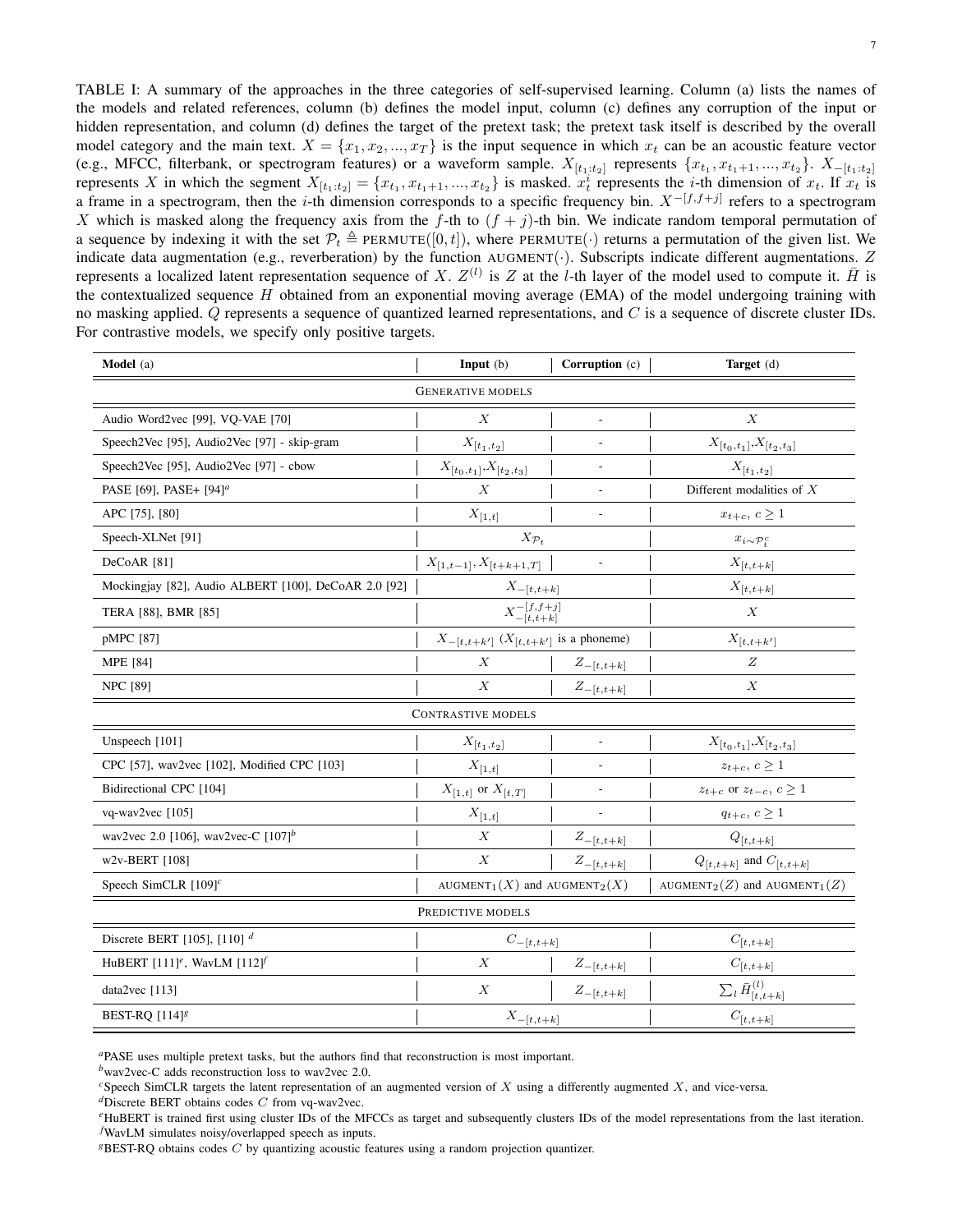Here,  $D$  is a set of indices including the target index  $t + k$ and negative samples drawn from a proposal distribution, which can be taken to be a uniform distribution over the set  $\{1, \ldots, T\}$ . This corresponds to sampling negatives from the same sequence which has been show to give good performance for phoneme classification [\[57\]](#page-23-24). The loss is indexed by  $k$ to show that CPC targets multiple offsets using different projection layers. The authors find  $k = 12$  to work well for phoneme classification.

The wav2vec model [\[102\]](#page-24-27) extends the CPC approach with different parameterizations for the functions  $f_1(\cdot)$  and  $f_2(\cdot)$ . It also modifies the loss to consider a binary prediction task, such that we have

$$
\mathcal{L}_{t,k} = -\log(\sigma(\hat{z}_{t,k}^{\mathrm{T}} z_{t+k})) - \sum_{n \sim \mathcal{D}} \log(\sigma(-\hat{z}_{t,k}^{\mathrm{T}} z_n)) \quad , \quad (16)
$$

where  $\sigma$  is the sigmoid function.

*b) wav2vec 2.0:* The wav2vec 2.0 model combines masking and contrastive learning. As the CPC model, it uses the InfoNCE loss [\[57\]](#page-23-24) to minimize the distance between contextualized representations and quantized target vectors. It takes as input a waveform and uses a convolutional feature encoder followed by a transformer network. Masking is applied to the convolutional features at the transformer input:

$$
Z = f_1(X) \tag{17}
$$

$$
H = f_2(m(Z)) , \qquad (18)
$$

$$
q_t = g(z_t) \tag{19}
$$

Here,  $m(\cdot)$  again defines a masking policy,  $f_1(\cdot)$  is a convolutional neural network with limited receptive field,  $f_2(\cdot)$  is a transformer encoder, and  $g(\cdot)$  is a quantization module which uses a Gumbel softmax [\[117\]](#page-24-40) with a straight-through estimator to form discrete targets from Z.

In wav2vec 2.0, anchors are taken to be  $h_t$  at masked timesteps only, the positive sample is chosen as the quantized vector at the same timestep,  $q_t$ , and negatives are sampled from other masked timesteps. Notably, quantized targets allow excluding the class of the positive sample  $q_t$  when sampling negatives. The loss is

$$
\mathcal{L}_t = -\log\left(\frac{\exp(S_c(h_t, q_t))}{\sum_{n \sim \mathcal{D}} \exp(S_c(h_t, q_n))}\right) ,\qquad(20)
$$

where  $S_c(\cdot)$  is the cosine similarity and D contains t and the indices sampled from other masked timesteps.

Since the quality of the learned representations is contingent on the quality of the quantization, wav2vec 2.0 combines two techniques to learn high-quality codebooks. First, wav2vec 2.0 concatenates quantized representations from multiple codebooks at each timestep, so-called Product Quantization (PQ) [\[118\]](#page-24-41). Also, the training loss is augmented with an auxiliary term designed to encourage equal use of all codebook entries. The wav2vec 2.0 approach was the first to reach singledigit WER on all Librispeech and Libri-light subsets (see Section [IV-B\)](#page-10-1). Its impressive performance inspired many followup research studies. The wav2vec-C [\[107\]](#page-24-32) approach extends wav2vec 2.0 with a consistency term in the loss that aims to reconstruct the input features from the learned quantized representations, similar to VQ-VAE [\[119\]](#page-25-0). The wav2vec-C representations achieve, on average, twice the error reduction over baseline and a higher codebook utilization in comparison to wav2vec 2.0 for far-field English voice commands and voice queries.

*3) Challenges:* Although representations learned using contrastive approaches have proved effective across a wide range of downstream applications, they face many challenges when applied to speech data. One challenging aspect is that the strategy used to define positive and negative samples can also indirectly impose invariances on the learned representations. For example, sampling negatives exclusively from the same utterance as the positive biases the features towards speaker invariance, which may or may not be desired for downstream applications. Another standing challenge is that since speech input does not have explicit segmentation of acoustic units, the negative and positive samples do not represent a whole unit of language but rather partial or multiple units, depending on the span covered by each sample. Finally, since speech input is smooth and lacks natural segmentation, it can be difficult to define a contrastive sampling strategy that is guaranteed to provide samples that always relate to the anchor as truly positives and negatives in a sound way.

#### <span id="page-7-1"></span><span id="page-7-0"></span>*D. Predictive approaches*

<span id="page-7-2"></span>*1) Motivation:* Unlike generative representation learning approaches, predictive methods output a distribution over a discrete vocabulary given a masked input utterance. The predictive loss is only applied over the masked regions, forcing the model to learn good high-level representations of unmasked inputs to infer the targets of masked ones correctly. These approaches are motivated by the success of BERTlike methods in NLP [\[54\]](#page-23-22) where the model learns contextual representation aggregating evidence from distant timesteps. Predictive approaches for speech representation learning also draw inspiration from the DeepCluster method [\[120\]](#page-25-1) for selfsupervised visual learning.

## *2) Approaches:*

*a) Discrete BERT:* Applying BERT training for spoken input is challenged due to the continuous nature of the speech. The DiscreteBERT approach [\[110\]](#page-24-35) benefited from a fixed discrete vocabulary previously learned by a contrastive vqwav2vec [\[105\]](#page-24-30) model. For the Librispeech dataset, the discrete vocabulary contained about 13.5k unique codes. Concretely, given an input spoken utterance, the discrete unit sequence is first extracted from the vq-wav2vec model and then used for input and target sides of a standard BERT model. During learning, only the BERT model is trained using the maskedprediction loss – with no gradient updates done for the vqwav2vec model. Following the Libri-light near-zero evaluation policy [\[121\]](#page-25-2), fine-tuning is done using 10 minute, 1 hour and 10 hour subsets of Librispeech balanced for gender and recording conditions, as well as the standard 100 hour-clean part of Librispeech. DiscreteBERT was the first model to show the effectiveness of self-supervised speech representation learning by achieving a WER of 25% on the standard test-other subset using merely a 10-minute fine-tuning set, which opened the gate for more ambitious approaches to follow.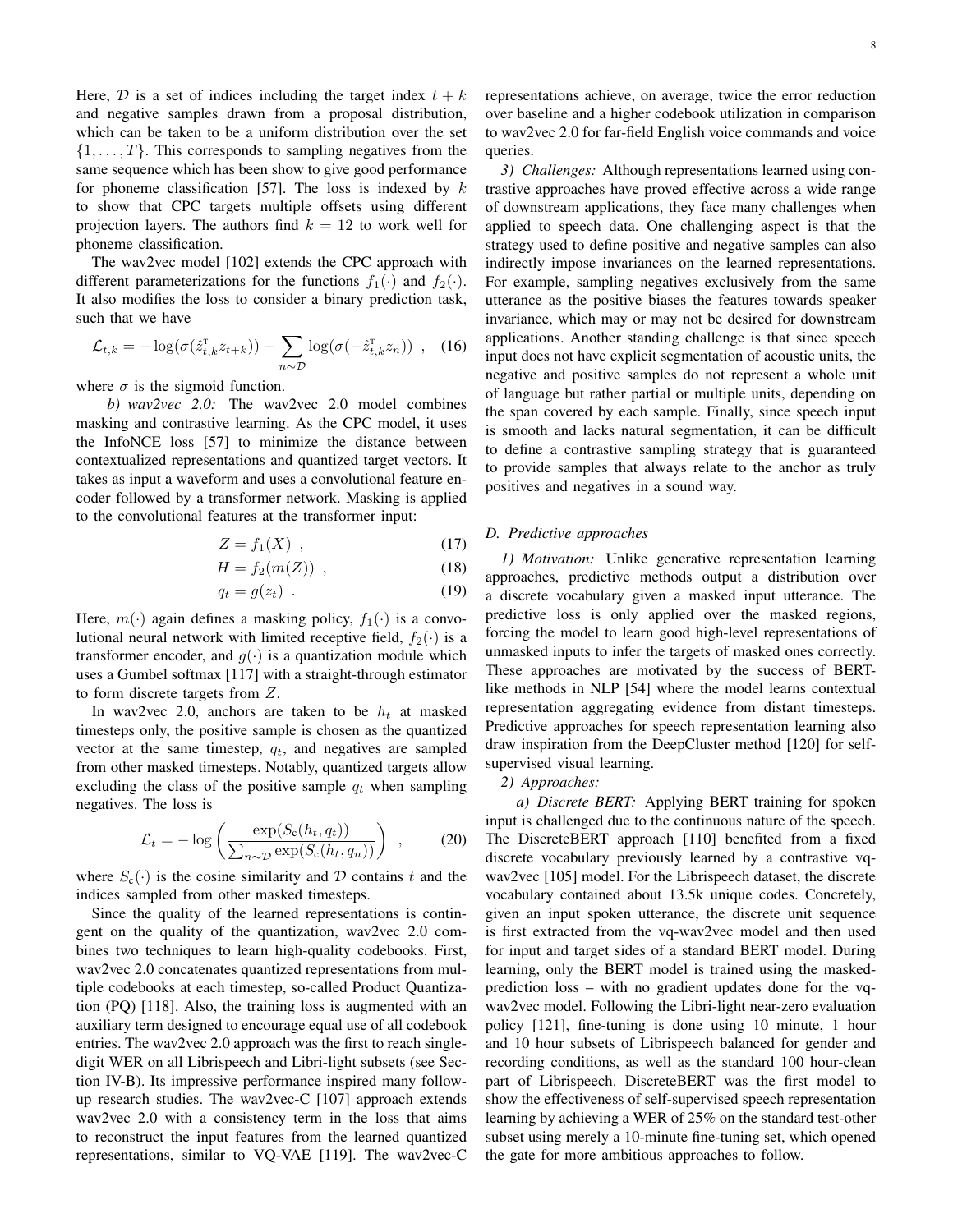*b) HuBERT:* Rather than relying on an advanced representation learning model for discretizing continuous spoken inputs, the Hidden Unit BERT (HuBERT) approach [\[111\]](#page-24-36) examines the effectiveness of using the classic k-means units trained on MFCC features. Also, different from the Discrete-BERT approach, the HuBERT model consumes continuous input waveforms (or log-mel features), rather than discrete units to ensure that the SSL model gets the complete input speech information needed for pre-training and fine-tuning. Specifically, HuBERT predicts the predetermined k-means cluster assignment given the masked continuous speech features. Similar to the wav2vec 2.0, the HuBERT model consumes continuous waveform inputs using a convolutional encoder. Masking is then applied before the transformer network as in wav2vec 2.0 Equations [17](#page-7-1) and [18.](#page-7-2)

Since the targets are pre-computed cluster identities, the HuBERT model can directly evaluate the regular cross-entropy loss between the correct k-means cluster and the predicted one. This is opposed to constrastive methods which require negative samples to avoid degenerating to trivial solutions. The loss is computed on both masked,  $\mathcal{L}_m$ , and unmasked  $\mathcal{L}_u$  timesteps,

$$
\mathcal{L}_m = \sum_{t \in M} -\log p(c_t \mid X) \tag{21}
$$

$$
\mathcal{L} = \alpha \mathcal{L}_m + (1 - \alpha) \mathcal{L}_u , \qquad (22)
$$

where  $c_t$  is the k-means cluster of timestep t, M is the set of all masked timesteps and  $\mathcal{L}_u$  is computed as  $\mathcal{L}_m$  but instead summing over  $t \notin M$ . Intuitively, the HuBERT model is forced to learn both acoustic and language models from continuous inputs. First, the model needs to model unmasked inputs into meaningful continuous latent representations, which maps to the classical frame-based acoustic modeling problem. Second, the model needs to capture the long-range temporal relations between learned representations to reduce the prediction error. One crucial insight motivating this work is the importance of consistency of the targets, not just their correctness, which enables the model to focus on modeling the sequential structure of input data.

The HuBERT approach further refines the target units using its own learned representations. After training the initial transformer model, latent HuBERT features are quantized using k-means to provide target vocabulary for a second iteration of pre-training. Alternating between learning offline discrete labels using k-means and training a transformer model using masked prediction ensures training stability while preserving representation quality. Only two iterations were needed for the HuBERT approach to match or better the previous SOTA score on Librispeech and Libri-light evaluation subsets for high and ultra-low resource training conditions.

Getting the best of both worlds, the w2v-BERT approach [\[108\]](#page-24-33) optimizes the wav2vec 2.0 contrastive loss and the HuBERT masked prediction loss simultaneously. It showed 5% to 10% relative WER reduction on the test-clean and test-other subsets of Librispeech, and more than 30% relative improvement for real-world in-house voice search compared to a wav2vec 2.0 baseline.

*c) WavLM:* Based on the HuBERT framework for SSL, WavLM emphasizes spoken content modeling and speaker identity preservation [\[112\]](#page-24-37). First, it extends the transformer self-attention with a content-based gated relative position bias which improves the model's capability on recognition tasks compared to the convolutional context embedding using in HuBERT and wav2vec 2.0 models. The gates adaptively adjust the relative position bias by conditioning on the current speech content. Intuitively, the same distance offset between two frames tends to play different roles if one frame is silent and the other belongs to a speech segment. WavLM uses 320 bucketed positions for the range of possible offsets. The relative positional embedding parameters are shared across all layers.

Most SSL methods are trained on single speaker data; therefore, they perform poorly on multispeaker tasks like separation and diarization. The WavLM framework proposed an utterance mixing strategy where partially overlapped signals from different speakers are constructed to augment the training data. Mixed utterances are selected from the same training minibatch, then randomly cropped and scaled by a sampled source energy ratio. The overall overlapping region per utterance is capped to be less than 50%. The content information corresponding to the main speaker is used as the target during the masked prediction pre-training.

The pre-training data used for WavLM extends the sources used for HuBERT and wav2vec 2.0 to reach a total of 94k hours of public audio. On the SUPERB benchmark, WavLM achieved SOTA on speech separation, speaker verification, and diarization. It also improved upon HuBERT and wav2vec 2.0 models across all ten tasks of the SUPERB benchmark while maintaining a comparable performance on ASR.

*d) data2vec:* Motivated by the success of an exponential moving average (EMA) teacher for self-supervised visual representations [\[122\]](#page-25-3), [\[123\]](#page-25-4), data2vec [\[113\]](#page-24-38) predicts contextualized latent input representations given the masked view of the input. The prediction targets  $y_t$  are continuous representations generated by encoding unmasked inputs using an EMA of the same model. They are computed by averaging instance-normalized [\[124\]](#page-25-5) representations of the top  $k$  transformer blocks of the teacher network. Data2vec uses the smoothed  $L_1$ loss, which is less sensitive to outliers and prevents exploding gradients [\[125\]](#page-25-6),

$$
\mathcal{L}(y_t, h_t) = \begin{cases} \frac{1}{2}(y_t - h_t)^2/\beta, & |y_t - h_t| \le \beta \\ |y_t - h_t| - \frac{1}{2}\beta, & \text{otherwise} \end{cases}
$$
 (23)

where the contextual representations  $h_t$  are computed similarly to wav2vec 2.0 and HuBERT. The  $\beta$  hyperparameter controls the transition from a squared loss to an  $L_1$  loss.

The data2vec approach was shown to work well for speech representation learning and visual and text representations. It is the first approach to achieve competitive results when trained on either one of the three modalities.

*3) Challenges:* The iterative nature of pre-training for the HuBERT and wavLM predictive models could present a practical inconvenience when working with large volumes of data. High-dimensional latent representations are generated from the previous model iteration to produce targets for the next one. Another challenge centers around the quality of the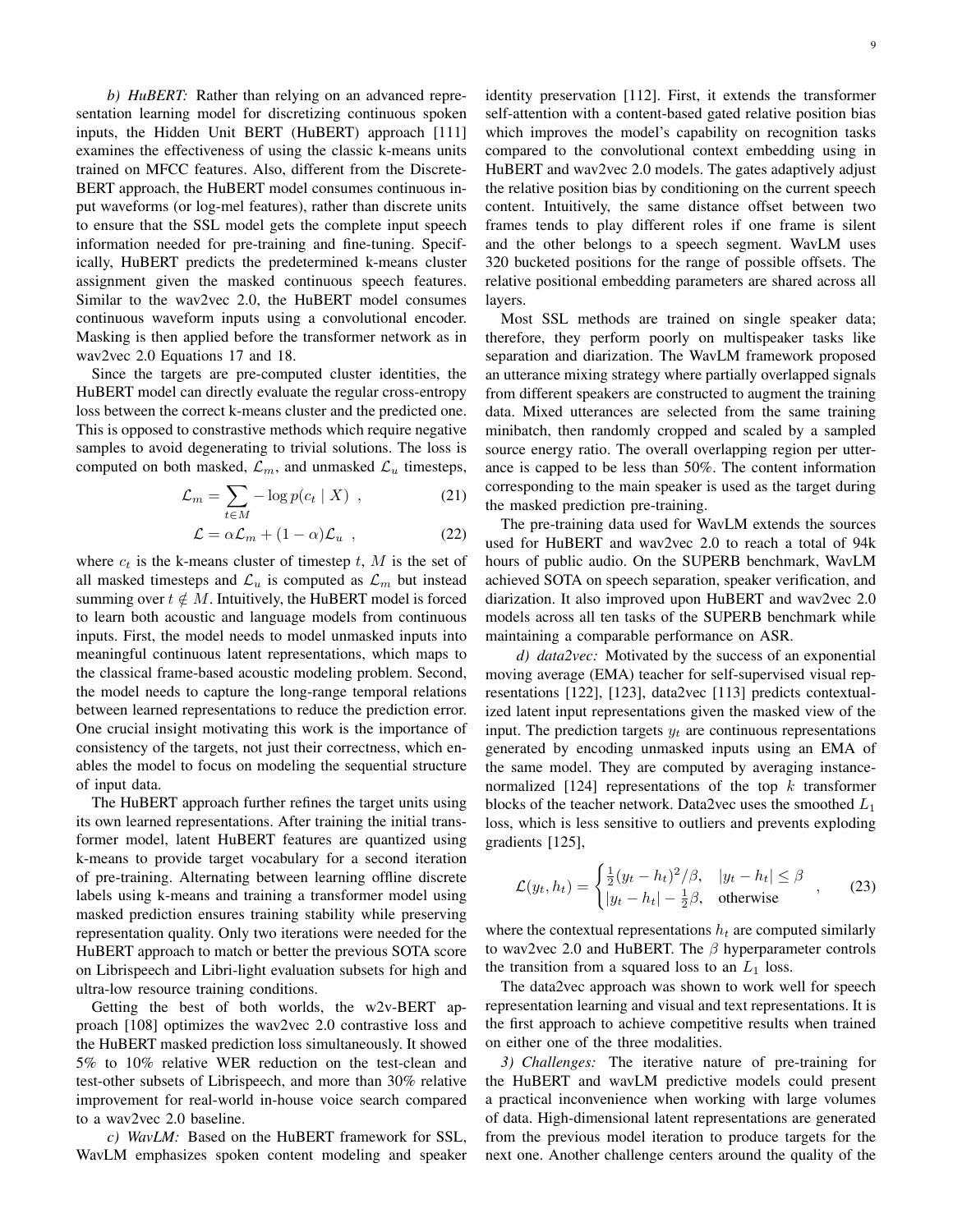initial vocabulary generated from MFCC features. Although masked prediction loss enables the SSL models not to be trapped by the quality of their initial target units, experiments show that initial teachers with higher quality, e.g., Gaussian Mixture Models (GMMs) instead of k-means, provide nonnegligible performance gains. The data2vec approach improves over other predictive models since its continuously improving teacher provides progressively better targets; however, two-tower approaches present a computational challenge for enormous model sizes unless model sharding approaches are utilized.

# *E. Learning from multi-modal data*

*1) Motivation:* Multiple modalities are useful in many settings, where each modality provides information that is complementary to other modalities. Multi-modal work includes supervised settings, such as audio-visual ASR [\[126\]](#page-25-7), [\[127\]](#page-25-8) and person identification [\[128\]](#page-25-9) which have been studied for decades. In this section, we focus only on unsupervised representation learning from multi-modal data.

One of the motivations for learning from multiple modalities is that it can reduce the effect of noise, since noise in different modalities is likely to be largely independent or uncorrelated. In addition, learning from speech data with accompanying signals such as images or video can help learn representations that encode more semantic information. Such "grounding" signals can contain supplementary information that can be used by models to infer the content of the speech. Human language learning provides a proof of concept for this, as it is believed that infants benefit from the visual modality when learning language [\[129\]](#page-25-10). Early computational models of multi-modal language learning were motivated by (and tried to emulate) human learning of language in the context of the visual surroundings [\[130\]](#page-25-11).

*2) Approaches:* We define two broad classes of approaches in this area. Specifically, depending on what type of multimodal data is involved we refer to "intrinsic" or "extrinsic" modalities.

*a) Intrinsic modalities:* refer to modalities produced directly by the speech source. Examples of intrinsic modalities (besides the speech audio) include images or video of the speaker's face [\[131\]](#page-25-12), [\[132\]](#page-25-13), lip-movement [\[133\]](#page-25-14), articulatory flesh point measurements [\[134\]](#page-25-15), [\[135\]](#page-25-16), or simultaneous MRI scans [\[136\]](#page-25-17). Typically, learning from multiple intrinsic modalities is done so as to improve robustness to noise, since acoustic noise is likely to be uncorrelated with the other modality(s). This type of representation learning is often referred to as "multi-view learning" because the multiple intrinsic modalities can be seen as multiple views of the same content. Some typical approaches in this category include

- Multi-view autoencoders and variations [\[137\]](#page-25-18), [\[138\]](#page-25-19),
- Multi-modal deep Boltzmann machines [\[139\]](#page-25-20),
- Canonical correlation analysis (CCA) [\[140\]](#page-25-21) and its non-linear extensions [\[141\]](#page-25-22)–[\[149\]](#page-25-23),
- Multi-view contrastive losses [\[150\]](#page-25-24), [\[151\]](#page-25-25),
- More recently, audio-visual extensions of masked prediction methods, specifically Audio-Visual HuBERT (AV-HuBERT) [\[133\]](#page-25-14), [\[152\]](#page-25-26).

*b) Extrinsic modalities:* refer to modalities that are not produced by the same source but still provide context for each other. A typical example is an image and its spoken caption: The image tells us what the speech is likely describing, so a representation model that takes both modalities into account will hopefully encode more of the meaning of the speech than a single-modality model. There has recently been an surge of datasets collected for this purpose, usually consisting of images and spoken captions, the audio and image frames in a video, or video clips with their spoken descriptions. A recent review of datasets, as well as methods, in this category is provided by Chrupala [\[153\]](#page-25-27).

Typical approaches involve learning a neural representation model for each modality, with a multi-modal contrastive loss that encourages paired examples in the two modalities to have similar representations while unpaired examples remain different [\[154\]](#page-25-28)–[\[159\]](#page-25-29). Other choices include training with a masked margin softmax loss [\[160\]](#page-25-30), [\[161\]](#page-25-31). Such models are typically evaluated on cross-modal retrieval, although some work has also used the models for other downstream tasks such as the ZeroSpeech and SUPERB benchmark tasks [\[162\]](#page-25-32). Analyses of such models have found that, despite the very high-level learning objective of matching speech with a corresponding image (or other contextual modality), such models often learn multiple levels of linguistic representations from the shallowest to the deepest model layers [\[163\]](#page-25-33)–[\[165\]](#page-25-34). They are also able to learn word-like units [\[166\]](#page-25-35)–[\[168\]](#page-25-36) and can be used for cross-lingual retrieval, by considering the visual signal as an "interlingua" [\[169\]](#page-26-0)–[\[171\]](#page-26-1). In some settings, even in the presence of some amount of textual supervision (i.e., the speech is transcribed), visual grounding still helps learn a better representation for retrieval [\[172\]](#page-26-2).

There has also been growing interest in learning joint speech and text representations using paired and unpaired data. The SLAM approach [\[173\]](#page-26-3) is an example where speech and text are first represented using two separate pre-trained encoders followed by a multi-modal encoder to build the joint representations. The entire model is trained using a multi-task loss including two supervised and two self-supervised tasks.

*3) Challenges:* One of the challenges of using multi-modal approaches is that the multi-modal data they rely on is often in shorter supply than single-modality data. In addition, multimodal data is typically drawn from specific domains, for example domains involving descriptions of visual scenes. It is not clear how well the learned speech representations apply to other speech domains that are not necessarily describing or situated in a visual scene, and this question requires further study.

# *F. Acoustic Word Embeddings*

Most of the representation learning techniques discussed in the preceding sections are aimed at learning frame-level representations. For some purposes, however, it may be useful to explicitly represent longer spans of speech audio of arbitrary duration, such as phone, word, or phrase-level segments. For example, searching within a corpus of recorded speech for segments that match a given (written or spoken) query can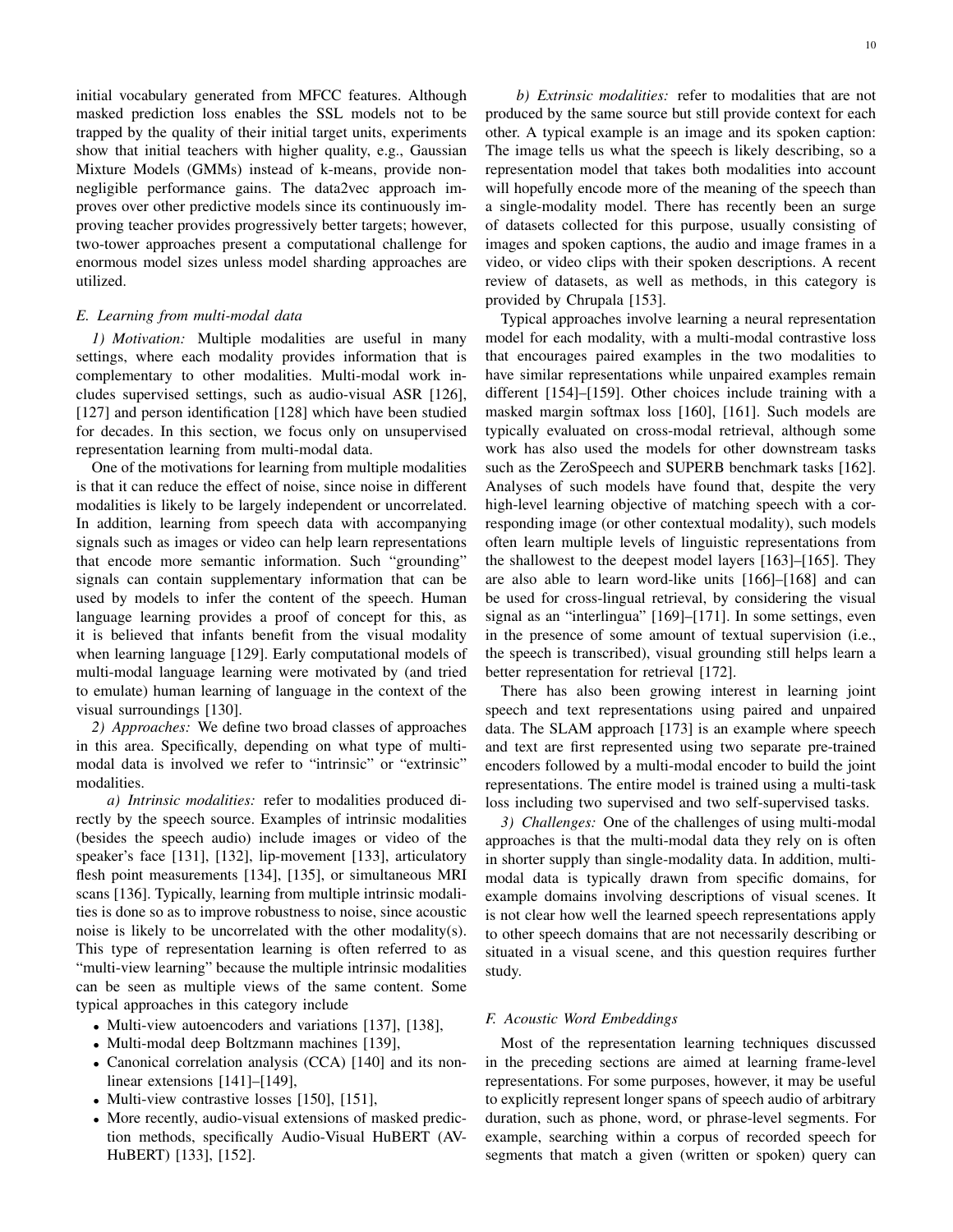be seen as finding segments whose representations are most similar to that of the query [\[99\]](#page-24-24), [\[174\]](#page-26-4)–[\[176\]](#page-26-5); word embeddings can be defined by pooling representations of instances of a given word [\[95\]](#page-24-18); unsupervised segmentation and spoken term discovery can be seen as a problem of detecting and clustering segments [\[177\]](#page-26-6), [\[178\]](#page-26-7); and even ASR can be viewed as the problem of matching written word representations to representations of audio spans [\[179\]](#page-26-8)–[\[181\]](#page-26-9).

Several lines of work have begun to address the problem of learning representations of spans of speech, especially word segments, typically referred to as *acoustic word embeddings*. Early work on unsupervised acoustic word embeddings defined them as vectors of distances from the target segment to a number of pre-defined "template" segments [\[182\]](#page-26-10). Later work used variants of neural autoencoders [\[99\]](#page-24-24), [\[183\]](#page-26-11)–[\[185\]](#page-26-12). These are often evaluated on word discrimination, that is the task of determining whether two word segments correspond to the same word or not [\[186\]](#page-26-13). This task can be thought of as a proxy for query-by-example search, since the basic operation in search is to determine whether a segment in the search database matches a query segment, and has been used for evaluation of both frame-level (e.g., [\[187\]](#page-26-14)) and wordlevel [\[182\]](#page-26-10), [\[188\]](#page-26-15) representations.

Since most work on acoustic word embeddings preceded the very recent wave of new self-supervised frame-level representations, one question is whether word (or more generally segment) embeddings could be derived more simply by pooling self-supervised frame-level representations, as has been done for text span embeddings by pooling over word embeddings [\[189\]](#page-26-16), [\[190\]](#page-26-17). Some initial results suggest that at least very simple pooling approaches like downsampling and mean or max pooling are not successful [\[185\]](#page-26-12), [\[191\]](#page-26-18), but more work is needed to reach conclusive results.

# <span id="page-10-0"></span>IV. BENCHMARKS FOR SELF-SUPERVISED LEARNING APPROACHES

The previous sections presented various methodologies by which to learn speech representations from unlabeled corpora. This section surveys the datasets available to learn and evaluate these representations. We also summarize several studies and their results to demonstrate the usefulness of the learned representations for various downstream tasks.

# <span id="page-10-2"></span>*A. Datasets only for pre-training*

Table [II](#page-13-0) summarizes datasets used for pre-training SSL techniques in the literature. These datasets are usually large but with limited or no labels. Libri-light (LL) [\[121\]](#page-25-2), one of these datasets, is derived from audiobooks that are part of the LibriVox<sup>[1](#page-0-1)</sup> project. LL contains 60k hours of spoken English audio tagged with SNR, speaker ID, and genre descriptions. The speech examples in Audioset [\[192\]](#page-26-19), which consists of over 2M 10-second YouTube video clips human-annotated with 632 audio events, have also been used for pre-training. Audioset has 2.5k hours of audio of varying quality, different languages, and sometimes multiple sound sources. AVSpeech [\[193\]](#page-26-20) is another large-scale audio-visual dataset used in SSL research, comprising 4.7k hours of clips from a wide variety of languages. Each clip contains a visible face and audible sound originating from a single speaker without interfering background signals. The 3100-hour audio part of AVSpeech has been used to learn audio-only representations [\[104\]](#page-24-29). The Fisher corpus [\[194\]](#page-26-21) collects over 2k hours of conversational telephone speech, 1k hours of which is utilized for pre-training [\[86\]](#page-24-9). Industrial researchers have also begun to build large-scale datasets for learning speech representations. For instance, 10k hours of real-world far-field English voice commands for selfsupervised pre-training have been collected at Amazon [\[107\]](#page-24-32).

In addition to these English and multilingual efforts, researchers have also collected corpora for pre-training Chinese speech representations. Didi Dictation and Didi Callcenter [\[83\]](#page-24-42), [\[86\]](#page-24-9) are two internal datasets containing respectively 10k hours of read speech collected from mobile dictation application and 10k hours of spontaneous phone calls between users and customer service staff.

## <span id="page-10-1"></span>*B. Datasets for both pre-training and evaluation*

Several datasets that provide both speech and associated transcripts and speaker labels have also been used to develop SSL techniques by enabling in-domain pre-training and evaluation. Such datasets are also listed in Table [II.](#page-13-0) One of the most commonly used datasets in this category is LibriSpeech (LS) [\[195\]](#page-26-22), a labeled corpus containing 960 hours of read English speech, which is also derived from an open-source audiobooks project.<sup>[1](#page-10-2)</sup> The corpus consists of subsets *trainclean-100*, *train-clean-360*, *train-other-500*, *dev-clean*, *devother*, *test-clean*, and *test-other* used for training, development, and testing, respectively. Subsets tagged with *other* are more challenging utterances from speakers that yield higher WER as measured with previously built models. LS is used for unsupervised representation pre-training by ignoring its labels, and can also be utilized to evaluate the performance of representation on ASR, PR, PC, and SID tasks. Wall Street Journal (WSJ) [\[196\]](#page-26-23) is another widely adopted, labeled corpus for pre-training. Its labels can evaluate performance for ASR, PR, PC, and SID. The original WSJ corpus contains 400 hours of English read speech data, and today its *si284* (81 hours), *dev93*, *eval92* subsets are the most-used partitions for unsupervised training, development, and test, respectively. The *si84* (15 hours) partition is also used for training.

The speech community also utilizes multilingual corpora. These are often large-scale, which facilitates pre-training, but are also partially labeled for ASR evaluation (PC and PR can be enabled via phone-level forced alignment). These corpora include Common Voice (CV) [\[197\]](#page-26-24), Multilingual LibriSpeech (MLS) [\[198\]](#page-26-25), VoxPopuli (VP) [\[199\]](#page-26-26), and BABEL (BBL) [\[200\]](#page-26-27). CV is an open-source, multi-language, growing dataset of voices containing 11k hours of audio from 76 languages as of the date this review was written (Common Voice corpus 7.0). Researchers usually use part of this for pre-training (e.g., 7k hours/60 languages in [\[201\]](#page-26-28) and 430 hours/29 languages in [\[104\]](#page-24-29)) or evaluation. MLS derives content from read audiobooks of LibriVox and contains data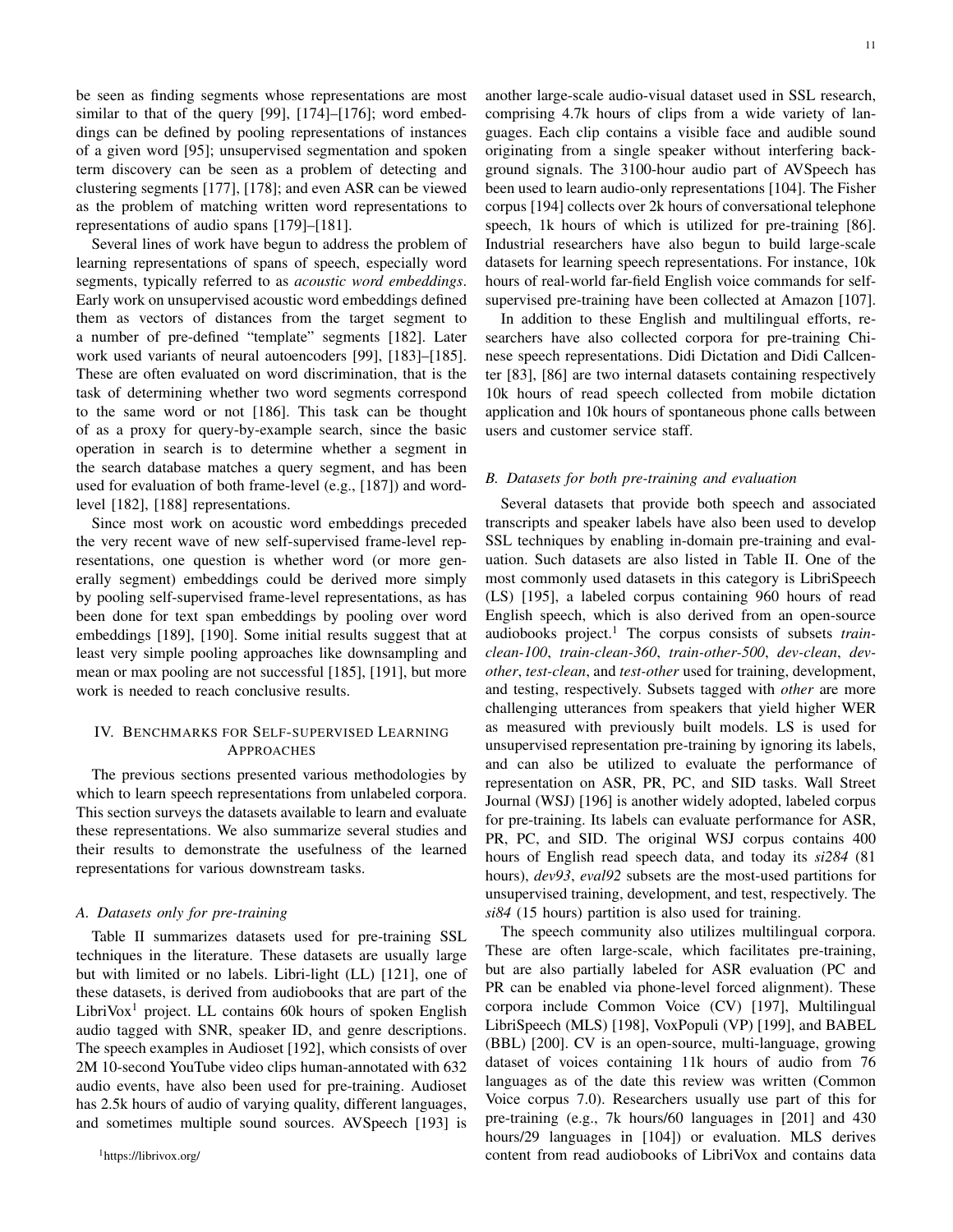in eight European languages for a total of 50k hours of audio. VP comprises a total of 400k hours of parliamentary speech from the European parliament in 23 European languages. The entire dataset [\[201\]](#page-26-28) or a 24k-hour portion [\[112\]](#page-24-37), [\[202\]](#page-26-29) thereof has been used for pre-training. BBL consists of 1k hours of conversational telephone speech in 17 African and Asian languages.

Several datasets, including GigaSpeech [\[203\]](#page-26-30), TED-LIUM 3 (TED3) [\[204\]](#page-26-31), TED-LIUM 2 (TED2) [\[205\]](#page-26-32), Switchboard (SWB) [\[206\]](#page-26-33), TIMIT [\[78\]](#page-24-2), and VoxLingua107 [\[207\]](#page-26-34), are labeled and conventionally used for evaluation, while their audio streams are also aggregated to build diversified and large-scale corpora for unsupervised pre-training [\[91\]](#page-24-14), [\[104\]](#page-24-29), [\[201\]](#page-26-28). GigaSpeech is a multi-domain English ASR corpus with 33k hours of audio collected from audiobooks, podcasts, and YouTube. A subset of 10k audio is transcribed. TED2 comes with 118 hours of English speech extracted from TED conference talks and its transcription for evaluating ASR. Its recordings are clear but with some reverberation. TED3 is an extension of TED2 and comprises 450 hours of talks. SWB is a 260-hour conversational speech recognition dataset containing two-sided telephone conversations. The TIMIT corpus was designed to provide read speech data and its word and phonelevel transcriptions for acoustic-phonetic studies. It contains recordings in American English. Compared to the previous corpora labeled for ASR evaluation, VoxLingua107 consists of 6.6k hours of audio in 107 languages and is annotated for language identification. Beyond the original purpose of evaluation, these corpora are also used in pre-training to improve the generalizability of learned representations.

For the purpose of pre-training and evaluating Mandarin speech representations, the authors of [\[83\]](#page-24-42), [\[86\]](#page-24-9) also compiled Open Mandarin, an open-source Mandarin dataset of 1.5k hours of speech from the Linguistic Data Consortium (LDC) and OpenSLR. $<sup>2</sup>$  $<sup>2</sup>$  $<sup>2</sup>$  Open Mandarin consists of the</sup> HKUST Mandarin Telephone Speech Corpus (HKUST, 200 hours of spontaneous speech, of which 168 hours of audio is used for pre-training; the development and test sets are excluded.) [\[208\]](#page-26-35), AISHELL-1 [\[209\]](#page-27-0) (178 hours of read speech), aidatatang 200zh (200 hours, read speech) [\[210\]](#page-27-1), MAGICDATA Mandarin Chinese Read Speech Corpus (755 hours, read speech) [\[211\]](#page-27-2), Free ST Chinese Mandarin Corpus (ST-CMDS, 100 hours, read speech) [\[212\]](#page-27-3), and Primewords Chinese Corpus Set 1 (100 hours, read speech) [\[213\]](#page-27-4). Both HKUST and AISHELL-1 are labeled and are suitable for ASR evaluation.

#### *C. Datasets for evaluation*

Besides the aforementioned datasets, conventional speech processing benchmarks are also used to evaluate selfsupervised representations. Studies leverage Hub5, DIRHA, and CHiME-5 to measure the efficacy of representations in ASR. The Hub5 evaluation (LDC2002T43 and LDC2002S09, also referred to as the NIST 2000 Hub5 English evaluation set) contains 40 transcribed English telephone conversations only for testing, where 20 are from conversations collected in SWB 12

are from CallHome American English Speech (LDC97S42). DIRHA [\[214\]](#page-27-5), short for Distant-speech Interaction for Robust Home Applications, is a database composed of utterances sampled from WSJ, speech of keywords and commands, and phonetically-rich sentences. These utterances are read by UK and US English speakers and recorded with microphone arrays. CHiME-5 [\[215\]](#page-27-6) is a challenge that aims to advance robust ASR and presents a dataset of natural conversational speech collected under a dinner party scenario with microphone arrays. A team at Amazon Alexa also recorded and transcribed a corpus of 1k hours of audio for model training and evaluation [\[107\]](#page-24-32).

Researchers also evaluate representations for sentiment analysis with the INTERFACE [\[216\]](#page-27-7) and MOSEI (CMU Multimodal Opinion Sentiment and Emotion Intensity) [\[217\]](#page-27-8) datasets. INTERFACE is an emotional speech database for Slovenian, English, Spanish, and French, and contains six emotions: anger, sadness, joy, fear, disgust, and surprise, plus neutral. MOSEI is comprised of sentence-level sentiment annotations of 65 hours of YouTube videos using emotion categories similar to INTERFACE, but replacing joy with happiness.

In addition, datasets employed to demonstrate the benefit of SSL representations on various tasks include SID/ASV (VCTK [\[218\]](#page-27-9) and VoxCeleb1 [\[219\]](#page-27-10)), IC (Fluent Speech Commands, or FSC [\[220\]](#page-27-11)), QbE (QUESST 2014, or QUESST [\[221\]](#page-27-12)), ST (LS En-Fr [\[222\]](#page-27-13) and CoVoST-2 [\[223\]](#page-27-14)), and multilingual ASR (ALFFA and OpenSLR-multi). The VCTK corpus includes speech data with 109 English speakers of various accents, each reading out about 400 sentences sampled from newspapers. VoxCeleb1 is an audio-visual dataset comprised of short YouTube clips containing human speech. It consists of 1251 unique speakers and 352 hours of audio. FSC contains utterances of spoken English commands that one might use for a smart home or virtual assistant, and is used to evaluate the performance of a spoken language understanding system. The QUESST search dataset comprises spoken documents and queries in 6 languages to measure the capability of models in spotting spoken keywords from documents. LS En-Fr is a dataset augmenting existing LS monolingual utterances with corresponding French translations to train and evaluate English-French machine translators. CoVoST-2 is a multilingual speech translation benchmark based on CV. It provides data for translating from English into 15 languages and from 21 languages into English, and has a total of 2.9k hours of speech. The ALFFA project<sup>[3](#page-0-1)</sup> collects speech of African languages to promote the development of speech technologies in Africa, and [\[104\]](#page-24-29) leverages four African languages collected in the project for evaluation: Amharic [\[224\]](#page-27-15), Fongbe [\[225\]](#page-27-16), Swahili [\[226\]](#page-27-17), and Wolof [\[227\]](#page-27-18). In the same work [\[104\]](#page-24-29), the authors further select 21 phonetically diverse languages from OpenSLR to evaluate the generalizability of SSL representations across languages. We denote the collection as OpenSLRmulti below.

Last, [\[97\]](#page-24-19) puts together five datasets (MUSAN [\[228\]](#page-27-19), Bird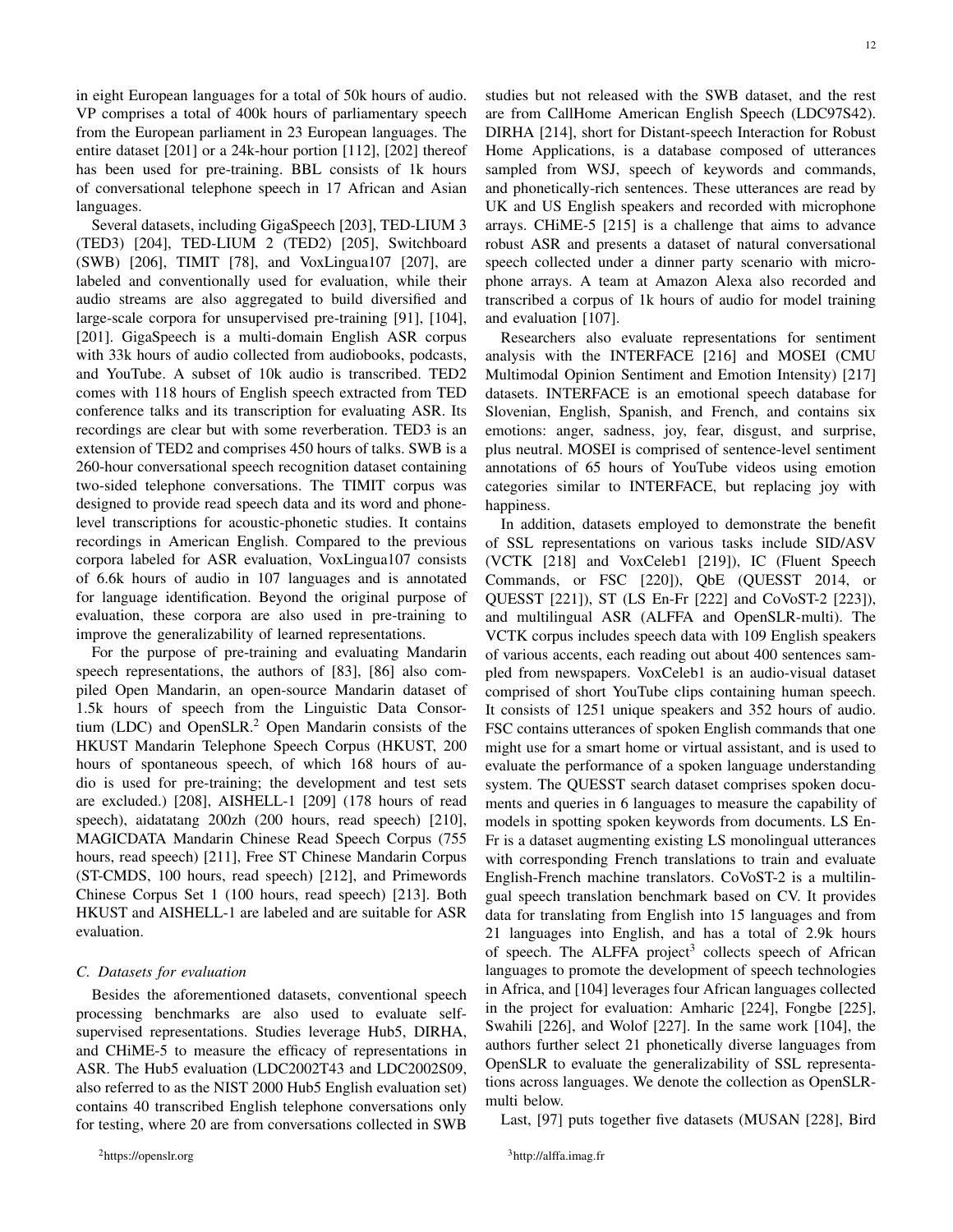Audio Detection [\[229\]](#page-27-20), Speech Commands [\[230\]](#page-27-21), Spoken Language Identification [\[231\]](#page-27-22), and TUT Urban Acoustic Scenes 2018 [\[232\]](#page-27-23)) plus an SID task built with the LS *train-clean-100* subset to evaluate the capability of representations on audio event detection. [\[98\]](#page-24-20) employs the NSynth dataset [\[233\]](#page-27-24) on top of the six for benchmarking. As many of the datasets are built for research in audio processing, we here provide only a list of these datasets for reference.

### *D. Experiment settings for evaluating SSL techniques*

A common way to benchmark SSL techniques and show their efficacy is to fine-tune a pre-trained SSL model for a supervised downstream task. Depending on the corpora used in pre-training and fine-tuning, techniques can be benchmarked in terms of their capability to transfer knowledge across datasets (i.e., using pre-training corpora that differ from the finetuning ones), their benefit when training with limited labeled examples (i.e., sampling a subset of labeled examples for finetuning), or their improvement over a fully supervised baseline (i.e., using the entire training split of downstream datasets for fine-tuning). Tables [III](#page-14-0) and [IV](#page-15-0) summarize experiment settings used in the SSL literature, including the pre-training corpora, downstream tasks and datasets, and the amount of finetuning labels used, which indicates the targeted benchmarking scenario as discussed above. Note that there are a variety of ways to fine-tune pre-trained networks (e.g., fine-tune the entire network, freeze certain layers during fine-tuning, and add various architectures of prediction layers to pre-trained networks). We here omit descriptions of these choices; readers can consult the original publications for details.

As observed in Tables [III](#page-14-0) and [IV,](#page-15-0) LS and WSJ are the most commonly used pre-training corpora. At the same time, we observe a growing industry investment in pre-training with larger datasets, e.g., CPC-8k (8k hours) for Bidir-CPC [\[104\]](#page-24-29), LL (60k

<sup>4</sup><https://dirha.fbk.eu/node/107>

<sup>5</sup><https://chimechallenge.github.io/chime6/download.html>

<sup>6</sup>[https://github.com/A2Zadeh/CMU-MultimodalSDK/blob/master/](https://github.com/A2Zadeh/CMU-MultimodalSDK/blob/master/LICENSE.txt)

[LICENSE.txt](https://github.com/A2Zadeh/CMU-MultimodalSDK/blob/master/LICENSE.txt)

 $7$  Train/test split made available by [\[57\]](#page-23-24) on Google drive https://drive.google.com/drive/folders/1BhJ2umKH3whguxMwifaKtSra0TgAbtfb.were used for training, as indicated in Figure [3](#page-16-1) by different <sup>8</sup> Utilizes official training or test split.

<sup>9</sup> English utterances used in experiments. The utterances correspond to approximately 3 hours for training, 40 minutes for development, and 30 minutes for testing.

<sup>10</sup> The 6 AED datasets used in [\[97\]](#page-24-19) are MUSAN [\[228\]](#page-27-19), Bird Audio Detection [\[229\]](#page-27-20), Speech Commands [\[230\]](#page-27-21), Spoken Language Identification [\[231\]](#page-27-22), TUT Urban Acoustic Scenes 2018 [\[232\]](#page-27-23) plus an SID task built with LS *trainclean-100*. In addition to the 6 datasets, [\[98\]](#page-24-20) use the NSynth dataset [\[233\]](#page-27-24) for evaluation.

<sup>11</sup> A collection of AudioSet, AVSpeech, CV-dataset, LS, WSJ, TIMIT, Speech Accent Archive (SSA) [\[236\]](#page-27-25), TED3, and SWB. SSA is a growing annotated corpus of English speech with various accents. Among the papers studied in this review, SSA is used in [\[104\]](#page-24-29) only for pre-training, and only 1 hour of audio is utilized. Thus, we exclude it from our discussion in Section [IV.](#page-10-0)

<sup>12</sup> A subset of the official training split is sampled, usually to mimic lowresource learning conditions or to quickly evaluate for training and testing on the same split but disjoint subsets.

<sup>13</sup> Dataset split into training, validation, and test subsets at a ratio of 8:1:1.

hours) for CPC modified [\[103\]](#page-24-28), wav2vec 2.0 [\[106\]](#page-24-31), and Hu-BERT [\[111\]](#page-24-36), Alexa internal datasets (10k hours) for wav2vecc [\[107\]](#page-24-32), Didi internal datasets (10k hours) for MPC [\[83\]](#page-24-42), [\[86\]](#page-24-9), the combination of Gigaspeech, VP-24k, and LL (94k hours in total) for UniSpeech-SAT [\[202\]](#page-26-29) and WavLM [\[112\]](#page-24-37), and the combination of VP-400K, MLS, CV-dataset, VL and BBL (436k hours in total) for XLS-R [\[201\]](#page-26-28). We expect this trend to continue with the growth in available computing power. Most studies focuses on learning representations for English, whereas Chinese [\[83\]](#page-24-42), [\[86\]](#page-24-9) and multilinguality [\[104\]](#page-24-29), [\[201\]](#page-26-28) are also gaining attention. Compared to pre-training, datasets used for fine-tuning are more diverse and cover downstream tasks as varied as ASR, PR, PC, SID, AED, Sentiment, ST, and LID. For benchmarking training scenarios covering full supervision as well as limited resources, the amount of labeled examples used for fine-tuning also varies from several minutes up to 1k hours. Recent benchmarks such as SUPERB [\[43\]](#page-23-12) that consolidate multiple downstream tasks have gained attention for evaluating SSL methodologies [\[112\]](#page-24-37), [\[202\]](#page-26-29). The goal of such benchmarks is to provide a holistic evaluation of the performance of learned representations; we discuss these in detail in Section [IV-E.](#page-12-0) With the increasing popularity of SSL research, we expect future experiment settings to proliferate and cover more languages, downstream tasks, and pretraining/fine-tuning datasets.

#### <span id="page-12-0"></span>*E. Benchmark results and discussion*

Given the diversity of datasets and downstream tasks used to evaluate SSL techniques in the literature, it is infeasible to discuss all experiment settings in this survey. Hence, due to their wide adoption for experiments conducted by studies in both SSL and the speech community in general, we focus first on ASR on the LS dataset to understand the efficacy of SSL. We examine SSL techniques which report ASR results on the LS *test-clean* split, and summarize the published WER in Figure [3.](#page-16-1) The ASR models were obtained first by using unlabeled speech to pre-train a model with each SSL technique. The model was then fine-tuned on labeled data by utilizing a supervised training objective. Respectively, 960, 100, 10, 1 hour(s), and 10 minutes of labeled LS training data colors of markers and lines (see the caption of Figure [3](#page-16-1) for more details). Semi-supervised methods such as self-training, where a model is first trained on labeled data to annotate unlabeled speech, and then subsequently trained on combined golden and self-annotated label-speech pairs, are gaining popularity in the speech community and have yielded competitive results. For comparison, we also show performance from such methods (iterative pseudo labeling (IPL) [\[64\]](#page-23-40), slimIPL [\[237\]](#page-27-26), noisy student [\[63\]](#page-23-28)), as well as the current state of the art conformer XXL + noisy student [\[238\]](#page-27-27)—which augments SSL with various advanced techniques including self-training. Results are visualized in black, grey, or orange to reflect the number of labeled utterances used during training (960, 100, or 10 hours). As observed in the figure, most SSL techniques outperform fBANK features, and with the growing investment in model size, better performance is achieved. The

<sup>&</sup>lt;sup>14</sup> Dataset split into training and validation subsets at a ratio of 9:1.

<sup>&</sup>lt;sup>15</sup> The dataset split into training and test subsets at a ratio of 9:1.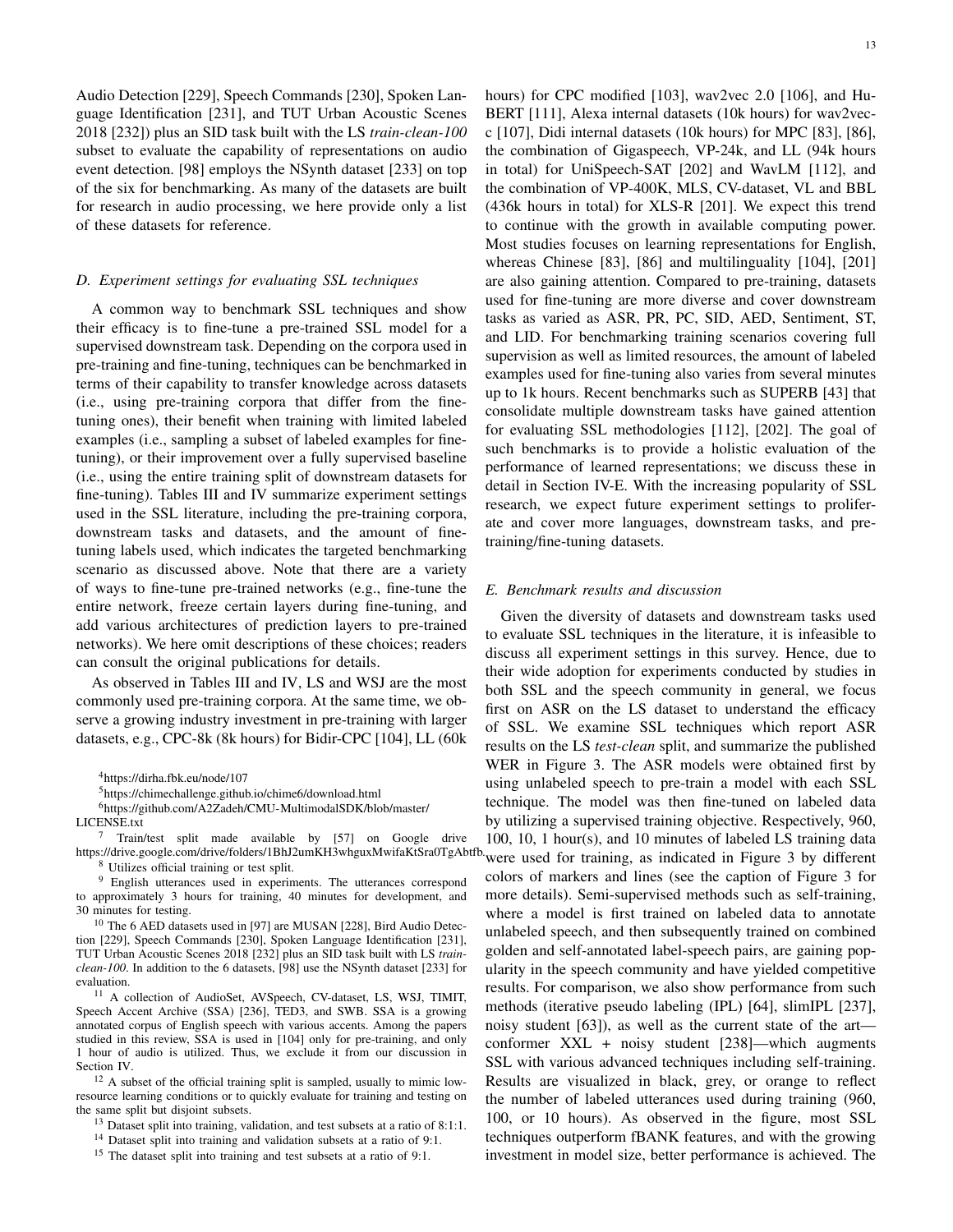<span id="page-13-0"></span>TABLE II: Summary of datasets used in pre-training (denoted as PT) or evaluating (denoted as EV) SSL techniques in the literature. The languages and sizes of the datasets are provided in columns 3 and 4. Column 5 lists the tasks each dataset is used to evaluate. We use the following abbreviations: EN: English; Multi: multilingual; ZH: Chinese; Fr: French; ASR: automatic speech recognition; PR: phoneme recognition; PC: phoneme classification; SID: speaker identification; ASV: automatic speaker verification; Sentiment: sentiment analysis; ST: speech translation; QbE: query by example or spoken term detection; IC: intent classification; AED: audio event detection; and LID: language identification. We distinguish PR from PC based on whether the inference is made at the phone level sequentially or the frame level separately. **SID** and **ASV** both evaluate model capability in encoding speaker information; SID classifies one utterance into a pre-defined set of speaker labels, whereas ASV infers whether a given pair of utterances was uttered by the same speaker.

| Dataset                      | Purpose                    | Lang.      | Size (hrs)                  | Task             | License                                                                                                                            |
|------------------------------|----------------------------|------------|-----------------------------|------------------|------------------------------------------------------------------------------------------------------------------------------------|
| LibriLight (LL)              | PT                         | EN         | 60k                         | ÷                | <b>MIT</b> License                                                                                                                 |
| AudioSet                     | PT                         | Multi      | 2.5k                        | $\sim$           | $CC$ BY $4.0$                                                                                                                      |
| AVSpeech                     | PT                         | Multi      | 3.1k                        | $\sim$           | $CC$ BY $4.0$                                                                                                                      |
| Fisher                       | PT                         | EN         | 2k/1k [86]                  | $\sim$           | Linguistic Data Consortium (LDC)                                                                                                   |
| Alexa-10k                    | PT                         | ${\rm EN}$ | 10k                         | $\sim$           | Not released                                                                                                                       |
| Didi Callcenter              | PT                         | ZH         | 10k                         | $\sim$           | Not released                                                                                                                       |
| Didi Dictation               | PT                         | ZH         | 10k                         |                  | Not released                                                                                                                       |
| LibriSpeech (LS)             | PT/EV                      | EN         | 960                         | ASR/PR/PC/SID    | <b>CC BY 4.0</b>                                                                                                                   |
| Wall Street Journal (WSJ)    | PT/EV                      | EN         | 81                          | ASR/PR/PC/SID    | Linguistic Data Consortium (LDC)                                                                                                   |
| Common Voice (CV-dataset)    | PT/EV                      | Multi      | 11k/7k [201]/430 [104]      | ASR/PR/PC        | CC0                                                                                                                                |
| Multilingual LS (MLS)        | PT/EV                      | Multi      | 50k hrs                     | <b>ASR</b>       | $CC$ BY $4.0$                                                                                                                      |
| VoxPopuli (VP)               | PT/EV                      | Multi      | 400k [201]/24k [112], [202] | <b>ASR</b>       | CC <sub>0</sub>                                                                                                                    |
| <b>BABEL</b> (BBL)           | PT/EV                      | Multi      | 1k                          | $\mathbf{ASR}$   | <b>IARPA Babel Agreement</b>                                                                                                       |
| GigaSpeech                   | PT/EV                      | EN         | 40k/10k [112], [202]        | ASR              | Apache-2.0 License                                                                                                                 |
| TED-LIUM 3 (TED3)            | PT/EV                      | EN         | 450                         | ASR              | CC BY-NC-ND 3.0                                                                                                                    |
| TED-LIUM 2 (TED2)            | PT/EV                      | EN         | 118                         | <b>ASR</b>       | CC BY-NC-ND 3.0                                                                                                                    |
| Switchboard (SWB)            | PT/EV                      | EN         | 260                         | <b>ASR</b>       | Linguistic Data Consortium (LDC)                                                                                                   |
| <b>TIMIT</b>                 | PT/EV                      | EN         | $\overline{4}$              | <b>ASR/PR/PC</b> | Linguistic Data Consortium (LDC)                                                                                                   |
| VoxLingua107                 | PT/EV                      | Multi      | 6.6k                        | <b>LID</b>       | $CC$ BY $4.0$                                                                                                                      |
| Open Mandarin                | PT/EV                      | ZH         | 1.5k                        | ASR              | CC BY-NC-ND 4.0, Apache License v.2.0,<br>Linguistic Data Consortium (LDC)                                                         |
| <b>HKUST</b>                 | PT/EV                      | ZH         | 168/200                     | <b>ASR</b>       | Linguistic Data Consortium (LDC)                                                                                                   |
| AISHELL-1                    | PT/EV                      | ZH         | 178                         | <b>ASR</b>       | Apache License v.2.0                                                                                                               |
| Hub5'00                      | EV                         | <b>FN</b>  | 13                          | <b>ASR</b>       | Linguistic Data Consortium (LDC)                                                                                                   |
| <b>DIRHA</b>                 | EV                         | EN         | 11                          | ASR              | See link for details <sup>4</sup>                                                                                                  |
| CHiME-5                      | EV                         | EN         | 50                          | <b>ASR</b>       | See link for details <sup>5</sup>                                                                                                  |
| Alexa-eval                   | EV                         | EN         | 1k                          | <b>ASR</b>       | Not released                                                                                                                       |
| <b>INTERFACE</b>             | EV                         | Multi      | 16                          | Sentiment        | No information                                                                                                                     |
| <b>MOSEI</b>                 | EV                         | ${\rm EN}$ | 65                          | Sentiment        | See link for details <sup>6</sup>                                                                                                  |
| <b>VCTK</b>                  | EV                         | EN         | 44                          | SID/ASV          | <b>CC BY 4.0</b>                                                                                                                   |
| VoxCeleb1                    | EV                         | Multi      | 352                         | SID/ASV          | <b>CC BY 4.0</b>                                                                                                                   |
| Fluent Speech Commands (FSC) | EV                         | EN         | 14.7                        | IC               | CC BY-NC-ND 4.0                                                                                                                    |
| QUESST 2014 (QUESST)         | EV                         | Multi      | 23                          | ObE              | No information                                                                                                                     |
| LS En-Fr                     | EV                         | En-Fr      | 236                         | <b>ST</b>        | <b>CC BY 4.0</b>                                                                                                                   |
| CoVoST-2                     | EV                         | Multi      | 2.9k                        | ST               | CC0                                                                                                                                |
| <b>ALFFA</b>                 | EV                         | Multi      | $5.2 - 18.3$                | ASR-multi        | MIT License                                                                                                                        |
| OpenSLR-multi                | $\mathop{\rm EV}\nolimits$ | Multi      | $4.4 - 265.9$               | ASR-multi        | CC BY-SA 3.0 US, CC BY-SA 4.0, CC BY 4.0,<br>CC BY-NC-ND 4.0, Apache License v.2.0                                                 |
| AED datasets                 | EV                         |            |                             | <b>AED</b>       | CC BY 4.0 (MUSAN, Speech Commands, NSynth, Bird Audio<br>Detection), CC0 (Spoken Language Identification),<br>Non-Commercial (TUT) |

largest ones, such as wav2vec 2.0-L and HuBERT-L/XL, yield competitive results when the entire 960-hour of labeled data is used in training/fine-tuning. The benefit of SSL, especially models with more parameters like wav2vec 2.0 and HuBERT, becomes more evident when the labeling resources become scarce. Compared to popular semi-supervised methods such as IPL, slimIPL, and noisy student using 100 hours of labels, wav2vec 2.0 and HuBERT achieve lower or competitive WERs with 1 hour or even 10 minutes of labeled examples. The results are highly favorable for low-resource use cases, for instance when expanding systems to new domains or languages for which large amounts of unlabeled audio are available, since collecting labels for new conditions is often prohibitively slow or costly.

In addition to the ASR task, where the current state of the art is achieved by a method combining SSL pre-training and selftraining techniques [\[238\]](#page-27-27), SSL models are competitive in other tasks, including IC, SID, ASV, and QbE. We summarize the performance of these models and previous non-SSL methods in Table [V.](#page-15-1) The results suggest that the benefit of SSL is generalizable among tasks that require encoding information such as content, speaker, and semantics. As SSL research gains more attention, we expect that SSL pre-trained models will achieve state-of-the-art results on an increasing number of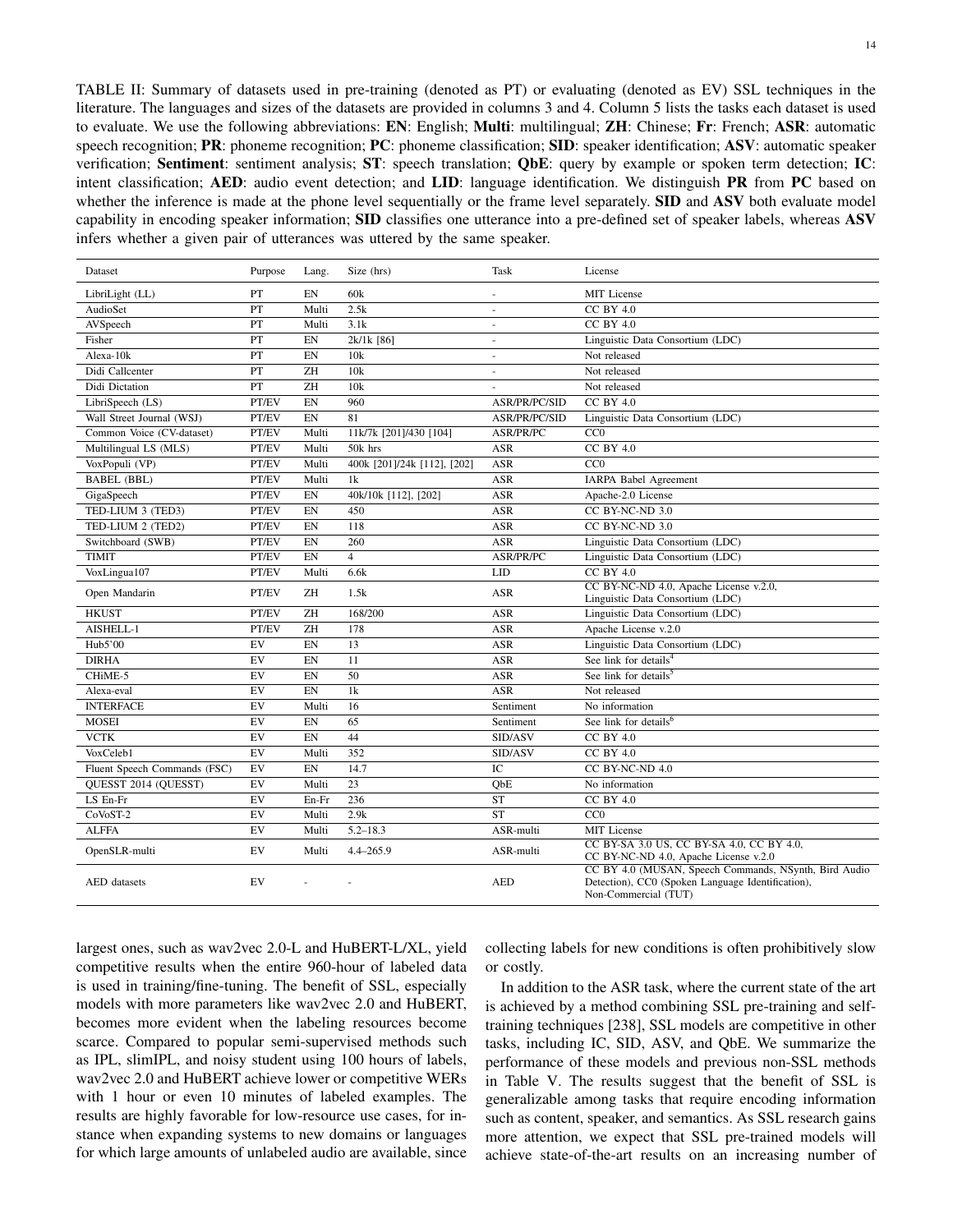<span id="page-14-0"></span>TABLE III: A summary of common experiment settings for various SSL evaluations (Part 1). Networks are usually pre-trained with SSL techniques, augmented with prediction heads, and fine-tuned (or trained) with labeled data in downstream tasks for benchmarking. The Pre-training corpus, Training (fine-tuning), and Test columns list the datasets used in each work, and the Task column lists the tasks performed in the corresponding papers. We follow the abbreviation introduced in Table [II.](#page-13-0) The Transfer column indicates whether the SSL technique is evaluated by its capability for transfer learning, i.e., different datasets are utilized for pre-training and fine-tuning. The **Fine-tuning labels used** column summarizes the amount of labeled examples used in downstream fine-tuning.

| Work                   | Pre-training<br>corpus                   | Task             | Dataset                                        |                                                                       | Transfer                                          | Fine-tuning labels used                               |
|------------------------|------------------------------------------|------------------|------------------------------------------------|-----------------------------------------------------------------------|---------------------------------------------------|-------------------------------------------------------|
|                        |                                          |                  | Training (fine-tuning)                         | Test                                                                  |                                                   |                                                       |
| CPC [57]               | $LS$ 100 hrs                             | PC               | LS $100 \text{ hrs}^7$                         | LS $100 \text{ hrs}^7$                                                |                                                   | $80^{12}$ hrs                                         |
|                        |                                          | <b>SID</b>       | LS $100$ hrs <sup>7</sup>                      | LS $100$ hrs <sup>7</sup>                                             | ä,                                                | $80^{12}$ hrs                                         |
|                        |                                          | <b>SID</b>       | $VCTK^8$                                       | VCTK <sup>8</sup>                                                     | $\checkmark$                                      | 44 hrs                                                |
|                        |                                          | Sentiment        | <b>INTERFACE<sup>9</sup></b>                   | <b>INTERFACE<sup>9</sup></b>                                          | ✓                                                 | 3 hrs                                                 |
| PASE [69]              | LS 50 hrs [234]                          | PR               | TIMIT <sup>8</sup>                             | TIMIT <sup>8</sup>                                                    | $\checkmark$                                      | 4 hrs                                                 |
|                        |                                          | ASR              | DIRHA <sup>8</sup>                             | DIRHA <sup>8</sup>                                                    | ✓                                                 | $11$ hrs                                              |
| Audio2Vec [97]         | AudioSet                                 | <b>AED</b>       | $6$ AED datasets <sup>10</sup>                 | $6$ AED datasets $^{10}$                                              | $\checkmark$                                      | See [97] for details                                  |
|                        |                                          | ASR              | WSJ si284 <sup>14</sup>                        | WSJ dev93                                                             | ✓                                                 | 72 hrs                                                |
| APC [75], [76]         | LS 360 hrs                               | <b>ST</b>        | LS $En-Fr^8$                                   | LS $En-Fr^8$                                                          | L.                                                | 236 hrs                                               |
|                        |                                          | <b>SID</b>       | WSJ $si284^{13}$                               | WSJ $si284^{13}$                                                      | $\checkmark$                                      | $65^{12}$ hrs                                         |
| wav2vec $[102]$        | LS 80/960 hrs.<br>LS 960 hrs             | ASR              | WSJ si284                                      | WSJ eval92                                                            | $\checkmark$                                      | 81 hrs                                                |
|                        | $+$ WSJ si284                            | PR               | TIMIT <sup>8</sup>                             | TIMIT <sup>8</sup>                                                    | $\checkmark$                                      | 4 <sub>hr</sub>                                       |
| PhasePredict [98]      | AudioSet                                 | <b>AED</b>       | 7 AED datasets <sup>10</sup>                   | 7 AED datasets <sup>10</sup>                                          | $\checkmark$                                      | See [98] for details                                  |
| Bidir-CPC [104]        | LS 960 hrs.<br>$CPC-8k^{11}$             | ASR              | WSJ si284.<br>LS 960 hrs,<br>TED3 <sup>8</sup> | WSJ eval92.<br>LS test-clean,<br>LS test-other,<br>TED3 $8$ , SWB $8$ | Different<br>datasets for<br>training<br>and test | 81/960/450 hrs                                        |
|                        |                                          | ASR-multi        | ALFFA <sup>8</sup>                             | ALFFA <sup>8</sup>                                                    | $\checkmark$                                      | 4 languages, $5.2-18.3$ hrs                           |
|                        |                                          | ASR-multi        | OpenSLR-multi <sup>8</sup>                     | OpenSLR-multi <sup>8</sup>                                            | $\checkmark$                                      | 21 languages, 4.4–265.9 hrs                           |
|                        | LS 360 hrs                               | PC               | LS 360 hrs                                     | LS test-clean                                                         | $\Box$                                            | $0.36^{12}/1.8^{12}/3.6^{12}/18^{12}/45^{12}/360$ hrs |
| MockingJay [82]        |                                          | <b>SID</b>       | LS $100$ hrs <sup>15</sup>                     | LS $100$ hrs <sup>15</sup>                                            | $\omega$                                          | $90^{12}$ hrs                                         |
|                        |                                          | Sentiment        | MOSEI <sup>8</sup>                             | MOSEI <sup>8</sup>                                                    | $\checkmark$                                      | $65$ hrs                                              |
| CPC modified [103]     | LS 100 hrs                               | $_{\mathrm{PC}}$ | LS $100$ hrs <sup>7</sup>                      | LS $100$ hrs <sup>7</sup>                                             | $\omega$                                          | $80^{12}$ hrs                                         |
|                        | LS 100 hrs.<br>LS 960 hrs.<br>LL 60k hrs | ${\rm P}{\bf C}$ | $CV$ -dataset $8$                              | CV-dataset <sup>8</sup>                                               | ✓                                                 | 1 hrs                                                 |
| vq-wav $2$ vec [105]   | $LS$ 960 hrs                             | <b>ASR</b>       | WSJ si284                                      | WSJ eval92                                                            | $\checkmark$                                      | 81 hrs                                                |
|                        |                                          | PR               | TIMIT <sup>8</sup>                             | TIMIT <sup>8</sup>                                                    | $\checkmark$                                      | 4 hrs                                                 |
| DeCoAR <sup>[81]</sup> | LS 100/360/460/                          | ASR              | WSJ si284                                      | WSJ eval92                                                            | $\overline{\phantom{a}}$                          | $25^{12}/40^{12}/81$ hrs                              |
|                        | 960 hrs.<br>WSJ si284                    | ASR              | LS 100/360/<br>460/960 hrs                     | LS test-clean,<br>LS test-other                                       | L.                                                | 100/360/460/960 hrs                                   |
| <b>MT-APC [79]</b>     |                                          | ASR              | WSJ si $284^{14}$                              | WSJ dev93                                                             | $\checkmark$                                      | 72 hrs                                                |
|                        | LS 360 hrs                               | <b>ST</b>        | LS $En-Fr^8$                                   | $LS$ En-Fr $8$                                                        | $\sim$                                            | 236 hrs                                               |
| PASE+ [94]             |                                          | PR               | TIMIT <sup>8</sup>                             | TIMIT <sup>8</sup>                                                    | $\checkmark$                                      | 4 hrs                                                 |
|                        | LS 50 hrs [234]                          | ASR              | DIRHA <sup>8</sup>                             | DIRHA <sup>8</sup>                                                    | $\checkmark$                                      | $11$ hrs                                              |
|                        |                                          | ASR              | $CHiME-58$                                     | $CHiME-58$                                                            | $\checkmark$                                      | $50$ hrs                                              |
| AALBERT [100]          | LS 360 hrs                               | PC               | LS $100$ hrs <sup>13</sup>                     | LS $100$ hrs <sup>13</sup>                                            |                                                   | $80^{12}$ hrs                                         |
|                        |                                          | <b>SID</b>       | LS 360 hrs <sup>13</sup>                       | LS $360$ hrs <sup>13</sup>                                            | $\overline{a}$                                    | $288^{12}$ hrs                                        |

tasks.

Despite the obvious trend of increasing performance as more parameters and SSL pre-training data are being used, numbers in Figure [3](#page-16-1) and Table [V](#page-15-1) are less comparable than might be expected. The task performance is obtained from the original papers and is often achieved with different downstream fine-tuning recipes, including various language models (used in the ASR system), prediction heads (networks added to SSL for downstream inference), or choices between finetuning the whole networks or freezing the SSL encoders. For example, in the ASR task, HuBERT-L and wav2vec 2.0-L

leverage Transformer as their language model, while a 4 gram language model trained on LS is used in DeCoAR 2.0. The lack of common and established mechanisms to evaluate SSL techniques in downstream applications makes it difficult to compare techniques fairly and understand their capabilities. To address this challenge, there are increasing efforts to establish benchmarks with shared downstream tasks, datasets, and downstream recipes. Such efforts include SU-PERB [\[43\]](#page-23-12), LeBenchmark [\[243\]](#page-27-29), ZeroSpeech [\[244\]](#page-27-30), HEAR,<sup>[16](#page-0-1)</sup>

<sup>16</sup>[https://neuralaudio.ai/hear2021-holistic-evaluation-of-audio-representatio](https://neuralaudio.ai/hear2021-holistic-evaluation-of-audio-representations.html)ns. [html](https://neuralaudio.ai/hear2021-holistic-evaluation-of-audio-representations.html)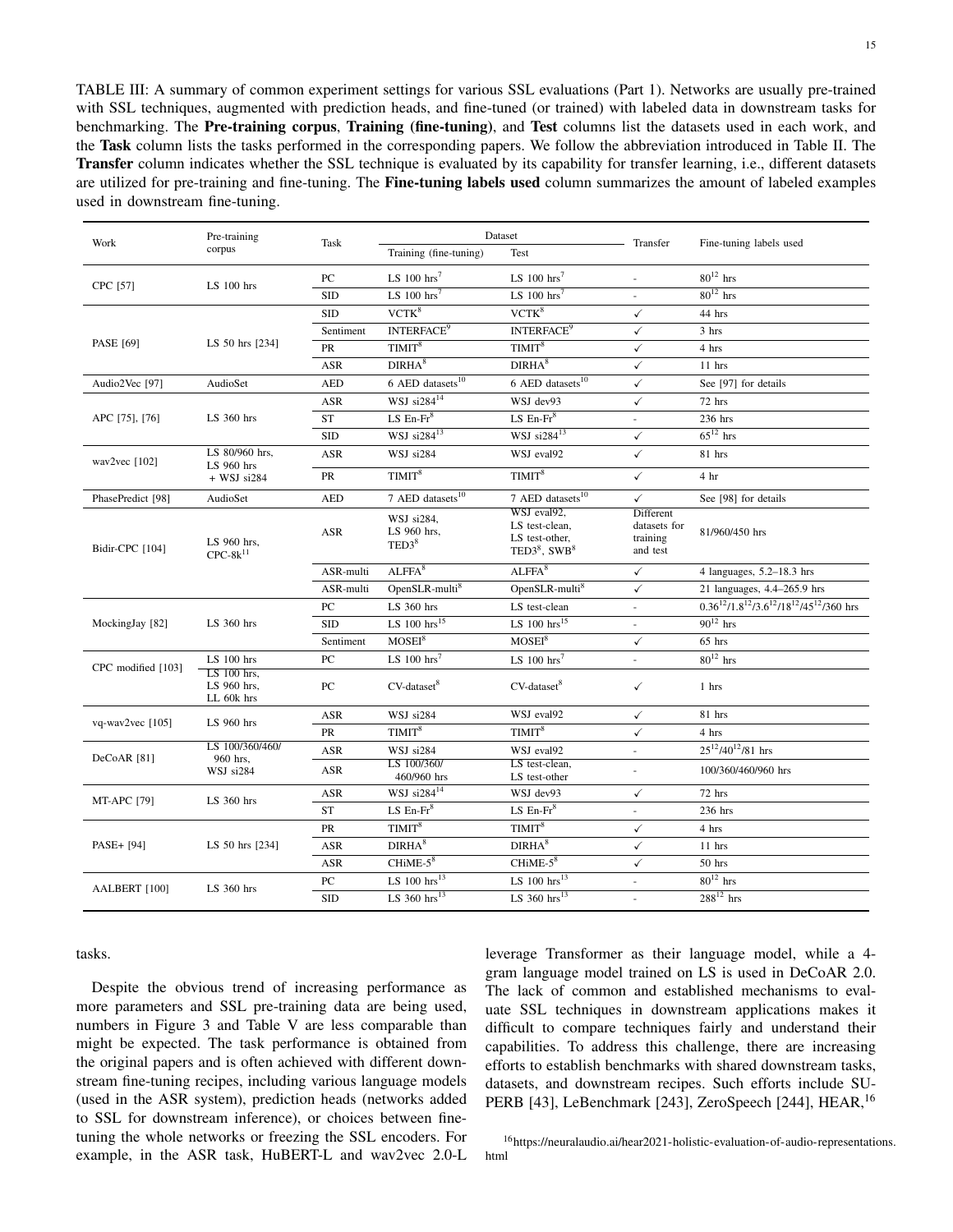| Work                                     | Pre-training<br>corpus                                  | Task             | Dataset                      |                                 | Transfer                 |                                                                |  |
|------------------------------------------|---------------------------------------------------------|------------------|------------------------------|---------------------------------|--------------------------|----------------------------------------------------------------|--|
|                                          |                                                         |                  | Training (fine-tuning)       | Test                            |                          | Fine-tuning labels used                                        |  |
| <b>BMR</b> [85]                          | WSJ si284,                                              | ASR              | WSJ si284                    | WSJ eval92                      |                          | 81 hrs                                                         |  |
|                                          | LS 960 hrs                                              | PR               | WSJ si84/si284               | WSJ dev93                       |                          | 15/81 hrs                                                      |  |
| vq-APC [80]                              | LS 360 hrs                                              | PC               | WSJ $si284^{14}$             | WSJ dev93                       | $\checkmark$             | 81 hrs                                                         |  |
|                                          |                                                         | <b>SID</b>       | WSJ $si284^{13}$             | WSJ $si284^{13}$                | $\checkmark$             | $65^{12}$ hrs                                                  |  |
| $vq$ -wav $2vec +$<br>DiscreteBERT [110] | LS 960 hrs                                              | <b>ASR</b>       | $LS$ 100 hrs                 | LS test-clean,<br>LS test-other |                          | $10 \text{ mins}^{12}$ .<br>$1^{12}/10^{12}/100$ hrs           |  |
|                                          | LS 960 hrs                                              | PR               | TIMIT <sup>8</sup>           | TIMIT <sup>8</sup>              | $\checkmark$             | 4 hrs                                                          |  |
| speech-XLNet [91]                        | $+$ WSJ si284<br>$+$ TED <sub>2</sub>                   | ASR              | WSJ si284                    | WSJ eval92                      | ÷.                       | $7^{12}/14^{12}/30^{12}/81$ hrs                                |  |
|                                          | Didi Callcenter,                                        | ASR-zh           | HKUST <sup>8</sup>           | HKUST <sup>8</sup>              | $\checkmark$             | 168 hrs                                                        |  |
| MPC [83], [86]                           | Didi Dictation.<br>Open Mandarin                        | ASR-zh           | $AISHELL-18$                 | $AISHELL-18$                    | $\checkmark$             | 178 hrs                                                        |  |
|                                          | SWB, Fisher 1k,<br>LS 960 hrs                           | ASR              | <b>SWB</b>                   | Hub5'00                         |                          | 260 hrs                                                        |  |
|                                          | WSJ si284,                                              | ASR              | WSJ si284                    | WSJ eval92                      |                          | $25^{12}/40^{12}/81$ hrs                                       |  |
| <b>MPE</b> [84]                          | LS 960 hrs                                              | ASR              | LS 100/360/960 hrs           | LS test-clean                   |                          | 100/360/960 hrs                                                |  |
| ConvDMM [235]                            | LS 50 [234]/360/<br>960 hrs                             | PC/PR            | WSJ si284                    | WSJ eval92                      | $\checkmark$             | $5^{12}/50^{12}/100^{12}$ mins,<br>$4^{12}/8^{12}/40^{12}$ hrs |  |
| wav2vec 2.0 [106]                        | LS 960 hrs.<br>LL 60k hrs                               | <b>ASR</b>       | LS 960 hrs                   | LS test-clean,<br>LS test-other |                          | $10 \text{ mins}^{12}$ ,<br>$1^{12}/10^{12}/100/960$ hrs       |  |
|                                          |                                                         | PR               | TIMIT <sup>8</sup>           | TIMIT <sup>8</sup>              | $\checkmark$             | 4 hrs                                                          |  |
| <b>NPC [89]</b>                          | LS 360 hrs                                              | $_{\mathrm{PC}}$ | WSJ $si284^{14}$             | WSJ dev93                       | ✓                        | 81 hrs                                                         |  |
|                                          |                                                         | <b>SID</b>       | WSJ $si284^{13}$             | WSJ $si284^{13}$                | $\checkmark$             | $65^{12}$ hrs                                                  |  |
| DeCoAR 2.0 [92]                          | LS 960 hrs                                              | <b>ASR</b>       | LS 100 hrs                   | LS test-clean.<br>LS test-other | L.                       | $1^{12}/10^{12}/100$ hrs                                       |  |
|                                          |                                                         | $_{\mathrm{PC}}$ | LS $100$ hrs <sup>7</sup>    | LS $100 \text{ hrs}^7$          | ÷.                       | $80^{12}$ hrs                                                  |  |
| <b>TERA [88]</b>                         | LS 100/360/<br>960 hrs                                  | <b>SID</b>       | LS $100$ hrs <sup>7</sup>    | LS $100$ hrs <sup>7</sup>       |                          | $80^{12}$ hrs                                                  |  |
|                                          |                                                         | PR               | TIMIT <sup>8</sup>           | TIMIT <sup>8</sup>              | $\checkmark$             | 4 hrs                                                          |  |
|                                          |                                                         | ASR              | $LS$ 100 hrs                 | LS test-clean                   | $\overline{\phantom{a}}$ | $100$ hrs                                                      |  |
| HuBERT [111]                             | LS 960 hrs.<br>LL 60k hrs                               | ASR              | LS 960 hrs                   | LS test-clean<br>LS test-other  |                          | $10 \text{ mins}^{12}$ ,<br>$1^{12}/10^{12}/100/960$ hrs       |  |
| wav2vec-c [107]                          | Alexa-10k                                               | ASR              | Alexa-eval                   | Alexa-eval                      | ✓                        | 1k hrs                                                         |  |
| UniSpeech-SAT<br>$[202]$                 | LL 60k hrs<br>+ GigaSpeech-10k<br>$+ VP-24k$            | Multi            | <b>SUPERB</b>                | <b>SUPERB</b>                   | $\checkmark$             | See SUPERB [43] paper<br>for details                           |  |
| WavLM [112]                              | LL 60k hrs<br>+ GigaSpeech-10k<br>$+ VP-24k$            | Multi            | <b>SUPERB</b>                | <b>SUPERB</b>                   | $\checkmark$             | See [43] for details                                           |  |
| XLS-R [201]                              |                                                         | ASR              | VP, MLS, CV-dataset, BBL, LS | VP, MLS, CV-dataset, BBL, LS    | $\omega$                 |                                                                |  |
|                                          | $VP-400k + MLS$<br>$+$ CV-dataset-7 $k$ + Vl<br>$+$ BBL | <b>SID</b>       | VoxCeleb1                    | VoxCeleb1                       | ✓                        | See [201] for details                                          |  |
|                                          |                                                         | ST               | CoVoST-2                     | CoVoST-2                        | $\checkmark$             |                                                                |  |
|                                          |                                                         | <b>LID</b>       | <b>VL</b>                    | <b>VL</b>                       |                          |                                                                |  |

<span id="page-15-0"></span>TABLE IV: A summary of common experiment settings for various SSL evaluations (Part 2). See the caption of Table [III](#page-14-0) for a detailed description of all the abbreviations used in this table.

<span id="page-15-1"></span>TABLE V: Tasks where the state of the art is models with SSL pre-training.

| Tasks                   | Dataset             | non-SSL        | SSL.          |
|-------------------------|---------------------|----------------|---------------|
| ASR (WER $\downarrow$ ) | LS test-clean/other | $2.1/4.0$ [64] | 1.4/2.6 [238] |
| IC (Acc $\uparrow$ )    | <b>FSC</b>          | 98.8 [220]     | 99.3 [202]    |
| SID (Acc $\uparrow$ )   | VoxCeleb1           | 94.8 [239]     | 95.5 [112]    |
| ASV (EER $\downarrow$ ) | VoxCeleb1           | 3.1 [240]      | 2.4 [241]     |
| ObE (MTWV $\uparrow$ )  | <b>OUESST (EN)</b>  | 10.6 [242]     | 11.2 [202]    |

NOSS [\[245\]](#page-27-36), and HARES [\[246\]](#page-27-37).

SUPERB [\[43\]](#page-23-12) is a benchmarking platform that allows the SSL community to train, evaluate, and compare speech representations on diverse downstream speech processing tasks, from acoustic and speaker identity to paralinguistic and semantics. SUPERB consolidates downstream recipes to focus on common and straightforward settings (e.g., prediction head architectures, language models, hyperparameter spaces) to facilitate generalizable and reproducible benchmarking of SSL techniques. SUPERB also encourages researchers to innovate for efficient use of model parameters and computation resources to democratize SSL beyond race among Big Tech. LeBenchmark [\[243\]](#page-27-29) shares a vision similar to SUPERB and provides a reproducible framework for assessing SSL in French with ASR, spoken language understanding, speech translation, and emotion recognition. ZeroSpeech [\[244\]](#page-27-30) (described in more detail in Section [VI-B1\)](#page-20-0) challenges the scientific community to build speech and language understanding systems using zero expert resources for millions of users of "low-resource" languages. SSL techniques are also benchmarked with the ZeroSpeech challenge [\[247\]](#page-27-38), [\[248\]](#page-27-39). Apart from the speech community, researchers have also established HEAR (holistic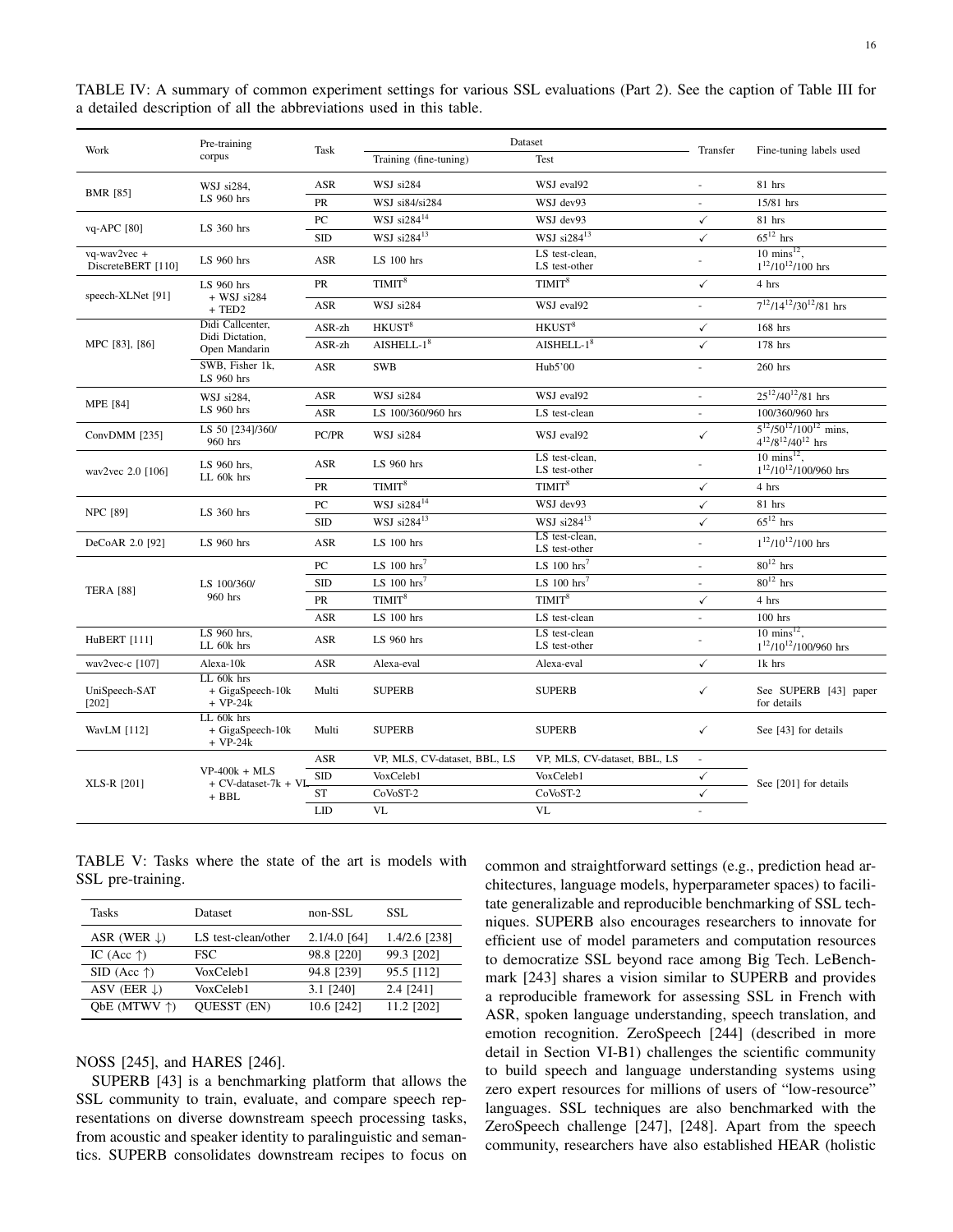<span id="page-16-1"></span>

Fig. 3: SSL performance on ASR WER (vertical axis) evaluated with LS *test-clean* split. Techniques are sorted based on the number of model parameters along the horizontal axis. Markers and lines in red, green, blue, purple, and pink correspond to models initialized with various SSL techniques and then fine-tuned using 960, 100, 10, 1 hour(s), and 10 minutes respectively. The 960-hour training set is the aggregation of *train-clean-100*, *train-clean-360*, and *train-other-500* splits. The 100-, 10-, 1-hour, and 10-minute sets leverage *train-clean-100* or its sampling, except for Bidir-CPC, which samples 10% of the training examples from the entire 960-hour corpus. For simplicity, several SSL techniques are appended with suffixes *B*, *L*, *XL*, or *XXL* indicating the *Base*, *Large*, *X-Large*, or *XX-Large* variants specified in the original publication. We also include comparisons with semi-supervised, self-training approaches (iterative pseudo labeling (IPL) [\[64\]](#page-23-40), slimIPL [\[237\]](#page-27-26), noisy student [\[63\]](#page-23-28)), as well as the current state of the art—conformer XXL + noisy student [\[238\]](#page-27-27)—which combines self-training and SSL techniques. These approaches are visualized in black, grey, or orange to reflect the number of labeled utterances (960, 100, or 10 hours) used to train the systems. Given the diversity of the listed methods in experiment settings (e.g., pre-training corpora and objectives, whether a language model is used in decoding, whether model parameters are frozen in fine-tuning), readers should note that the superiority of methods cannot be decided only based on lower WER numbers.

evaluation of audio representations),  $16$  NOSS (non-semantic speech benchmark) [\[245\]](#page-27-36), and HARES (holistic audio representation evaluation suite) [\[246\]](#page-27-37) to benchmark audio representations. These efforts promote the creation of an audio embedding that is as holistic as the human ear in interpreting speech, environmental sound, and music. Given the significant need to understand and compare SSL techniques fairly and comprehensively, we expect SSL benchmarking to remain an active research area.

# <span id="page-16-0"></span>V. ANALYSIS OF SELF-SUPERVISED REPRESENTATIONS

The previous sections have shown how self-supervised learning can result in powerful representations that provide a robust starting point for several downstream tasks. It is natural to ask if we can gain an even deeper understanding of the nature of these representations, in order to further optimize them or apply them to different problems. What is the information encoded in these representations? How robust are they to distributional shifts, and how dependent are they on the size of the training data? Do they generalize across languages? What are the key ingredients for training powerful representations: input data, network architecture, training criterion, or all three? Can we predict their performance on downstream tasks from their training behavior? This section tries to answer these questions by summarizing several studies that analyze selfsupervised representations.

#### *A. Information content*

In [\[249\]](#page-27-40) wav2vec 2.0 representations were analyzed with respect to their acoustic-linguistic information content at different network layers. Three different mechanisms were used for this purpose. The first of these is canonical correlation analysis (CCA), which computes similarity scores between two continuous vectors based on the maximum correlation of their linear projections. These can be used to judge the similarity of embeddings at different layers with each other, with standard acoustic representations such as mel filterbank features, or word embeddings derived from text. The second method clusters continuous representation vectors and computes the discrete mutual information between cluster IDs and phone or word labels. The third method involves probing tasks: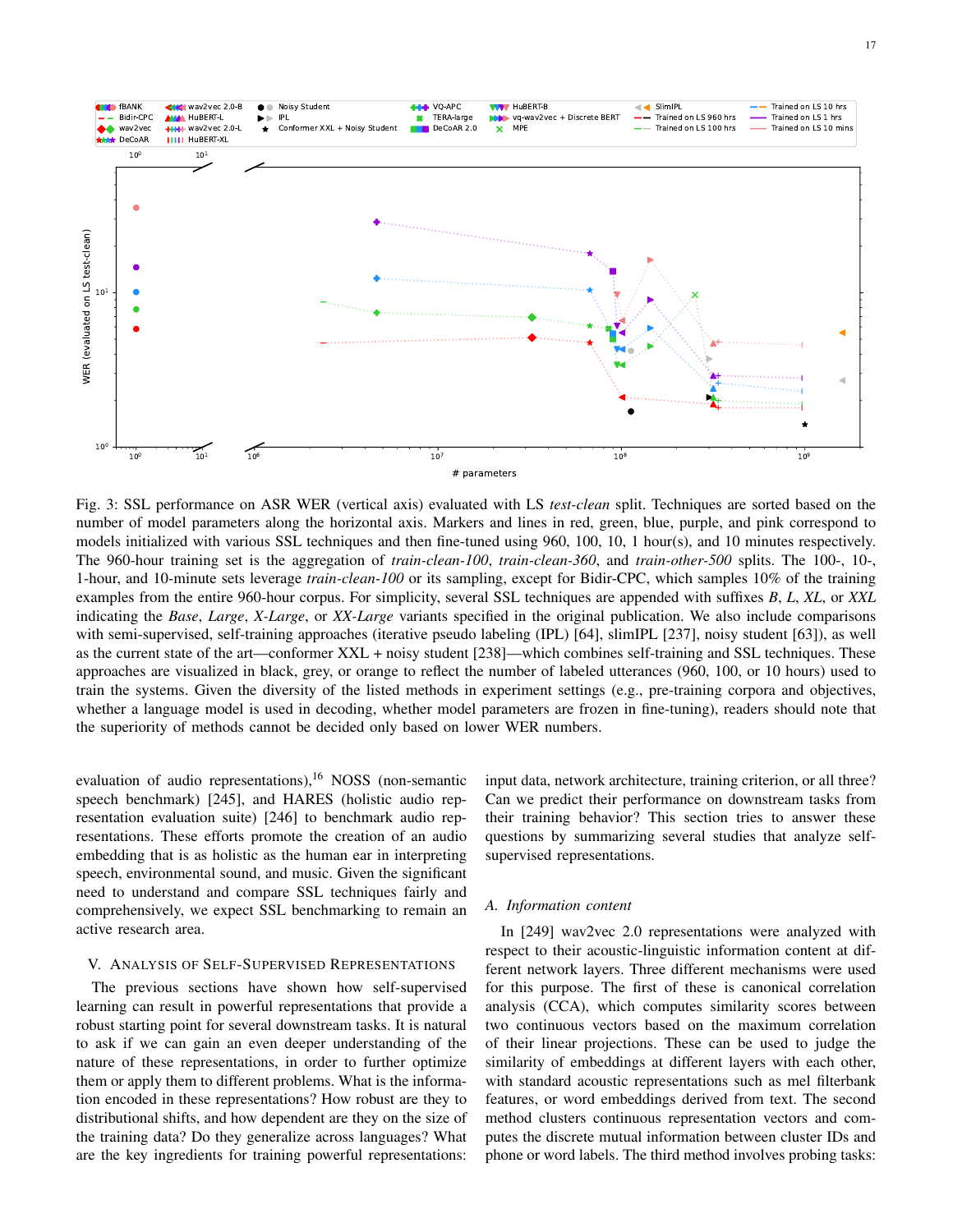representation vectors extracted from the network are used to perform simple downstream tasks, in particular determining whether two acoustic segments correspond to the same word, and a standard benchmark of 11 word similarity tasks [\[250\]](#page-27-41). These are mostly used to gauge the amount of lexical information present in the embeddings. Using this battery of tests the authors compared pre-trained models of varying sizes as well as models fine-tuned for ASR. They found that pre-trained models show an autoencoder-style behavior, with early layers showing strong similarity with input features, intermediate layers diverging more, and final layers reverting back to higher similarity with input features and early layers. Generally, the earlier layers in wav2vec 2.0 models encode acoustic information. The next set of layers encodes phonetic class information, followed by word meaning information, before reverting back to encoding phonetic/acoustic information. Thus, extracting representations from the last layers for tasks that require phonetic or word-related information may not be the best strategy. Indeed, the authors of [\[251\]](#page-27-42) show that a phone classifier trained on each of the 24 frozen layers of a wav2vec 2.0 model showed the lowest phone error rates for layers 10–21 and higher error rates for the other layers. [\[249\]](#page-27-40) further show that fine-tuning the pre-trained model with a character-level CTC training criterion changes the behavior of the last layers (especially the final two layers), breaking the autoencoder-style behavior and focusing the information encoded in the last layers on orthographic-phonetic and word information.

The peaking of class-relevant information in intermediate layers seems to be common across different self-supervised learners and different modalities. In an analysis of text-based Transformers trained with a masked language model criterion [\[252\]](#page-27-43) observed a similar compression plus reconstruction pattern. Interestingly, similar network behavior was also recently described for self-supervised learners in computer vision: using a contrastive self-supervised learner (SimCLR) that optimizes for augmentation invariance, [\[253\]](#page-28-0) show that it is the intermediate representations that most closely approximate information learned in a supervised way, i.e., they provide more class information than the representations from final layers. This is similar to the findings described above for wav2vec 2.0 without fine-tuning, where intermediate layers provide more information about phone and word classes.

Self-supervised representations may encode other information besides phonetic classes or words, for example, channel, language, speaker, and sentiment information. Location of information pertaining to speakers vs. language classes was analyzed in [\[254\]](#page-28-1) for a 12-layer BERTphone model. This model combines a self-supervised masked reconstruction loss with a phone-based CTC loss to produce representations for speaker recognition and language identification. By analyzing the weights of a linear combination of layer representations for these two downstream tasks, it was shown that language recognition draws on representation from higher layers (peaking at layer 10) whereas speaker recognition benefited from layers at positions 6, 9, and 12. This may indicate that language recognition relies more on higher-level phonetic information whereas speaker recognition uses a combination of acoustic and phonetic information. In a recent study [\[112\]](#page-24-37) the same technique was used to identify layer contributions for the downstream SUPERB benchmark tasks in the WavLM model. For a smaller model (95M parameters) it was again confirmed that lower layers encode speaker-related information necessary for speaker diarization and verification whereas higher layers encode phonetic and semantic information. Another study [\[255\]](#page-28-2) used explicit self-supervised loss at the intermediate layers rather than just the output layer of a HuBERT model in order to enforce better learning of phonetic information. The resulting model was indeed better at downstream tasks requiring information about phonetic content, such as phone recognition, ASR, and keyword spotting, but worse at speakerrelated tasks like speaker diarization and verification.

Most self-supervised learning approaches rely on a Transformer architecture for the representation model. In [\[256\]](#page-28-3) the attention patterns in generatively trained Transformer representation models were analyzed. Self-attention heads were grouped into three categories: diagonal, vertical, and global. It was found that the diagonal head focuses on neighbors and is highly correlated with phoneme boundaries, whereas the vertical head focuses on specific phonemes in the utterance. Global heads were found to be redundant as removing them resulted in faster inference time and higher performance.

# *B. Training criterion*

In [\[257\]](#page-28-4), representations based on different training criteria (masked predictive coding, contrastive predictive coding, and autoregressive predictive coding) were compared and analyzed with respect to the correlation between their training loss and performance on both phone discrimination and speaker classification probing tasks. It was observed that the autoregressive predictive coding loss showed the strongest correlation with downstream performance on both tasks; however, models were not further analyzed internally. An evaluation of the similarity of representations trained according to the three criteria above (but with different architectures and directionality of contextual information) also showed that it is the training criterion that most influences the information encoded in the representations, not the architecture of the learner or the directionality of the input.

A similar insight was obtained in [\[258\]](#page-28-5), which compared vq-vae and vq-wav2vec with respect to their ability to discover phonetic units. The vq-vae model extracts continuous features from the audio signal; a quantizer then maps them into a discrete space, and a decoder is trained to reconstruct the original audio conditioned on the latent discrete representation and the past acoustic observations. By contrast, vq-wav2vec predicts future latent discrete representations based on contextualized embeddings of past discrete representations, in a CPC-style way. The models were evaluated according to their ability to discover phonetic units (as measured by phone recognition error rate on TIMIT, and the ZeroSpeech ABX task (see Section [VI](#page-18-0) for more details)), and it was found that the predictive vq-wav2vec model fared better than the autoencoder-like vq-vae model, most likely due to its superior ability to model temporal dynamics.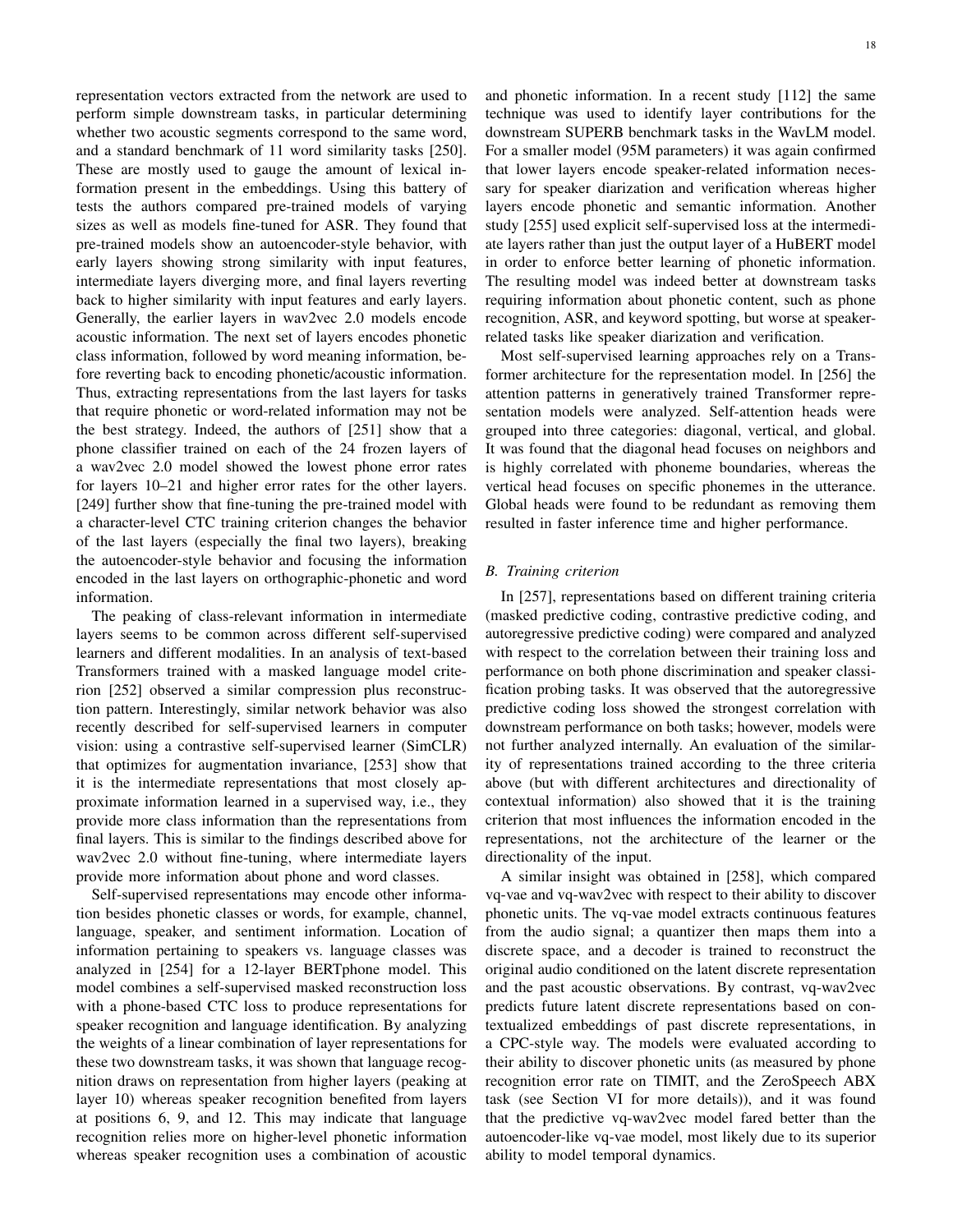# <span id="page-18-2"></span>*C. Effects of data and model size*

How does the performance of self-supervised models change in relation to the amount of training data, and in relation to the size (number of parameters) of the model? Several studies have demonstrated better downstream performance when using larger datasets [\[104\]](#page-24-29), [\[112\]](#page-24-37), [\[259\]](#page-28-6). For example, [\[104\]](#page-24-29) compared representations learned by a bidirectional CPC model from the standard 960 hour LS corpus and a corpus of 8,000 hours of diverse speech from multiple sources.<sup> $11$ </sup> Not surprisingly, an ASR model trained on top of these representations performed better when representations were learned from the larger dataset. Although the precise relationship between data size and performance has not been quantified, we can assume that it follows a law of diminishing returns (or power law), similar to observations for most data-intensive machine learning tasks. In addition to the size of the dataset, the diversity of the data also seems to play a role, although this was not quantified in this study. However, recent experiments with larger and more diverse data collections [\[112\]](#page-24-37) confirm this assumption, as do explicit investigations of domain shift robustness (see Section [V-D](#page-18-1) below). Using the Mockingjay model [\[82\]](#page-24-6), the authors in [\[260\]](#page-28-7) attempt to establish a relationship between model size and self-supervised  $L_1$  loss and demonstrate that it approximately follows a power law. Model size and accuracy on downstream phone classification and speaker recognition tasks are positively correlated but do not exactly follow a power law; rather, the accuracy saturates as models increase in size, possibly due to the lack of a corresponding expansion in training data size.

## <span id="page-18-1"></span>*D. Robustness and transferability*

It is well known that traditional speech features like MFCCs lack robustness against environmental effects such as additive noise, reverberation, accents, etc., that cause differences in the distributions of speech features. Do pre-trained representations offer greater robustness against distributional shifts? One study [\[104\]](#page-24-29) compared pre-trained representations from a CPC model against MFCCs and found pre-trained representations to be more robust to mismatches between training and test data. The training data consisted of clean, read speech (LS) whereas test data consisted of the Switchboard corpus and TED talks. The distributional shifts here may stem from both the acoustics (microphone, room reverberation) as well as lexical effects related to topic and style, as well as differences in speaker characteristics such as accent. Similar problems were also investigated using HuBERT and wav2vec 2.0 models in [\[261\]](#page-28-8). In [\[262\]](#page-28-9) domain effects were studied in greater detail using datasets from six different domains. In particular, the authors focused on the usefulness of adding out-of-domain data to pre-training. The general conclusions are that pre-training on more and diverse domains is preferable: models pre-trained on more domains performed better than those pre-trained on fewer when tested on held-out domains, regardless of which additional labeled data was used for fine-tuning. Adding indomain unlabeled data—if available—to pre-training improves performance robustly; however, even out-of-domain unlabeled data is helpful and closes 66–73% of the performance gap between the ideal setting of in-domain labeled data and a competitive supervised out-of-domain model.

In [\[259\]](#page-28-6) the effectiveness of CPC-trained representations for phone discrimination tasks was compared across several languages. It was found that representations pre-trained only on English successfully enabled phone discrimination in 10 other languages, rivaling supervised methods in accuracy in low-data regimes (1h of labeled data per language). Thus, self-supervised pre-training enables the model to learn contextualized speech features that generalize across different languages. In [\[263\]](#page-28-10), a wav2vec 2.0 model was trained on data from multiple different languages and different corpora (Babel, Common Voice, and multilingual LS) jointly, followed by fine-tuning for each individual language. The largest model covers 53 languages in total and consists of 56,000 hours of speech. Compared to monolingual pre-training, even smaller models trained on only ten languages improve performance substantially on a downstream character-based ASR task. Lowresource languages with little labeled data improve the most under this training regime. Multilingual representations also resulted in competitive performance (lower character error rate than monolingual representations) for languages not present in the training dataset, again showing that unsupervised pretrained representations can learn generic features of the speech signal that generalize across different languages. The study also found that sharing data from closely related languages is more beneficial than combining distant languages. An analysis of language clusters in the shared discrete latent representation space revealed that similar languages do indeed show a higher degree of sharing of discrete tokens. Finally, one might ask whether the interpretation of representations extracted from different layers of a self-supervised models also generalizes to the multilingual setting. Experiments in [\[251\]](#page-27-42) on phone recognition in eight languages based on the different layers of the multilingual wav2vec 2.0 XLSR-53 model indicate that this is indeed the case: phone error rates showed the same pattern as in the monolingual (English) scenario, with lower phone error rates for middle layers as opposed to earlier/later layers.

# <span id="page-18-0"></span>VI. FROM REPRESENTATION LEARNING TO ZERO RESOURCES

In the self-supervised learning framework, speech representations can be learned and used in various downstream tasks to achieve competitive, robust, and transferable performance, as shown in Sections [IV](#page-10-0) to [V.](#page-16-0) However, labeled data is still required. For example, in ASR, utterances and their manual transcriptions are needed to learn downstream models or finetune representation models. A natural question to ask is this: can a model learn without any labeled data? In Section [VI-A,](#page-19-0) we show how to learn ASR models without any paired audio and text and how SSL improves the framework for learning from unpaired data. In addition, many languages have no writing system. In Section [VI-B,](#page-20-1) the SSL representation is further used in scenarios where text data is not available.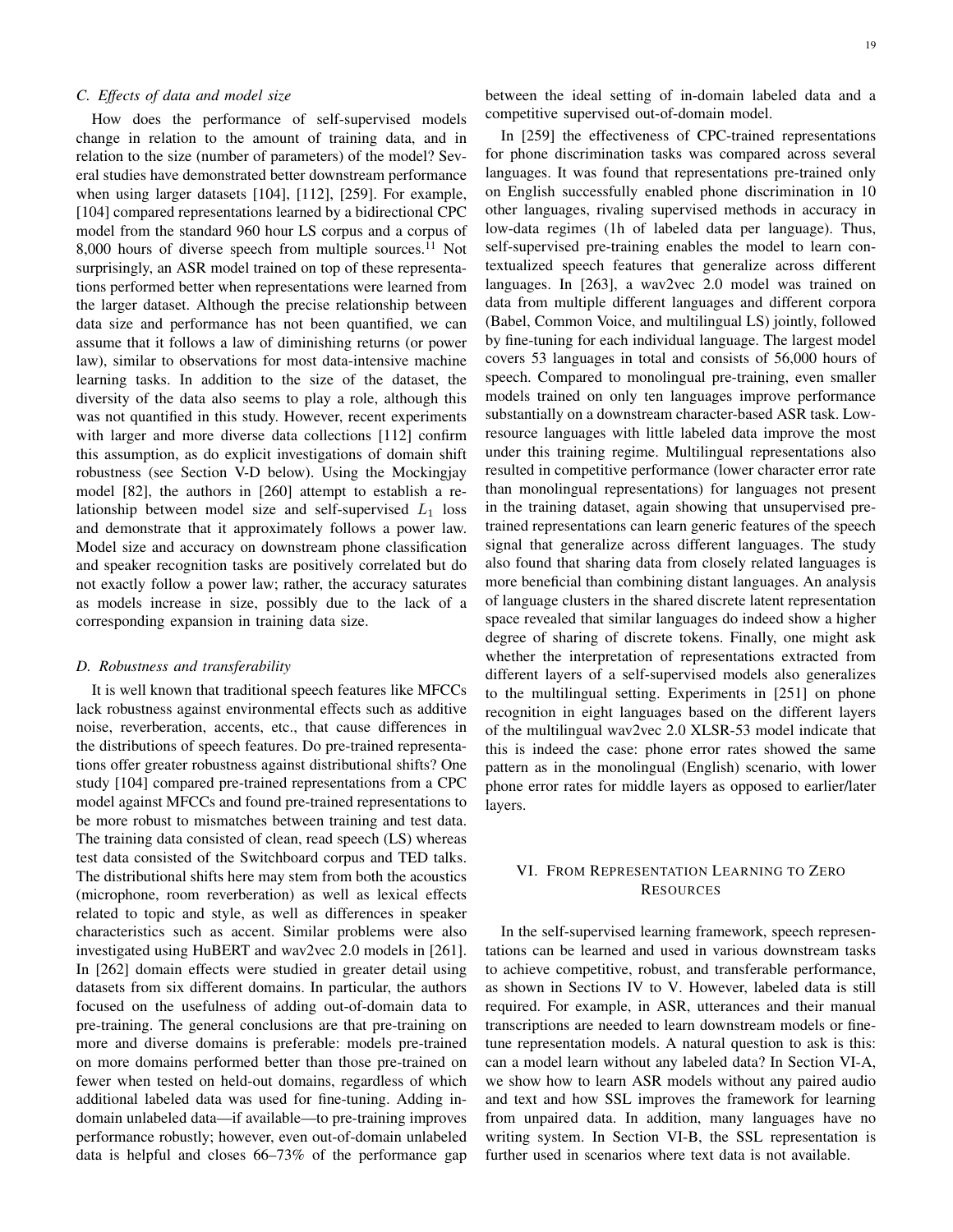| Reference | Speech representation   | Speech segmentation  | Text token/representation | Mapping approach    | Refinement                  | Results                                        |
|-----------|-------------------------|----------------------|---------------------------|---------------------|-----------------------------|------------------------------------------------|
| $[264]$   | Audio word2vec [265]    | Oracle               | Phoneme                   | <b>GAN</b>          |                             | TIMIT (PER): 63.6%                             |
| [266]     | MFCC                    | GAS [267]            | Phoneme                   | Empirical-ODM [268] | Self-training               | TIMIT (PER): 41.6%                             |
| [269]     | MFCC                    | GAS                  | Phoneme                   | <b>GAN</b>          | Self-training               | TIMIT (PER): 33.1%                             |
| [251]     | Wav2vec 2.0 [106]       | k-means              | Phoneme                   | <b>GAN</b>          | Self-training               | TIMIT (PER): 18.6%,<br>LibriSpeech (WER): 5.9% |
| [270]     | Speech2vec [95]         | <b>BES-GMM [178]</b> | Word2Vec                  | <b>GAN</b>          | Self-training               | SWC (Acc): 10.9%                               |
| $[271]$   | Speech2vec<br>(English) | Oracle               | Word2Vec<br>(French)      | VecMap $[272]$      | LM rescore,<br>sequence DAE | ST (BLEU): 10.8%                               |

<span id="page-19-1"></span>TABLE VI: Unsupervised ASR. TIMIT numbers are phoneme error rates (PER), while the numbers for LibriSpeech are word error rates (WER). SWC = spoken word classifier,  $ST$  = speech translation. All speech and text are in English if not specified.

## <span id="page-19-0"></span>*A. Unpaired text and audio*

*1) Unsupervised ASR:* If only unpaired speech and text are available, that is, the text is not a manual transcription of speech, can the machine learn how to transcribe speech into text? This scenario is called *unsupervised ASR*, and the framework is as below. Given a set of unlabeled utterances  $S = \{S_1, S_2, ..., S_N\}$  and a set of sentences  $\mathcal{Y} = \{Y_1, Y_2, ..., Y_M\}$ <sup>[17](#page-0-1)</sup> a mapping function F, which can take an utterance  $S$  as input and generate its transcription, is learned from data. Table [VI](#page-19-1) summarizes recent work on unsupervised ASR, including the speech representation used, the algorithm used to learn the mapping without supervision, and the results. Below, we will discuss these methods in more detail.

Generative adversarial networks (GANs) [\[273\]](#page-28-20)–[\[275\]](#page-28-21) are one way to learn such a mapping function. The GAN framework includes a discriminator and a generator. The mapping function  $F$  plays the role of the generator, which takes speech utterances as input and outputs text. The discriminator learns to distinguish real text from generated output, and the generator learns to "fool" the discriminator. The generator and the discriminator are trained in an iterative, interleaved way. After the training, the generator serves as the speech recognition model. Another way to map speech and text is via segmental empirical output distribution matching (segmental empirical-ODM) [\[266\]](#page-28-13), in which the generator learns to make n-grams of output tokens close to n-grams calculated from  $S$ .

Success in unsupervised neural machine translation (MT) [\[276\]](#page-28-22)–[\[278\]](#page-28-23) has inspired innovative exploration of various unsupervised ASR algorithms. If learning a translation model from unaligned sentences in two languages is possible, considering speech and text as two different languages, learning the mapping relationship from speech space to text space without an alignment should likewise be possible. However, there are differences between unsupervised MT and unsupervised ASR. In unsupervised MT, most discrete source tokens can be mapped to specific target tokens representing the same meaning. However, because speech has segmental structures, in unsupervised ASR, each text token maps to a segment of consecutive acoustic features of variable length in an utterance. The generator is supposed to learn the segmental structure of an utterance because information like token boundaries is

not directly available. This makes unsupervised ASR more challenging than unsupervised MT.

For unsupervised ASR to be feasible, the common idea is to make the speech and text units close to each other. For the text side, word sequences can be transformed into phoneme sequences if a lexicon is available. However, we must first convert the speech signal into something close to phonemes. To achieve that, most studies on unsupervised ASR use a phoneme segmentation module before the generator to segment utterances into phoneme-level segments [\[264\]](#page-28-11), [\[266\]](#page-28-13), [\[269\]](#page-28-16). A representation vector or a token then represents each phoneme-level segment. It is easier for the generator to map each segment-level representation or token to the correct phoneme when the representation or token is highly correlated to the phonemes. Wav2vec-U [\[251\]](#page-27-42) selects the input feature from different layers of wave2vec 2.0 [\[106\]](#page-24-31). The selection criterion is based on analysis of the phonetic information in each layer. Another series of work is to transform a word into a word embedding. [\[270\]](#page-28-17), [\[271\]](#page-28-18) use a GAN to map the wordlevel speech embedding space [\[95\]](#page-24-18) to the word embedding space and achieve promising performance on spoken word classification, speech translation, and spoken word retrieval. Table [VI](#page-19-1) summarizes the various ways to segment speech and represent speech and text in each reference.

As shown in Table [VI,](#page-19-1) after GAN training, most studies use *self-training* to refine the models. In self-training, the generator serves as the first-version phoneme recognition model. Inputting unpaired speech to the generator generates the corresponding "pseudo transcription". We then view the speech utterances and their pseudo transcriptions as paired data which we use to train a model in a supervised manner. Although the pseudo transcriptions have more errors than oracle transcriptions, experiments show that training models on pseudo transcriptions still significantly boosts performance compared to the first-version model.

Wav2vec-U [\[251\]](#page-27-42) achieved state-of-the-art results at the time, which suggests that representation learning is essential for the success of unsupervised ASR. It achieved an 11.3% phoneme error rate on the TIMIT benchmark. On the LS benchmark, wav2vec-U achieved a 5.9% word error rate on *test-other*, rivaling some of the best published systems trained on 960 hours of labeled data from only two years earlier. The robustness of wav2vec-U was further analyzed with respect to domain-mismatch scenarios in which the domains of unpaired

<sup>&</sup>lt;sup>17</sup>Note that the speech and text are not paired, that is,  $Y_i$  is not the transcription of  $S_i$ .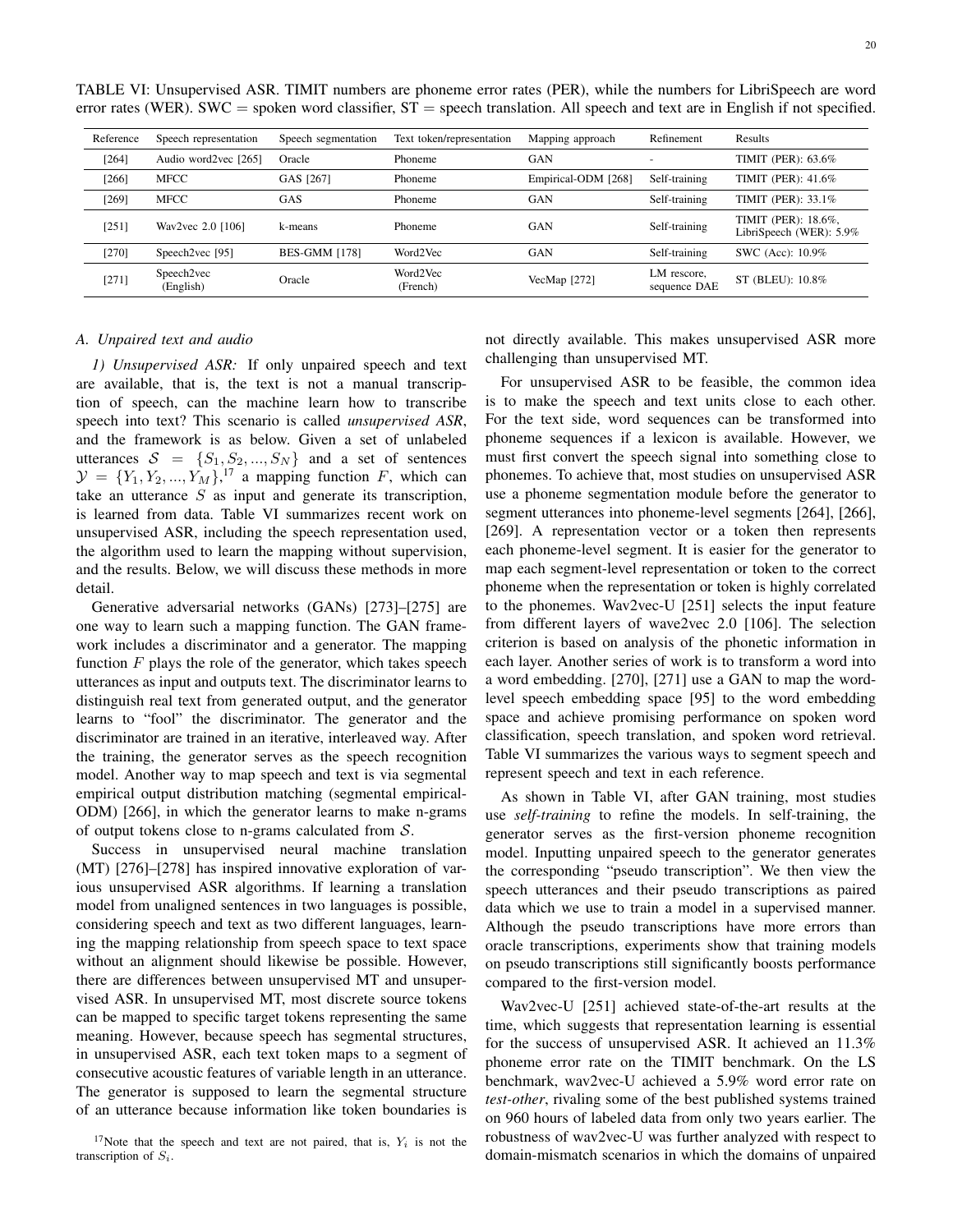speech and text were different [\[279\]](#page-28-24). Experimental results showed that domain mismatch leads to inferior performance, but a representation model pre-trained on the targeted speech domain extracts better representations and reduces this drop in performance.

*2) ASR-TTS:* Here we describe an alternative approach by which to train an ASR and TTS system based on unpaired text and audio. The ASR-TTS framework, which combines the ASR and TTS systems in a cascaded manner, can be regarded as an autoencoder, where the encoder f corresponds to the ASR module and the decoder  $g$  corresponds to the TTS module. In this framework, we consider the intermediate ASR output as a latent representation; the framework as a whole can be regarded as a variant of self-supervised learning.[18](#page-0-1)

*3) ASR-TTS:* Here we describe an alternative approach by which to train an ASR and TTS system based on unpaired text and audio. The ASR-TTS framework, which combines the ASR and TTS systems in a cascaded manner, can be regarded as an autoencoder, where the encoder  $f$  corresponds to the ASR module and the decoder  $q$  corresponds to the TTS module. In this framework, we consider the intermediate ASR output as a latent representation; the framework as a whole can be regarded as a variant of self-supervised learning.[19](#page-0-1)

The ASR-TTS framework can jointly optimize both ASR and TTS without using paired data [\[280\]](#page-28-25)–[\[282\]](#page-28-26). A speech chain [\[280\]](#page-28-25), [\[283\]](#page-28-27) is one successful way to utilize audio-only and text-only data to train both end-to-end ASR/TTS models. This approach first prepares pre-trained ASR and TTS models  $f^{\text{asr}}(X; \theta^{\text{asr}})$  and  $g^{\text{tts}}(Y; \theta^{\text{tts}})$  with learnable parameters  $\theta^{\text{asr}}$ and  $\theta$ <sup>tts</sup>, respectively. By following the ASR system with a TTS system, we generate new text  $\tilde{S}$ , which must be close to each other. Thus, we design a loss function  $L(S, \hat{S})$  between the original text  $S$  and the generated text  $S$ :

$$
L(S, \hat{S}; \theta^{\text{asr}}, \theta^{\text{tts}}), \tag{24}
$$

where

$$
\hat{S} = g^{\text{tts}}(f^{\text{asr}}(S; \theta^{\text{asr}}); \theta^{\text{tts}}).
$$
 (25)

Thus, we train the ASR parameters (or both ASR and TTS parameters) using only the text data as

$$
\hat{\theta}^{\rm asr} = \arg\min_{\theta^{\rm asr}} L(S, \hat{S}; \theta^{\rm asr}, \theta^{\rm tts}). \tag{26}
$$

Note that this approach does not require the supervised data Y . As an analogy to the generative approach in Section [III-B,](#page-3-1) the intermediate ASR output  $\overline{Y}$  can be regarded as the latent representation Z.

The other cycle with the text-only data  $Y$  is also accomplished by the concatenated TTS-ASR systems:

<span id="page-20-2"></span>
$$
\hat{Y} = f^{\text{asr}}(g^{\text{tts}}(Y; \theta^{\text{tts}}); \theta^{\text{asr}}). \tag{27}
$$

Similarly, this approach does not require the supervised data S, and the intermediate TTS output  $\ddot{S}$  can be regarded as the latent representation Z. Although this approach initially freezes

<sup>18</sup>However, to make this complicated system work, we often require that data is paired. Therefore, in practice, ASR-TTS and other methods described in this section are categorized as semi-supervised learning.

<sup>19</sup>However, to make this complicated system work, we often require that data is paired. Therefore, in practice, ASR-TTS and other methods described in this section are categorized as semi-supervised learning.

either the ASR or TTS model, extensions of this study [\[281\]](#page-28-28), [\[284\]](#page-28-29), [\[285\]](#page-28-30) implement the joint training of both ASR and TTS parameters using REINFORCE [\[286\]](#page-28-31) and straight-through estimators.

An emerging technique uses a well-trained TTS system to generate speech and text data from text-only data. This technique is a sub-problem of the TTS-ASR approach formulated in [\(27\)](#page-20-2) in which we fix the TTS system part and estimate only the ASR parameters. For example, a huge amount of text resources can be obtained from the web and document archives without corresponding audio data. The typical use case scenario of such a text resource for ASR is through the language model  $P(Y)$ . We combine the ASR and language model via a noisy channel model [\[287\]](#page-28-32), a weighted finite state transducer [\[288\]](#page-28-33), or shallow fusion [\[289\]](#page-28-34), [\[290\]](#page-28-35). However, the progress of TTS systems boosted by deep learning [\[291\]](#page-28-36), [\[292\]](#page-28-37) has inspired another interesting and straightforward research direction: artificially creating paired text and audio data  $\{\hat{S}, Y\}$  with only text data Y by generating the corresponding audio data  $\ddot{S}$  with TTS as

$$
\{\hat{S}, Y\} \text{ where } \hat{S} = g^{\text{tts}}(Y), \tag{28}
$$

where  $g^{\text{tts}}(\cdot)$  corresponds to a TTS function. The most straightforward approach is to simply use multi-speaker TTS to generate the waveform with various acoustic variations [\[293\]](#page-28-38)–[\[297\]](#page-29-0). The other approaches are based on the generation of high-level (more linguistic) features instead of generating the waveform, e.g., encoder features [\[298\]](#page-29-1) and phoneme features [\[299\]](#page-29-2), [\[300\]](#page-29-3). This approach is similar to the back-translation technique developed in NMT [\[301\]](#page-29-4). One benefit of the above data generation approaches is that it can be used to feed unseen word or context phrases to end-to-end ASR.

#### <span id="page-20-1"></span>*B. No text or lexicon*

<span id="page-20-0"></span>*1) Zero-resource speech technologies and challenges:* Zero-resource speech technologies, which seek to discover linguistic concepts from audio only (no text nor lexicon), are one of the most active applications of unsupervised/self-supervised speech processing. Zero-resource speech technologies were initially studied for acoustic and linguistic unit discovery from speech data without linguistic resources, e.g., transcriptions and other annotations [\[302\]](#page-29-5). This study was motivated by unsupervised query-by-example, applications of non-parametric Bayesian machine learning to speech processing, and lowresource speech recognition, and was also inspired by the learning process of infants. The goal of this type of work is to build spoken dialog systems in a zero-resource setup for any language. To encourage zero-resource research, zero-resource speech challenges have been organized since 2015.

In this section, we describe the research directions of zeroresource speech technologies by following the series of zeroresource speech challenges.

• Zero Resource Challenge 2015 [\[303\]](#page-29-6): In this first challenge, the main focus was to build an acoustic model without using any linguistic annotations based on subword unit modeling and spoken term discovery tracks.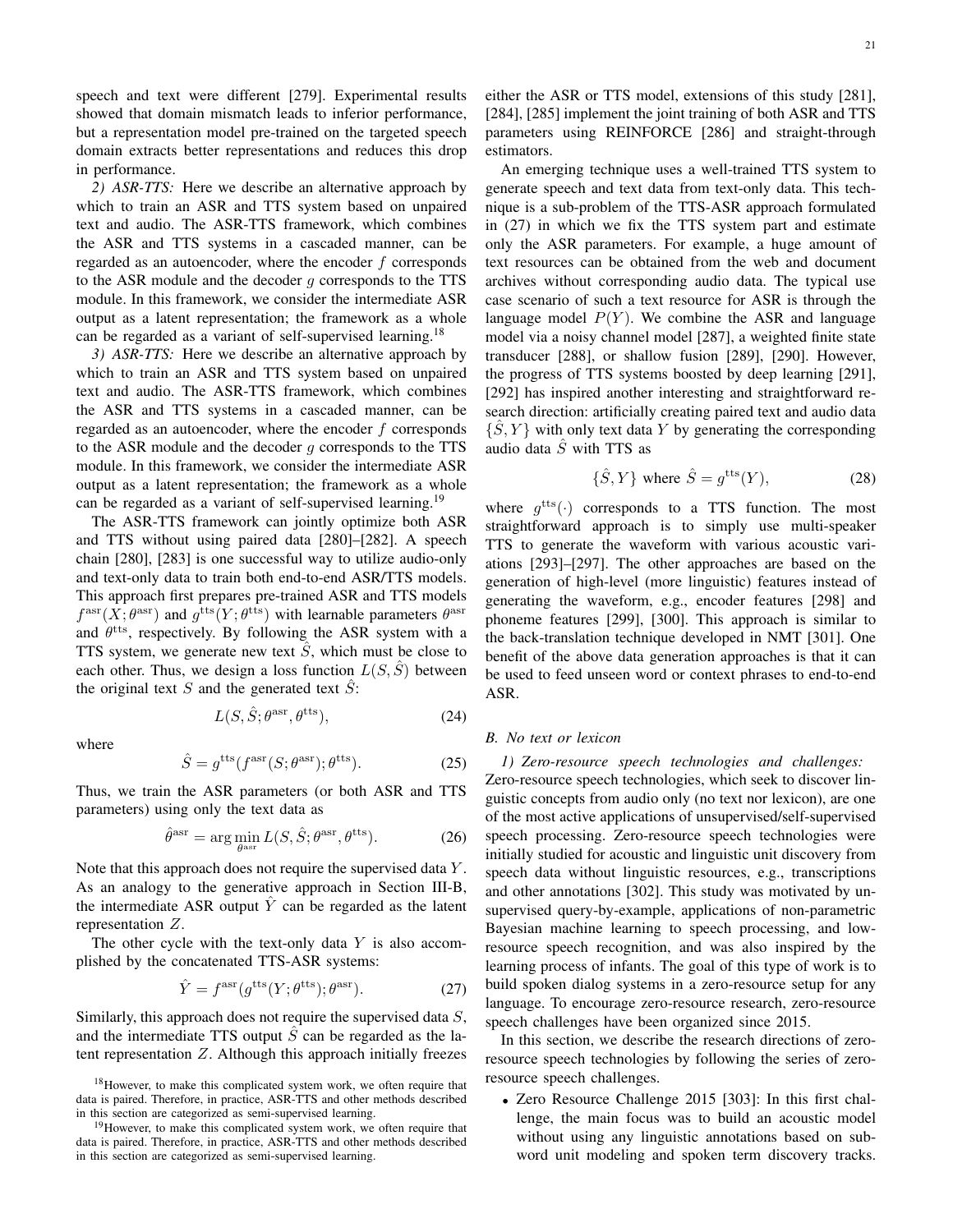For the subword unit modeling track, the ABX score for the within- and across-speaker tasks was used as an evaluation metric. The spoken term discovery track used the normalized edit distance and coverage scores in addition to the precision, recall, and F1 scores for types, tokens, and boundaries. Both tracks were based on the English and Xitsonga languages. (add technical trends)

- The Zero Resource Challenge 2017 [\[304\]](#page-29-7) focused on unseen language and speaker aspects from the previous challenge. For example, to demonstrate the robustness against unseen languages, the systems were developed with English, French, and Mandarin and tested on two "surprise" languages: German and Wolof. Similarly, robustness against unseen speakers was demonstrated by varying the amount of speech available for each speaker.
- The Zero Resource Challenge 2019 [\[305\]](#page-29-8) extended a goal of previous challenges by synthesizing speech without text or phonetic labels but with acoustic units obtained using zero-resource techniques. The evaluation metrics were also extended to subjectively evaluate the quality of synthesized speech, including its intelligibility, naturalness, and speaker similarity.
- The Zero Resource Challenge 2020 [\[244\]](#page-27-30) was based on two tracks, revisiting previous challenges with different evaluation metrics. The first task revisited the 2019 challenge with low bit-rate subword representations that optimize the quality of speech synthesis. The second task revisited the 2017 challenge by focusing on the discovery of word-like units from unsegmented raw speech.
- The Zero Resource Challenge 2021 [\[306\]](#page-29-9), the latest challenge, expanded the scope to include language modeling tasks. In addition to phoneme-level ABX, the challenge includes lexical, semantic, and syntactic evaluation metrics computed via a language model of pseudo-acoustic labels.

These challenges have facilitated the tracking of technical trends in zero-resource speech technologies. For example, research directions thereof have expanded to various speech processing components to cover the entire spoken dialogue systems. To keep up with this expansion, the challenge has continued to develop appropriate evaluation metrics for zeroresource scenarios. Following the success of representation learning, baseline and challenge techniques have shifted from purely generative models [\[307\]](#page-29-10), [\[308\]](#page-29-11), deep autoencoders [\[74\]](#page-23-38), [\[309\]](#page-29-12), and incorporation of neural-network-based TTS/VC techniques [\[248\]](#page-27-39) to self-supervised learning [\[310\]](#page-29-13). The latest challenge included the visual modality, continuing the expansion to include more aspects of human interaction.

*2) Textless NLP:* Textless NLP is a new research direction that leverages the progress mentioned above in self-supervised speech representation learning to model language directly from audio, bypassing the need for text or labels [\[311\]](#page-29-14)–[\[314\]](#page-29-15). Not only does this open the gate for language and dialect modeling without orthographic rules, but it also offers the opportunity to model other non-lexical information about how speech is delivered, e.g., speaker identity, emotion, hesitation, interruptions. The generative spoken language model (GSLM) [\[311\]](#page-29-14) utilizes discrete representations from wav2vec 2.0, HuBERT, and CPC algorithms as inputs to an autoregressive language model trained by cross-entropy to maximize the probability of predicting the next discrete speech token. A synthesis module follows the language model to produce speech waveforms given the generated discrete speech units. The generated spoken continuations compete with supervised generations and synthesis using a character language model in subjective human evaluations. The model completes incomplete words  $(pow[...] \rightarrow POWER)$  and continues using words in the same general mood (dark  $\rightarrow$  BLACKNESS)<sup>[20](#page-0-1)</sup> and has been extended to model and generate dialogues  $[315]$ .<sup>[21](#page-0-1)</sup> Given its flexibility in modeling spoken content, the GSLM has been further extended to jointly model content and prosody [\[313\]](#page-29-17). This prosodic-GSLM model introduced a multistream causal Transformer, where the input and output layers use multiple heads to model three channels: discrete speech units, duration, and quantized pitch. The prosodic-GSLM model jointly generates novel content and prosody congruently in the expressive style of the prompt.<sup>[22](#page-0-1)</sup> Going one step further, [\[314\]](#page-29-15) used a speech emotion conversion framework to modify the perceived emotion of a speech utterance while preserving its lexical content and speaker identity. Other studies have extended the idea of textless language processing or audio discrete representation to applications such as spoken question answering [\[316\]](#page-29-18), speech separation [\[317\]](#page-29-19), TTS [\[318\]](#page-29-20), and speech-to-speech translation [\[319\]](#page-29-21).

## VII. DISCUSSION AND CONCLUSION

<span id="page-21-0"></span>In this overview, we review current speech SSL models, benchmark and analyze results over SSL, and demonstrate zero-resource downstream tasks that leverage SSL. Below we recommend various research directions:

- Using the representation model. So far, there are two main ways to use representation models: Freeze the representation models and use them as feature extractors, or fine-tune the representation models to downstream tasks. Are there other ways to use these models? In the NLP community, the adapter-based method [\[320\]](#page-29-22)–[\[322\]](#page-29-23) and prompt/instruction learning [\[20\]](#page-22-23) yield competitive performance compared with fine-tuning, but these methods have yet to be fully exploited for speech.
- Increasing the efficiency of the representation model. As discussed in Section [V-C,](#page-18-2) larger representation models lead to better downstream performance. Despite the success of these huge models, they require large amounts of memory and high pre-training costs, which makes them unsuitable for edge devices. Preliminary studies have been conducted on compressing speech representation models through network pruning [\[323\]](#page-29-24) or knowledge distillation [\[324\]](#page-29-25). On the other hand, non-streaming architectures in models such as the bidirectional Transformer have hindered the representation model used in streaming scenarios, leading to studies that address these problems [\[325\]](#page-29-26). We anticipate continuing research in these directions in the future.

<sup>20</sup>https://speechbot.github.io/gslm/

<sup>21</sup>https://speechbot.github.io/dgslm/

<sup>22</sup>https://speechbot.github.io/pgslm/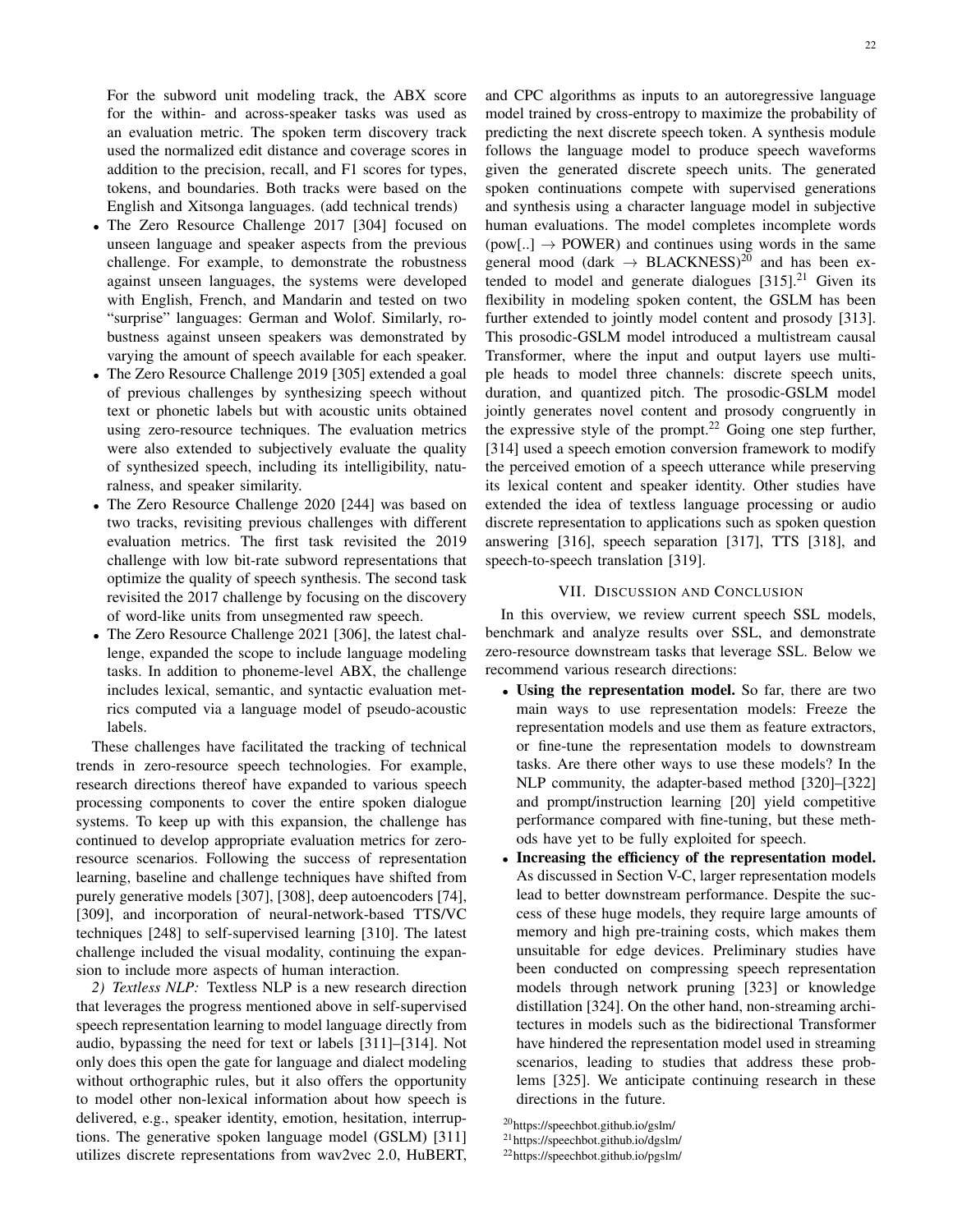- Creating robust models. As discussed in Section [V-D,](#page-18-1) studies have been conducted on the robustness of representation models. However, the failure modes thereof are still poorly understood. Does the model fail on some downstream tasks? Are they robust to adversarial attacks? Preliminary studies investigate adversarial attacks on speech represention models [\[326\]](#page-29-27).
- Using text representation models to improve speech representation. The amount of content information in speech corpora used to train speech representation models is far less than that of text representation models. Noting that the BERT training corpus exceeds 3 billion words [\[54\]](#page-23-22), and assuming a typical speaking rate of 120 words per minute, a speech corpus containing the same content as the BERT training data would include 400,000 hours of audio, which exceeds than the training data of all current speech representation models put together. Therefore, to enable speech representation models to better learn human language, for instance by extracting semantic information from acoustic signals, the use of text models such as BERT and GPT is key: nevertheless, how to use these to improve speech representation model pre-training remains an open question.

We believe SSL representation models have considerable room to grow. The relationship between representation models and downstream tasks can be compared to the relationship between operating systems and applications. Today, even individuals can build applications with desired functions on a smartphone because the smartphone's operating system handles the complex communication with the hardware and provides a convenient developer interface. Likewise, as SSL representation models learn general knowledge from human speech, it is easy to develop new speech processing applications on this basis. From this viewpoint, representation speech models will play the role of operating systems in speech processing and further facilitate the continued development of speech technology. Suppose, for instance, a speaker of an indigenous language seeks to purchase an intelligent assistant, but discovers that it does not yet support the indigenous language. Because the smart assistant has a built-in representation model, though, it can quickly learn a new language with little supervision. We believe SSL representation models will bring the benefits of speech technology to more people.

#### **REFERENCES**

- <span id="page-22-0"></span>[1] Y. LeCun, Y. Bengio, and G. Hinton, "Deep learning," *Nature*, vol. 521, no. 7553, pp. 436–444, 2015.
- [2] G. Hinton, L. Deng, D. Yu, G. E. Dahl, A.-r. Mohamed, N. Jaitly, A. Senior, V. Vanhoucke, P. Nguyen, T. N. Sainath *et al.*, "Deep neural networks for acoustic modeling in speech recognition: The shared views of four research groups," *IEEE Signal Processing Magazine*, vol. 29, no. 6, pp. 82–97, 2012.
- <span id="page-22-1"></span>[3] H. A. Bourlard and N. Morgan, *Connectionist speech recognition: A hybrid approach*. Springer Science & Business Media, 2012, vol. 247.
- <span id="page-22-2"></span>[4] T. Kemp and A. Waibel, "Unsupervised training of a speech recognizer: Recent experiments," *Proceedings of European Conference on Speech Communication and Technology*, 1999.
- [5] L. Lamel, J.-L. Gauvain, and G. Adda, "Lightly supervised and unsupervised acoustic model training," *Computer Speech & Language*, 2002.
- <span id="page-22-3"></span>[6] J. Ma, S. Matsoukas, O. Kimball, and R. Schwartz, "Unsupervised training on large amounts of broadcast news data," in *Proceedings of IEEE International Conference on Acoustics, Speech and Signal Processing*, 2006.
- <span id="page-22-4"></span>[7] G. E. Hinton, "Learning multiple layers of representation," *Trends in Cognitive Sciences*, vol. 11, pp. 428–434, 2007.
- Y. LeCun, S. Chopra, R. Hadsell, F. J. Huang et al., "A tutorial on energy-based learning," in *Predicting Structured Data*. MIT Press, 2006.
- <span id="page-22-5"></span>[9] Y. Bengio, A. C. Courville, and P. Vincent, "Representation learning: A review and new perspectives," *IEEE Transactions on Pattern Analysis Machine Intelligence*, vol. 35, no. 8, pp. 1798–1828, 2013.
- <span id="page-22-6"></span>[10] M. I. Jordan and T. M. Mitchell, "Machine learning: Trends, perspectives, and prospects," *Science*, vol. 349, no. 6245, pp. 255–260, 2015.
- <span id="page-22-7"></span>[11] R. Gray, "Vector quantization," *IEEE ASSP Magazine*, vol. 1, no. 2, pp. 4–29, 1984.
- <span id="page-22-8"></span>[12] M. Jordan and R. Jacobs, "Hierarchical mixtures of experts and the EM algorithm," in *Proceedings of 1993 International Conference on Neural Networks (IJCNN-93-Nagoya, Japan)*, vol. 2, 1993.
- <span id="page-22-9"></span>[13] G. E. Hinton and R. Zemel, "Autoencoders, minimum description length and Helmholtz free energy," in *Advances in Neural Information Processing Systems*, vol. 6, 1994.
- <span id="page-22-10"></span>[14] D. D. Lee and H. S. Seung, "Learning the parts of objects by nonnegative matrix factorization," *Nature*, vol. 401, pp. 788–791, 1999.
- <span id="page-22-11"></span>[15] G. E. Hinton and R. R. Salakhutdinov, "Reducing the dimensionality of data with neural networks," *Science*, vol. 313, no. 5786, pp. 504–507, 2006.
- <span id="page-22-12"></span>[16] R. Bommasani, D. A. Hudson, E. Adeli, R. Altman, S. Arora, S. von Arx, M. S. Bernstein, J. Bohg, A. Bosselut, E. Brunskill *et al.*, "On the opportunities and risks of foundation models," 2021.
- [17] L. Ericsson, H. Gouk, C. C. Loy, and T. M. Hospedales, "Selfsupervised representation learning: Introduction, advances and challenges," 2021.
- <span id="page-22-13"></span>[18] X. Liu, F. Zhang, Z. Hou, L. Mian, Z. Wang, J. Zhang, and J. Tang, "Self-supervised learning: Generative or contrastive," *IEEE Transactions on Knowledge & Data Engineering*, no. 01, pp. 1–1, Jun 2021.
- <span id="page-22-14"></span>[19] A. Rogers, O. Kovaleva, and A. Rumshisky, "A primer in BERTology: What we know about how BERT works," *Transactions of the Association for Computational Linguistics*, vol. 8, pp. 842–866, 2020. [Online]. Available:<https://aclanthology.org/2020.tacl-1.54>
- <span id="page-22-23"></span>[20] P. Liu, W. Yuan, J. Fu, Z. Jiang, H. Hayashi, and G. Neubig, "Pretrain, prompt, and predict: A systematic survey of prompting methods in natural language processing," 2021.
- [21] P. Xia, S. Wu, and B. Van Durme, "Which \*BERT? A survey organizing contextualized encoders," in *Proceedings of the 2020 Conference on Empirical Methods in Natural Language Processing (EMNLP)*. Online: Association for Computational Linguistics, Nov. 2020, pp. 7516–7533. [Online]. Available: [https://aclanthology.org/](https://aclanthology.org/2020.emnlp-main.608) [2020.emnlp-main.608](https://aclanthology.org/2020.emnlp-main.608)
- <span id="page-22-15"></span>[22] X. Qiu, T. Sun, Y. Xu, Y. Shao, N. Dai, and X. Huang, "Pre-trained models for natural language processing: A survey," *Science China Technological Sciences*, vol. 63, no. 10, p. 1872–1897, Sep 2020. [Online]. Available:<http://dx.doi.org/10.1007/s11431-020-1647-3>
- <span id="page-22-16"></span>[23] L. Jing and Y. Tian, "Self-supervised visual feature learning with deep neural networks: A survey," *IEEE Transactions on Pattern Analysis & Machine Intelligence*, vol. 43, no. 11, pp. 4037–4058, nov 2021.
- <span id="page-22-17"></span>[24] S. Latif, R. Rana, S. Khalifa, R. Jurdak, J. Qadir, and B. W. Schuller, "Deep representation learning in speech processing: Challenges, recent advances, and future trends," 2021.
- <span id="page-22-18"></span>[25] L. Rabiner and J. Wilpon, "Considerations in applying clustering techniques to speaker independent word recognition," in *IEEE International Conference on Acoustics, Speech, and Signal Processing*, vol. 4, 1979, pp. 578–581.
- <span id="page-22-19"></span>[26] J. Wilpon and L. Rabiner, "A modified k-means clustering algorithm for use in isolated work recognition," *IEEE Transactions on Acoustics, Speech, and Signal Processing*, vol. 33, no. 3, pp. 587–594, 1985.
- <span id="page-22-20"></span>[27] J.-L. Gauvain and C.-H. Lee, "Maximum a posteriori estimation for multivariate Gaussian mixture observations of Markov chains," *IEEE Transactions on Speech and Audio Processing*, vol. 2, no. 2, pp. 291– 298, 1994.
- <span id="page-22-21"></span>[28] S. Young and P. Woodland, "State clustering in hidden Markov modelbased continuous speech recognition," *Computer Speech & Language*, vol. 8, no. 4, pp. 369–383, 1994.
- <span id="page-22-22"></span>[29] L. Bahl, P. Brown, P. de Souza, and R. Mercer, "Maximum mutual information estimation of hidden Markov model parameters for speech recognition," in *Proceedings of IEEE International Conference on Acoustics, Speech and Signal Processing*, vol. 11, 1986, pp. 49–52.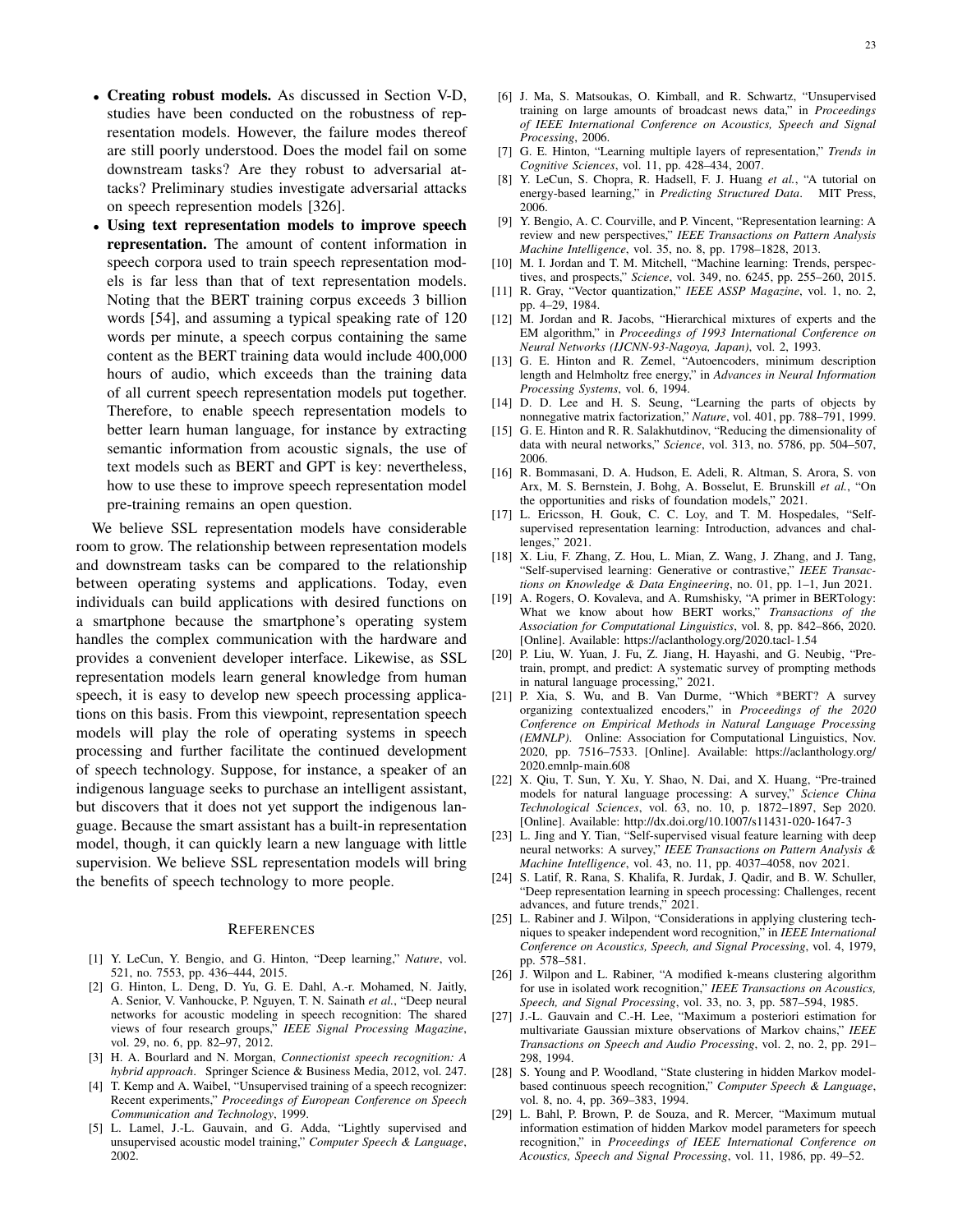- <span id="page-23-0"></span>[30] N. Smith and M. Gales, "Speech recognition using SVMs," in *NIPS*, 2001.
- <span id="page-23-1"></span>[31] V. Venkataramani, S. Chakrabartty, and W. Byrne, "Support vector machines for segmental minimum Bayes risk decoding of continuous speech," in *ASRU*, 2003.
- <span id="page-23-2"></span>[32] V. Wan and S. Renals, "SVMSVM: support vector machine speaker verification methodology," in *ICASSP*, 2003, pp. 221–224.
- <span id="page-23-3"></span>[33] N. Dehak, P. Kenny, R. Dehak, P. Dumouchel, and P. Ouellet, "Frontend factor analysis for speaker verification," *IEEE Transactions on Audio, Speech, and Language Processing*, vol. 19(4), pp. 788–798, 2011.
- <span id="page-23-4"></span>[34] N. Dehak, P. .Torres-Carrasquillo, D. Reynolds, and R. Dehak, "Language recognition via i-vectors and dimensionality reduction," in *Proceedings of the Annual Conference of the International Speech Communication Association*, 2011.
- <span id="page-23-5"></span>[35] P. Vincent, H. Larochelle, I. Lajoie, Y. Bengio, and P.-A. Manzagol, "Stacked denoising autoencoders: Learning useful representations in a deep network with a local denoising criterion," *Journal of Machine Learning Research*, 2010.
- <span id="page-23-6"></span>[36] M. U. Gutmann and A. Hyvärinen, "Noise-contrastive estimation of unnormalized statistical models, with applications to natural image statistics." *Journal of Machine Learning Research*, vol. 13, no. 2, 2012.
- <span id="page-23-7"></span>[37] B. Olshausen and D. Field, "Emergence of simple-cell receptive field properties by learning a sparse code for natural images," *Nature*, vol. 381, pp. 607–609, June 1996.
- [38] H. Lee, A. Battle, R. Raina, and A. Y. Ng, "Efficient sparse coding algorithms," in *Proceedings of the 19th International Conference on Neural Information Processing Systems*. MIT Press, 2006, p. 801–808.
- <span id="page-23-8"></span>[39] G. S. Sivaram, S. K. Nemala, M. Elhilali, T. D. Tran, and H. Hermansky, "Sparse coding for speech recognition," in *2010 IEEE International Conference on Acoustics, Speech and Signal Processing*. IEEE, 2010, pp. 4346–4349.
- <span id="page-23-9"></span>[40] M. Ranzato, Y.-L. Boureau, S. Chopra, and Y. LeCun, "A unified energy-based framework for unsupervised learning," in *Proc. Eleventh International Conference on Artificial Intelligence and Statistics*, 2007, pp. 371–379.
- <span id="page-23-10"></span>[41] G. E. Hinton, "Training products of experts by minimizing contrastive divergence," *Neural Comput.*, vol. 14, no. 8, p. 1771–1800, aug 2002.
- <span id="page-23-11"></span>[42] A. Wang, A. Singh, J. Michael, F. Hill, O. Levy, and S. R. Bowman, "GLUE: A multi-task benchmark and analysis platform for natural language understanding," in *Proceedings of International Conference on Learning Representations*, 2019.
- <span id="page-23-12"></span>[43] S. wen Yang, P.-H. Chi, Y.-S. Chuang, C.-I. J. Lai, K. Lakhotia, Y. Y. Lin, A. T. Liu, J. Shi, X. Chang, G.-T. Lin, T.-H. Huang, W.-C. Tseng, K. tik Lee, D.-R. Liu, Z. Huang, S. Dong, S.-W. Li, S. Watanabe, A. Mohamed, and H. yi Lee, "SUPERB: Speech Processing Universal PERformance Benchmark," in *Proceedings of the Annual Conference of the International Speech Communication Association*, 2021.
- <span id="page-23-13"></span>[44] R. Zhang, P. Isola, and A. A. Efros, "Colorful image colorization," *CoRR*, vol. abs/1603.08511, 2016.
- <span id="page-23-14"></span>[45] M. Caron, P. Bojanowski, A. Joulin, and M. Douze, "Deep clustering for unsupervised learning of visual features," *CoRR*, vol. abs/1807.05520, 2018.
- <span id="page-23-15"></span>[46] C. Doersch, A. Gupta, and A. A. Efros, "Unsupervised visual representation learning by context prediction," *CoRR*, vol. abs/1505.05192, 2015.
- <span id="page-23-16"></span>[47] D. P. Kingma and M. Welling, "Auto-encoding variational Bayes," in *2nd International Conference on Learning Representations, ICLR 2014, Banff, AB, Canada, April 14–16, 2014, Conference Track Proceedings*, 2014.
- <span id="page-23-17"></span>[48] D. J. Rezende, S. Mohamed, and D. Wierstra, "Stochastic backpropagation and approximate inference in deep generative models," in<br>*International Conference on Machine Learning*. PMLR, 2014, pp. *International Conference on Machine Learning.* 1278–1286.
- <span id="page-23-18"></span>[49] M. E. Peters, M. Neumann, M. Iyyer, M. Gardner, C. Clark, K. Lee, and L. Zettlemoyer, "Deep contextualized word representations," in *NAACL*, 2018.
- <span id="page-23-19"></span>[50] A. Radford, K. Narasimhan, T. Salimans, and I. Sutskever, "Improving language understanding by generative pre-training," 2018.
- [51] A. Radford, J. Wu, R. Child, D. Luan, D. Amodei, and I. Sutskever, "Language models are unsupervised multitask learners," 2019.
- <span id="page-23-20"></span>[52] T. B. Brown, B. Mann, N. Ryder, M. Subbiah, J. Kaplan, P. Dhariwal, A. Neelakantan, P. Shyam, G. Sastry, A. Askell, S. Agarwal, A. Herbert-Voss, G. Krueger, T. Henighan, R. Child, A. Ramesh, D. M. Ziegler, J. Wu, C. Winter, C. Hesse, M. Chen, E. Sigler, M. Litwin, S. Gray, B. Chess, J. Clark, C. Berner, S. McCandlish, A. Radford,

I. Sutskever, and D. Amodei, "Language models are few-shot learners," *CoRR*, vol. abs/2005.14165, 2020.

- <span id="page-23-21"></span>[53] M. Shoeybi, M. Patwary, R. Puri, P. LeGresley, J. Casper, and B. Catanzaro, "Megatron-LM: Training multi-billion parameter language models using model parallelism," 2020.
- <span id="page-23-22"></span>[54] J. Devlin, M.-W. Chang, K. Lee, and K. Toutanova, "BERT: Pretraining of deep bidirectional Transformers for language understanding," in *NAACL*, 2019.
- [55] Y. Liu, M. Ott, N. Goyal, J. Du, M. Joshi, D. Chen, O. Levy, M. Lewis, L. Zettlemoyer, and V. Stoyanov, "RoBERTa: A robustly optimized BERT pretraining approach," *arXiv preprint arXiv:1907.11692*, 2019.
- <span id="page-23-23"></span>[56] Z. Lan, M. Chen, S. Goodman, K. Gimpel, P. Sharma, and R. Soricut, "ALBERT: A lite BERT for self-supervised learning of language representations," in *Proceedings of International Conference on Learning Representations*, 2020.
- <span id="page-23-24"></span>[57] A. v. d. Oord, Y. Li, and O. Vinyals, "Representation learning with contrastive predictive coding," *arXiv preprint arXiv:1807.03748*, 2018.
- <span id="page-23-25"></span>[58] T. Chen, S. Kornblith, M. Norouzi, and G. Hinton, "A simple framework for contrastive learning of visual representations," in *Proceedings of the 37th International Conference on Machine Learning*, 2020.
- [59] K. He, H. Fan, Y. Wu, S. Xie, and R. Girshick, "Momentum contrast for unsupervised visual representation learning," in *CVPR*, 2020.
- [60] X. Chen, H. Fan, R. Girshick, and K. He, "Improved baselines with momentum contrastive learning," 2020.
- <span id="page-23-26"></span>[61] M. Caron, I. Misra, J. Mairal, P. Goyal, P. Bojanowski, and A. Joulin, "Unsupervised learning of visual features by contrasting cluster assignments," in *Proceedings of Advances in Neural Information Processing Systems*, 2020.
- <span id="page-23-27"></span>[62] S. H. K. Parthasarathi and N. Strom, "Lessons from building acoustic models with a million hours of speech," *CoRR*, vol. abs/1904.01624, 2019.
- <span id="page-23-28"></span>[63] D. S. Park, Y. Zhang, Y. Jia, W. Han, C.-C. Chiu, B. Li, Y. Wu, and Q. V. Le, "Improved Noisy Student Training for Automatic Speech Recognition," in *Proceedings of the Annual Conference of the International Speech Communication Association*, 2020.
- <span id="page-23-40"></span>[64] Q. Xu, T. Likhomanenko, J. Kahn, A. Hannun, G. Synnaeve, and R. Collobert, "Iterative Pseudo-Labeling for Speech Recognition," in *Proceedings of the Annual Conference of the International Speech Communication Association*, 2020.
- <span id="page-23-29"></span>[65] A. Xiao, W. Zheng, G. Keren, D. Le, F. Zhang, C. Fuegen, O. Kalinli, Y. Saraf, and A. Mohamed, "Scaling ASR improves zero and few shot learning," *CoRR*, vol. abs/2111.05948, 2021.
- <span id="page-23-30"></span>[66] R. Caruana, "Multitask learning," *Machine Learning*, vol. 28, no. 1, pp. 41–75, 1997.
- <span id="page-23-31"></span>[67] J. Cui, B. Kingsbury, B. Ramabhadran, A. Sethy, K. Audhkhasi, X. Cui, E. Kislal, L. Mangu, M. Nußbaum-Thom, M. Picheny, Z. Tüske, P. Golik, R. Schlüter, H. Ney, M. J. F. Gales, K. Knill, A. Ragni, H. Wang, and P. C. Woodland, "Multilingual representations for low resource speech recognition and keyword search," *2015 IEEE Workshop on Automatic Speech Recognition and Understanding (ASRU)*, 2015.
- <span id="page-23-32"></span>[68] P. Bell, J. Fainberg, O. Klejch, J. Li, S. Renals, and P. Swietojanski, "Adaptation algorithms for neural network-based speech recognition: An overview," *IEEE Open Journal of Signal Processing*, vol. 2, pp. 33–66, 2021.
- <span id="page-23-37"></span>[69] S. Pascual, M. Ravanelli, J. Serrà, A. Bonafonte, and Y. Bengio, "Learning problem-agnostic speech representations from multiple selfsupervised tasks," in *Proceedings of the Annual Conference of the International Speech Communication Association*, 2019.
- <span id="page-23-33"></span>[70] A. van den Oord, O. Vinyals, and K. Kavukcuoglu, "Neural discrete representation learning," 2017.
- <span id="page-23-34"></span>[71] Y. Bengio, N. Léonard, and A. Courville, "Estimating or propagating gradients through stochastic neurons for conditional computation," *arXiv preprint arXiv:1308.3432*, 2013.
- <span id="page-23-35"></span>[72] D. K. Burton, J. E. Shore, and J. T. Buck, "A generalization of isolated word recognition using vector quantization," *Proceedings of IEEE International Conference on Acoustics, Speech and Signal Processing*, 1983.
- <span id="page-23-36"></span>[73] F. Soong, A. Rosenberg, and L. R. B. Juang, "A vector quantization approach to speaker recognition," *Proceedings of IEEE International Conference on Acoustics, Speech and Signal Processing*, 1985.
- <span id="page-23-38"></span>[74] J. Chorowski, R. J. Weiss, S. Bengio, and A. van den Oord, "Unsupervised speech representation learning using WaveNet autoencoders," *IEEE/ACM Transactions on Audio, Speech, and Language Processing*, vol. 27, no. 12, pp. 2041–2053, 2019.
- <span id="page-23-39"></span>[75] Y.-A. Chung, W.-N. Hsu, H. Tang, and J. Glass, "An unsupervised autoregressive model for speech representation learning," *arXiv preprint arXiv:1904.03240*, 2019.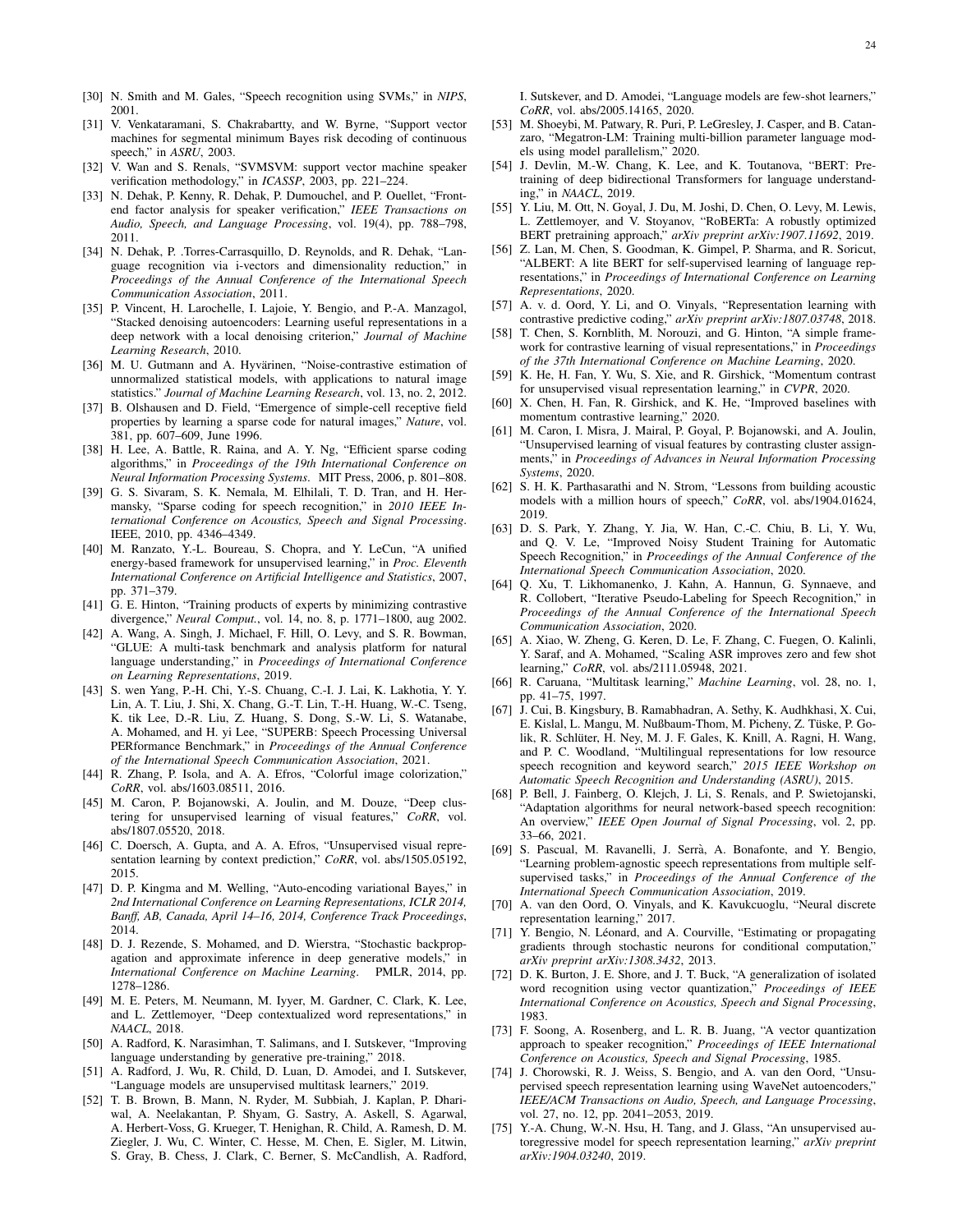- <span id="page-24-0"></span>[76] Y.-A. Chung and J. Glass, "Generative pre-training for speech with autoregressive predictive coding," in *Proceedings of IEEE International Conference on Acoustics, Speech and Signal Processing*, 2020.
- <span id="page-24-1"></span>[77] L. Wiskott and T. J. Sejnowski, "Slow feature analysis: Unsupervised learning of invariances," *Neural Computation*, vol. 14, no. 4, pp. 715– 770, 2002.
- <span id="page-24-2"></span>[78] J. S. Garofolo, "TIMIT Acoustic-Phonetic Continuous Speech Corpus LDC93S1," *Linguistic Data Consortium*, 1993. [Online]. Available: <https://catalog.ldc.upenn.edu/LDC93S1>
- <span id="page-24-3"></span>[79] Y.-A. Chung and J. Glass, "Improved speech representations with multi-target autoregressive predictive coding," 2020.
- <span id="page-24-4"></span>[80] Y.-A. Chung, H. Tang, and J. Glass, "Vector-Quantized Autoregressive Predictive Coding," in *Proceedings of the Annual Conference of the International Speech Communication Association*, 2020.
- <span id="page-24-5"></span>[81] S. Ling, Y. Liu, J. Salazar, and K. Kirchhoff, "Deep contextualized acoustic representations for semi-supervised speech recognition," in *Proceedings of IEEE International Conference on Acoustics, Speech and Signal Processing*, 2020.
- <span id="page-24-6"></span>[82] A. T. Liu, S.-w. Yang, P.-H. Chi, P.-c. Hsu, and H.-y. Lee, "Mockingjay: Unsupervised speech representation learning with deep bidirectional Transformer encoders," in *Proceedings of IEEE International Conference on Acoustics, Speech and Signal Processing*, 2020.
- <span id="page-24-42"></span>[83] D. Jiang, X. Lei, W. Li, N. Luo, Y. Hu, W. Zou, and X. Li, "Improving Transformer-based speech recognition using unsupervised pre-training," *arXiv preprint arXiv:1910.09932*, 2019.
- <span id="page-24-7"></span>[84] L. Liu and Y. Huang, "Masked pre-trained encoder base on joint CTC-Transformer," *arXiv preprint arXiv:2005.11978*, 2020.
- <span id="page-24-8"></span>[85] W. Wang, O. Tang, and K. Livescu, "Unsupervised pre-training of bidirectional speech encoders via masked reconstruction," in *Proceedings of IEEE International Conference on Acoustics, Speech and Signal Processing*, 2020.
- <span id="page-24-9"></span>[86] D. Jiang, W. Li, R. Zhang, M. Cao, N. Luo, Y. Han, W. Zou, K. Han, and X. Li, "A further study of unsupervised pretraining for Transformer based speech recognition," in *Proceedings of IEEE International Conference on Acoustics, Speech and Signal Processing*, 2021.
- <span id="page-24-10"></span>[87] X. Yue and H. Li, "Phonetically motivated self-supervised speech representation learning," *Proceedings of the Annual Conference of the International Speech Communication Association*, 2021.
- <span id="page-24-11"></span>[88] A. T. Liu, S.-W. Li, and H.-y. Lee, "TERA: Self-supervised learning of Transformer encoder representation for speech," *IEEE/ACM Transactions on Audio, Speech, and Language Processing*, vol. 29, pp. 2351– 2366, 2021.
- <span id="page-24-12"></span>[89] A. H. Liu, Y.-A. Chung, and J. Glass, "Non-Autoregressive Predictive Coding for Learning Speech Representations from Local Dependencies," in *Proceedings of the Annual Conference of the International Speech Communication Association*, 2021.
- <span id="page-24-13"></span>[90] Z. Yang, Z. Dai, Y. Yang, J. Carbonell, R. R. Salakhutdinov, and Q. V. Le, "XLNet: Generalized autoregressive pretraining for language understanding," in *Proceedings of Advances in Neural Information Processing Systems*, H. Wallach, H. Larochelle, A. Beygelzimer, F. d'Alché-Buc, E. Fox, and R. Garnett, Eds., vol. 32. Curran Associates, Inc., 2019.
- <span id="page-24-14"></span>[91] X. Song, G. Wang, Y. Huang, Z. Wu, D. Su, and H. Meng, "Speech-XLNet: Unsupervised acoustic model pretraining for self-attention networks," in *Proceedings of the Annual Conference of the International Speech Communication Association*, 2020.
- <span id="page-24-15"></span>[92] S. Ling and Y. Liu, "DeCoAR 2.0: Deep contextualized acoustic representations with vector quantization," *arXiv preprint arXiv:2012.06659*, 2020.
- <span id="page-24-16"></span>[93] J. Luo, J. Wang, N. Cheng, and J. Xiao, "Dropout regularization for self-supervised learning of Transformer encoder speech representation," *Proceedings of the Annual Conference of the International Speech Communication Association*, 2021.
- <span id="page-24-17"></span>[94] M. Ravanelli, J. Zhong, S. Pascual, P. Swietojanski, J. Monteiro, J. Trmal, and Y. Bengio, "Multi-task self-supervised learning for robust speech recognition," in *Proceedings of IEEE International Conference on Acoustics, Speech and Signal Processing*, 2020.
- <span id="page-24-18"></span>[95] Y.-A. Chung and J. Glass, "Speech2vec: A sequence-to-sequence framework for learning word embeddings from speech," *Proceedings of the Annual Conference of the International Speech Communication Association*, 2018.
- <span id="page-24-21"></span>[96] M. Tagliasacchi, B. Gfeller, F. d. C. Quitry, and D. Roblek, "Selfsupervised audio representation learning for mobile devices," *arXiv preprint arXiv:1905.11796*, 2019.
- <span id="page-24-19"></span>[97] M. Tagliasacchi, B. Gfeller, F. de Chaumont Quitry, and D. Roblek, "Pre-training audio representations with self-supervision," *IEEE Signal Processing Letters*, vol. 27, pp. 600–604, 2020.
- <span id="page-24-20"></span>[98] F. d. C. Quitry, M. Tagliasacchi, and D. Roblek, "Learning audio representations via phase prediction," *arXiv preprint arXiv:1910.11910*, 2019.
- <span id="page-24-24"></span>[99] Y.-A. Chung, C.-C. Wu, C.-H. Shen, H.-Y. Lee, and L.-S. Lee, "Audio" word2Vec: Unsupervised learning of audio segment representations using sequence-to-sequence autoencoder," in *Proceedings of the Annual Conference of the International Speech Communication Association*, 2016.
- <span id="page-24-25"></span>[100] P.-H. Chi, P.-H. Chung, T.-H. Wu, C.-C. Hsieh, S.-W. Li, and H.-y. Lee, "Audio ALBERT: A lite BERT for self-supervised learning of audio representation," *Proceedings of IEEE Spoken Language Technology Workshop*, 2021.
- <span id="page-24-26"></span>[101] B. Milde and C. Biemann, "Unspeech: Unsupervised speech context embeddings," in *Proceedings of the Annual Conference of the International Speech Communication Association*, 2018.
- <span id="page-24-27"></span>[102] S. Schneider, A. Baevski, R. Collobert, and M. Auli, "wav2vec: Unsupervised pre-training for speech recognition," *arXiv preprint arXiv:1904.05862*, 2019.
- <span id="page-24-28"></span>[103] M. Riviere, A. Joulin, P.-E. Mazaré, and E. Dupoux, "Unsupervised pretraining transfers well across languages," in *Proceedings of IEEE International Conference on Acoustics, Speech and Signal Processing*, 2020.
- <span id="page-24-29"></span>[104] K. Kawakami, L. Wang, C. Dyer, P. Blunsom, and A. van den Oord, "Learning robust and multilingual speech representations," in *EMNLP*, 2020.
- <span id="page-24-30"></span>[105] A. Baevski, S. Schneider, and M. Auli, "vq-wav2vec: Self-supervised learning of discrete speech representations," in *Proceedings of International Conference on Learning Representations*, 2020.
- <span id="page-24-31"></span>[106] A. Baevski, Y. Zhou, A. Mohamed, and M. Auli, "wav2vec 2.0: A framework for self-supervised learning of speech representations," *Proceedings of Advances in Neural Information Processing Systems*, vol. 33, 2020.
- <span id="page-24-32"></span>[107] S. Sadhu, D. He, C.-W. Huang, S. H. Mallidi, M. Wu, A. Rastrow, A. Stolcke, J. Droppo, and R. Maas, "wav2vec-C: A Self-Supervised Model for Speech Representation Learning," in *Proceedings of the Annual Conference of the International Speech Communication Association*, 2021.
- <span id="page-24-33"></span>[108] Y. Chung, Y. Zhang, W. Han, C. Chiu, J. Qin, R. Pang, and Y. Wu, "W2v-BERT: Combining contrastive learning and masked language modeling for self-supervised speech pre-training," 2021.
- <span id="page-24-34"></span>[109] D. Jiang, W. Li, M. Cao, W. Zou, and X. Li, "Speech SIMCLR: Combining contrastive and reconstruction objective for self-supervised speech representation learning," in *Proceedings of the Annual Conference of the International Speech Communication Association*, 2021.
- <span id="page-24-35"></span>[110] A. Baevski, M. Auli, and A. Mohamed, "Effectiveness of selfsupervised pre-training for speech recognition," *arXiv preprint arXiv:1911.03912*, 2019.
- <span id="page-24-36"></span>[111] W.-N. Hsu, B. Bolte, Y.-H. H. Tsai, K. Lakhotia, R. Salakhutdinov, and A. Mohamed, "HuBERT: Self-supervised speech representation learning by masked prediction of hidden units," *arXiv preprint arXiv:2106.07447*, 2021.
- <span id="page-24-37"></span>[112] S. Chen, C. Wang, Z. Chen, Y. Wu, S. Liu, Z. Chen, J. Li, N. Kanda, T. Yoshioka, X. Xiao, J. Wu, L. Zhou, S. Ren, Y. Qian, Y. Qian, J. Wu, M. Zeng, and F. Wei, "WavLM: Large-scale self-supervised pre-training for full stack speech processing," 2021.
- <span id="page-24-38"></span>[113] A. Baevski, W. Hsu, Q. Xu, A. Babu, J. Gu, and M. Auli, "data2vec: A general framework for self-supervised learning in speech, vision and language," 2022.
- <span id="page-24-39"></span>[114] C.-C. Chiu, J. Qin, Y. Zhang, J. Yu, and Y. Wu, "Self-supervised learning with random-projection quantizer for speech recognition," *arXiv preprint arXiv:2202.01855*, 2022.
- <span id="page-24-22"></span>[115] M. Schultz and T. Joachims, "Learning a distance metric from relative comparisons," in *Advances in Neural Information Processing Systems*, S. Thrun, L. Saul, and B. Schölkopf, Eds., 2003.
- <span id="page-24-23"></span>[116] M. Gutmann and A. Hyvärinen, "Noise-contrastive estimation: A new estimation principle for unnormalized statistical models," *International Conference on Artificial Intelligence and Statistics (AISTATS)*, 2010.
- <span id="page-24-40"></span>[117] E. Jang, S. Gu, and B. Poole, "Categorical reparameterization with Gumbel-softmax," in *Proceedings of International Conference on Learning Representations*, 2017.
- <span id="page-24-41"></span>[118] H. Jégou, M. Douze, and C. Schmid, "Product quantization for nearest neighbor search," *IEEE Transactions on Pattern Analysis and Machine Intelligence*, vol. 33, no. 1, pp. 117–128, 2011.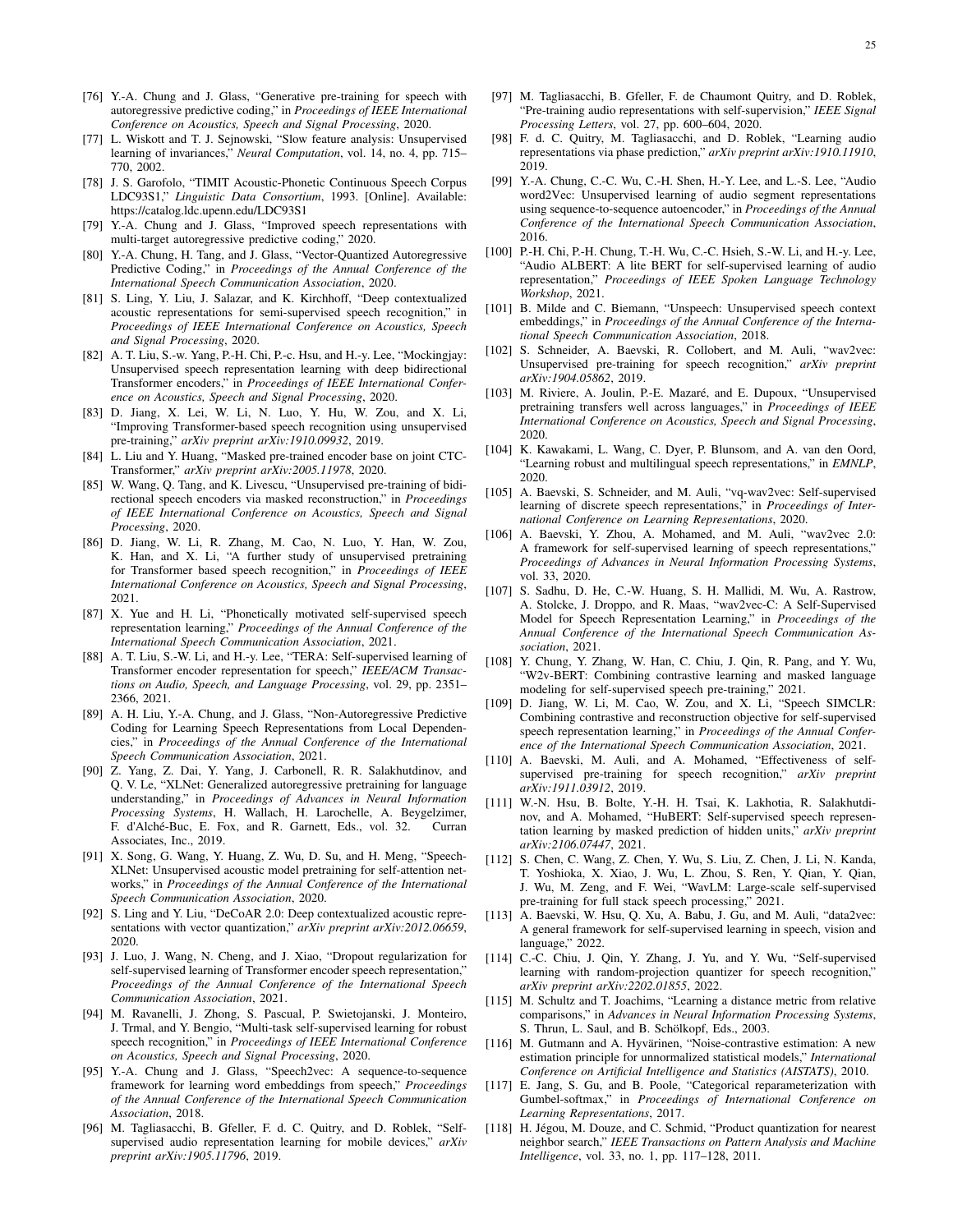- <span id="page-25-0"></span>[119] A. Razavi, A. van den Oord, and O. Vinyals, "Generating diverse high-fidelity images with VQ-VAE-2," in *Proceedings of Advances in Neural Information Processing Systems*, H. Wallach, H. Larochelle, A. Beygelzimer, F. d'Alché-Buc, E. Fox, and R. Garnett, Eds., vol. 32. Curran Associates, Inc., 2019.
- <span id="page-25-1"></span>[120] M. Caron, P. Bojanowski, A. Joulin, and M. Douze, "Deep clustering for unsupervised learning of visual features," in *Proceedings of the European Conference on Computer Vision (ECCV)*, September 2018.
- <span id="page-25-2"></span>[121] J. Kahn *et al.*, "Libri-light: A benchmark for ASR with limited or no supervision," in *Proceedings of IEEE International Conference on Acoustics, Speech and Signal Processing*, 2020.
- <span id="page-25-3"></span>[122] J. Grill, F. Strub, F. Altché, C. Tallec, P. H. Richemond, E. Buchatskaya, C. Doersch, B. A. Pires, Z. D. Guo, M. G. Azar, B. Piot, ´ K. Kavukcuoglu, R. Munos, and M. Valko, "Bootstrap Your Own Latent: A new approach to self-supervised learning," *CoRR*, vol. abs/2006.07733, 2020.
- <span id="page-25-4"></span>[123] M. Caron, H. Touvron, I. Misra, H. Jégou, J. Mairal, P. Bojanowski, and A. Joulin, "Emerging properties in self-supervised vision Transformers," 2021.
- <span id="page-25-5"></span>[124] D. Ulyanov, A. Vedaldi, and V. S. Lempitsky, "Instance normalization: The missing ingredient for fast stylization," *CoRR*, 2016.
- <span id="page-25-6"></span>[125] R. B. Girshick, "Fast R-CNN," 2015.
- <span id="page-25-7"></span>[126] E. D. Petajan, "Automatic lipreading to enhance speech recognition (speech reading)," Ph.D. dissertation, University of Illinois at Urbana-Champaign, 1984.
- <span id="page-25-8"></span>[127] G. Potamianos, C. Neti, G. Gravier, A. Garg, and A. W. Senior, "Recent advances in the automatic recognition of audiovisual speech," *Proceedings of the IEEE*, vol. 91, no. 9, pp. 1306–1326, 2003.
- <span id="page-25-9"></span>[128] P. S. Aleksic and A. K. Katsaggelos, "Audio-visual biometrics," *Proceedings of the IEEE*, vol. 94, no. 11, pp. 2025–2044, 2006.
- <span id="page-25-10"></span>[129] M. Legerstee, "Infants use multimodal information to imitate speech sounds," *Infant Behavior and Development*, vol. 13, no. 3, pp. 343–354, 1990.
- <span id="page-25-11"></span>[130] D. Roy, "Learning from sights and sounds: A computational model," *PhD Thesis, MIT Media Laboratory*, 1999.
- <span id="page-25-12"></span>[131] B. Lee, M. Hasegawa-Johnson, C. Goudeseune, S. Kamdar, S. Borys, M. Liu, and T. Huang, "AVICAR: Audio-visual speech corpus in a car environment," in *Eighth International Conference on Spoken Language Processing*, 2004.
- <span id="page-25-13"></span>[132] J. S. Chung and A. Zisserman, "Lip reading in the wild," in *Asian Conference on Computer Vision*, 2016.
- <span id="page-25-14"></span>[133] B. Shi, W.-N. Hsu, K. Lakhotia, and A. Mohamed, "Learning audiovisual speech representation by masked multimodal cluster prediction," 2022
- <span id="page-25-15"></span>[134] J. Westbury, P. Milenkovic, G. Weismer, and R. Kent, "X-ray microbeam speech production database," *JASA*, vol. 88, no. S1, pp. S56– S56, 1990.
- <span id="page-25-16"></span>[135] A. Wrench, "A new resource for production modelling in speech technology," *Proc. Institute of Acoustics*, vol. 23, no. 3, pp. 207–218, 2001.
- <span id="page-25-17"></span>[136] S. Narayanan, E. Bresch, P. K. Ghosh, L. Goldstein, A. Katsamanis, Y. Kim, A. Lammert, M. Proctor, V. Ramanarayanan, and Y. Zhu, "A multimodal real-time MRI articulatory corpus for speech research," in *Proceedings of the Annual Conference of the International Speech Communication Association*, 2011.
- <span id="page-25-18"></span>[137] J. Ngiam, A. Khosla, M. Kim, J. Nam, H. Lee, and A. Y. Ng, "Multimodal deep learning," in *Proceedings of the 28th International Conference on Machine Learning (ICML-11)*, 2011, pp. 689–696.
- <span id="page-25-19"></span>[138] L. Badino, C. Canevari, L. Fadiga, and G. Metta, "Integrating articulatory data in deep neural network-based acoustic modeling," *Comp. Sp. & Lang.*, vol. 36, pp. 173–195, 2016.
- <span id="page-25-20"></span>[139] N. Srivastava and R. R. Salakhutdinov, "Multimodal learning with deep Boltzmann machines," in *Proceedings of Advances in Neural Information Processing Systems*, 2012, pp. 2222–2230.
- <span id="page-25-21"></span>[140] H. Hotelling, "Relations between two sets of variates," *Biometrika*, vol. 28, no. 3/4, pp. 321–377, 1936.
- <span id="page-25-22"></span>[141] G. Andrew, R. Arora, J. A. Bilmes, and K. Livescu, "Deep canonical correlation analysis," in *ICML*, 2013.
- [142] W. Wang, R. Arora, K. Livescu, and J. A. Bilmes, "On deep multi-view representation learning," in *ICML*, 2015.
- [143] W. Wang, X. Yan, H. Lee, and K. Livescu, "Deep variational canonical correlation analysis," *arXiv preprint arXiv:1610.03454*, 2016.
- [144] T. Michaeli, W. Wang, and K. Livescu, "Nonparametric canonical correlation analysis," in *International Conference on Machine Learning*. PMLR, 2016, pp. 1967–1976.
- [145] T. Melzer, M. Reiter, and H. Bischof, "Nonlinear feature extraction using generalized canonical correlation analysis," in *International Conference on Artificial Neural Networks*, pp. 353–360.
- [146] P. L. Lai and C. Fyfe, "Kernel and nonlinear canonical correlation analysis," *Int. J. Neural Syst.*, vol. 10, no. 5, pp. 365–377, 2000.
- [147] ——, "A neural implementation of canonical correlation analysis," *Neural Networks*, vol. 12, no. 10, pp. 1391–1397, 1999.
- [148] F. R. Bach and M. I. Jordan, "A probabilistic interpretation of canonical correlation analysis," Department of Statistics, University of California, Berkeley, Tech. Rep. 688, 2005.
- <span id="page-25-23"></span>[149] W. Wang, R. Arora, K. Livescu, and J. Bilmes, "Unsupervised learning of acoustic features via deep canonical correlation analysis," in *Proceedings of IEEE International Conference on Acoustics, Speech and Signal Processing*, 2015, pp. 4590–4594.
- <span id="page-25-24"></span>[150] K. M. Hermann and P. Blunsom, "Multilingual distributed representations without word alignment," in *Proceedings of International Conference on Learning Representations*.
- <span id="page-25-25"></span>[151] P.-S. Huang, X. He, J. Gao, L. Deng, A. Acero, and L. Heck, "Learning deep structured semantic models for web search using clickthrough data," in *Int. Conf. Information and Knowledge Management*, 2013.
- <span id="page-25-26"></span>[152] B. Shi, W.-N. Hsu, and A. Mohamed, "Robust self-supervised audiovisual speech recognition," 2022.
- <span id="page-25-27"></span>[153] G. Chrupała, "Visually grounded models of spoken language: A survey of datasets, architectures and evaluation techniques," *arXiv preprint arXiv:2104.13225*, 2021.
- <span id="page-25-28"></span>[154] G. Synnaeve, M. Versteegh, and E. Dupoux, "Learning words from images and speech," in *NIPS Workshop Learn. Semantics*, 2014.
- [155] D. Harwath, A. Torralba, and J. R. Glass, "Unsupervised learning of spoken language with visual context," in *Proceedings of Advances in Neural Information Processing Systems*, 2016.
- [156] D. Harwath and J. R. Glass, "Deep multimodal semantic embeddings for speech and images," in *Proceedings of IEEE Workshop on Automatic Speech Recognition and Understanding*, 2015.
- [157] D. Merkx, S. Frank, and M. Ernestus, "Language learning using speech to image retrieval," *Proceedings of the Annual Conference of the International Speech Communication Association*, 2019.
- [158] A. Rouditchenko, A. Boggust, D. Harwath, B. Chen, D. Joshi, S. Thomas, K. Audhkhasi, H. Kuehne, R. Panda, R. Feris *et al.*, "AVLnet: Learning audio-visual language representations from instructional videos," in *Proceedings of the Annual Conference of the International Speech Communication Association*, 2021.
- <span id="page-25-29"></span>[159] P. Peng and D. Harwath, "Fast-slow transformer for visually grounding speech," in *Proceedings of IEEE International Conference on Acoustics, Speech and Signal Processing*, 2022.
- <span id="page-25-30"></span>[160] G. Ilharco, Y. Zhang, and J. Baldridge, "Large-scale representation learning from visually grounded untranscribed speech," in *Proceedings of the 23rd Conference on Computational Natural Language Learning (CoNLL)*, 2019.
- <span id="page-25-31"></span>[161] R. Sanabria, A. Waters, and J. Baldridge, "Talk, don't write: A study of direct speech-based image retrieval," in *Proceedings of the Annual Conference of the International Speech Communication Association*, 2021.
- <span id="page-25-32"></span>[162] P. Peng and D. Harwath, "Self-supervised representation learning for speech using visual grounding and masked language modeling," in *AAAI SAS workshop*, 2022.
- <span id="page-25-33"></span>[163] D. Harwath, W.-N. Hsu, and J. Glass, "Learning hierarchical discrete linguistic units from visually-grounded speech," in *Proceedings of International Conference on Learning Representations*, 2019.
- [164] G. Chrupała, L. Gelderloos, and A. Alishahi, "Representations of language in a model of visually grounded speech signal," in *Proceedings of the 55th Annual Meeting of the Association for Computational Linguistics (Volume 1: Long Papers)*, 2017, pp. 613–622.
- <span id="page-25-34"></span>[165] O. Scharenborg *et al.*, "Linguistic unit discovery from multi-modal inputs in unwritten languages: Summary of the "Speaking Rosetta" JSALT 2017 Workshop," in *Proceedings of IEEE International Conference on Acoustics, Speech and Signal Processing*, 2018.
- <span id="page-25-35"></span>[166] D. Harwath, A. Recasens, D. Surís, G. Chuang, A. Torralba, and J. Glass, "Jointly discovering visual objects and spoken words from raw sensory input," in *Proceedings of the European Conference on Computer Vision (ECCV)*, 2018, pp. 649–665.
- [167] P. Peng and D. Harwath, "Word discovery in visually grounded, selfsupervised speech models," *arXiv preprint arXiv:2203.15081*, 2022.
- <span id="page-25-36"></span>[168] L. Wang and M. Hasegawa-Johnson, "A DNN-HMM-DNN hybrid model for discovering word-like units from spoken captions and image regions," in *Proceedings of the Annual Conference of the International Speech Communication Association*, 2020.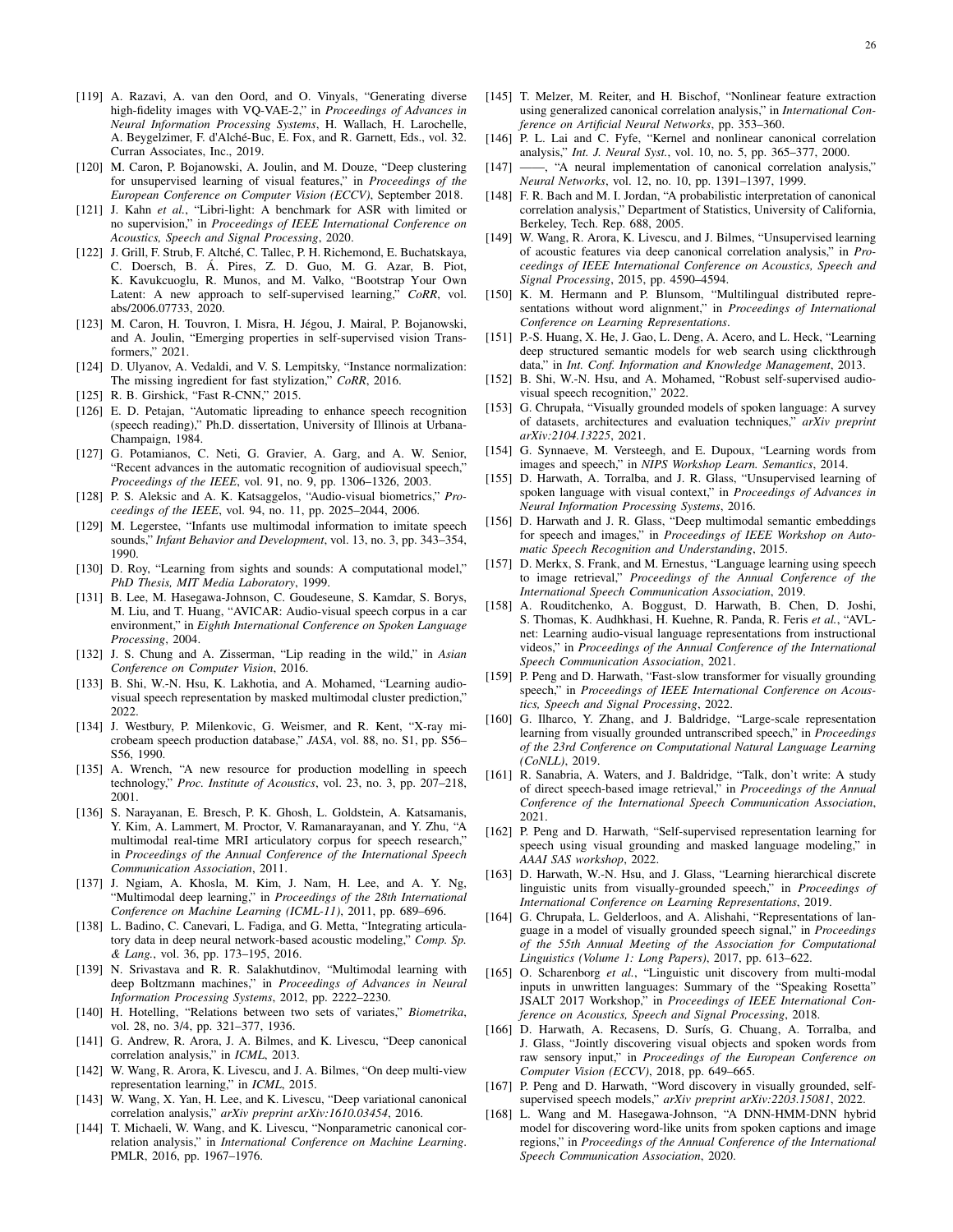- <span id="page-26-0"></span>[169] D. Harwath, G. Chuang, and J. Glass, "Vision as an interlingua: Learning multilingual semantic embeddings of untranscribed speech," in *Proceedings of IEEE International Conference on Acoustics, Speech and Signal Processing*. IEEE, 2018, pp. 4969–4973.
- [170] W. N. Havard, J.-P. Chevrot, and L. Besacier, "Models of visually grounded speech signal pay attention to nouns: A bilingual experiment on English and Japanese," in *Proceedings of IEEE International Conference on Acoustics, Speech and Signal Processing*. IEEE, 2019, pp. 8618–8622.
- <span id="page-26-1"></span>[171] H. Kamper and M. Roth, "Visually grounded cross-lingual keyword spotting in speech," in *Proc. SLTU*, 2018.
- <span id="page-26-2"></span>[172] A. Pasad, B. Shi, H. Kamper, and K. Livescu, "On the contributions of visual and textual supervision in low-resource semantic speech retrieval," *Proceedings of the Annual Conference of the International Speech Communication Association*, 2019.
- <span id="page-26-3"></span>[173] A. Bapna, Y. an Chung, N. Wu, A. Gulati, Y. Jia, J. H. Clark, M. Johnson, J. Riesa, A. Conneau, and Y. Zhang, "SLAM: A unified encoder for speech and language modeling via speech-text joint pretraining," 2021.
- <span id="page-26-4"></span>[174] K. Levin, A. Jansen, and B. Van Durme, "Segmental acoustic indexing for zero resource keyword search," in *Proceedings of IEEE International Conference on Acoustics, Speech and Signal Processing*, 2015.
- [175] G. Chen, C. Parada, and T. N. Sainath, "Query-by-example keyword spotting using long short-term memory networks," in *Proceedings of IEEE International Conference on Acoustics, Speech and Signal Processing*, 2015.
- <span id="page-26-5"></span>[176] S. Settle, K. Levin, H. Kamper, and K. Livescu, "Query-by-example search with discriminative neural acoustic word embeddings," in *Proceedings of the Annual Conference of the International Speech Communication Association*, 2017.
- <span id="page-26-6"></span>[177] H. Kamper, K. Livescu, and S. Goldwater, "An embedded segmental kmeans model for unsupervised segmentation and clustering of speech," in *Proceedings of IEEE Workshop on Automatic Speech Recognition and Understanding*, 2017.
- <span id="page-26-7"></span>[178] H. Kamper, A. Jansen, and S. Goldwater, "A segmental framework for fully-unsupervised large-vocabulary speech recognition," *Computer Speech & Language*, vol. 46, pp. 154–174, 2017. [Online]. Available: <https://www.sciencedirect.com/science/article/pii/S0885230816301905>
- <span id="page-26-8"></span>[179] A. L. Maas, S. D. Miller, T. M. O'neil, A. Y. Ng, and P. Nguyen, "Word-level acoustic modeling with convolutional vector regression," in *Proc. ICML Workshop Representation Learn.*, 2012.
- [180] S. Bengio and G. Heigold, "Word embeddings for speech recognition," in *Proceedings of the Annual Conference of the International Speech Communication Association*, 2014.
- <span id="page-26-9"></span>[181] S. Settle, K. Audhkhasi, K. Livescu, and M. Picheny, "Acoustically grounded word embeddings for improved acoustics-to-word speech recognition," in *Proceedings of IEEE International Conference on Acoustics, Speech and Signal Processing*, 2019.
- <span id="page-26-10"></span>[182] K. Levin, K. Henry, A. Jansen, and K. Livescu, "Fixed-dimensional acoustic embeddings of variable-length segments in low-resource settings," in *Proceedings of IEEE Workshop on Automatic Speech Recognition and Understanding*, 2013.
- <span id="page-26-11"></span>[183] N. Holzenberger, M. Du, J. Karadayi, R. Riad, and E. Dupoux, "Learning word embeddings: Unsupervised methods for fixed-size representations of variable-length speech segments," in *Proceedings of the Annual Conference of the International Speech Communication Association*. ISCA, 2018.
- [184] H. Kamper, "Truly unsupervised acoustic word embeddings using weak top-down constraints in encoder-decoder models," in *Proceedings of IEEE International Conference on Acoustics, Speech and Signal Processing*, 2019, pp. 6535–3539.
- <span id="page-26-12"></span>[185] P. Peng, H. Kamper, and K. Livescu, "A correspondence variational autoencoder for unsupervised acoustic word embeddings," in *Proc. NeurIPS Workshop on Self-Supervised Learning for Speech and Audio Processing*, 2020.
- <span id="page-26-13"></span>[186] M. A. Carlin, S. Thomas, A. Jansen, and H. Hermansky, "Rapid evaluation of speech representations for spoken term discovery," in *Proceedings of the Annual Conference of the International Speech Communication Association*, 2011.
- <span id="page-26-14"></span>[187] H. Kamper, M. Elsner, A. Jansen, and S. Goldwater, "Unsupervised neural network based feature extraction using weak top-down constraints," in *Proceedings of IEEE International Conference on Acoustics, Speech and Signal Processing*, 2015.
- <span id="page-26-15"></span>[188] H. Kamper, W. Wang, and K. Livescu, "Deep convolutional acoustic word embeddings using word-pair side information," in *Proceedings of IEEE International Conference on Acoustics, Speech and Signal Processing*, 2016.
- <span id="page-26-16"></span>[189] S. Toshniwal, H. Shi, B. Shi, L. Gao, K. Livescu, and K. Gimpel, "A cross-task analysis of text span representations," in *Proceedings of the 5th Workshop on Representation Learning for NLP*, 2020, pp. 166–176.
- <span id="page-26-17"></span>[190] S. Wang, L. Thompson, and M. Iyyer, "Phrase-BERT: Improved phrase embeddings from BERT with an application to corpus exploration," in *Proceedings of the 2021 Conference on Empirical Methods in Natural Language Processing*, 2021, pp. 10 837–10 851.
- <span id="page-26-18"></span>[191] L. van Staden and H. Kamper, "A comparison of self-supervised speech representations as input features for unsupervised acoustic word embeddings," in *Proceedings of IEEE Spoken Language Technology Workshop*, 2021, pp. 927–934.
- <span id="page-26-19"></span>[192] J. F. Gemmeke, D. P. Ellis, D. Freedman, A. Jansen, W. Lawrence, R. C. Moore, M. Plakal, and M. Ritter, "Audio Set: An ontology and humanlabeled dataset for audio events," in *Proceedings of IEEE International Conference on Acoustics, Speech and Signal Processing*, 2017.
- <span id="page-26-20"></span>[193] A. Ephrat, I. Mosseri, O. Lang, T. Dekel, K. Wilson, A. Hassidim, W. T. Freeman, and M. Rubinstein, "Looking to listen at the cocktail party: A speaker-independent audio-visual model for speech separation," *ACM Transactions on Graphics (TOG)*, vol. 37, no. 4, pp. 1–11, 2018.
- <span id="page-26-21"></span>[194] C. Cieri, D. Miller, and K. Walker, "The Fisher corpus: A resource for the next generations of speech-to-text," in *Proceedings of International Conference on Language Resources and Evaluation*, vol. 4, 2004, pp. 69–71.
- <span id="page-26-22"></span>[195] V. Panayotov, G. Chen, D. Povey, and S. Khudanpur, "LibriSpeech: An ASR corpus based on public domain audio books," in *Proceedings of IEEE International Conference on Acoustics, Speech and Signal Processing*, 2015.
- <span id="page-26-23"></span>[196] D. B. Paul and J. Baker, "The design for the Wall Street Journalbased CSR corpus," in *Speech and Natural Language: Proceedings of a Workshop Held at Harriman, New York, February 23–26*, 1992.
- <span id="page-26-24"></span>[197] R. Ardila, M. Branson, K. Davis, M. Kohler, J. Meyer, M. Henretty, R. Morais, L. Saunders, F. Tyers, and G. Weber, "Common Voice: A massively-multilingual speech corpus," in *Proceedings of International Conference on Language Resources and Evaluation*, 2020.
- <span id="page-26-25"></span>[198] V. Pratap, Q. Xu, A. Sriram, G. Synnaeve, and R. Collobert, "MLS: A large-scale multilingual dataset for speech research," in *Proceedings of the Annual Conference of the International Speech Communication Association*, 2020.
- <span id="page-26-26"></span>[199] C. Wang, M. Riviere, A. Lee, A. Wu, C. Talnikar, D. Haziza, M. Williamson, J. Pino, and E. Dupoux, "VoxPopuli: A large-scale multilingual speech corpus for representation learning, semi-supervised learning and interpretation," in *ACL*, 2021.
- <span id="page-26-27"></span>[200] M. J. Gales, K. M. Knill, A. Ragni, and S. P. Rath, "Speech recognition and keyword spotting for low-resource languages: BABEL project research at CUED," in *Fourth International Workshop on Spoken Language Technologies for Under-resourced Languages (SLTU-2014)*, 2014.
- <span id="page-26-28"></span>[201] A. Babu, C. Wang, A. Tjandra, K. Lakhotia, Q. Xu, N. Goyal, K. Singh, P. von Platen, Y. Saraf, J. Pino, A. Baevski, A. Conneau, and M. Auli, "XLS-R: Self-supervised cross-lingual speech representation learning at scale," 2021.
- <span id="page-26-29"></span>[202] S. Chen, Y. Wu, C. Wang, Z. Chen, Z. Chen, S. Liu, J. Wu, Y. Qian, F. Wei, J. Li, and X. Yu, "UniSpeech-SAT: Universal speech representation learning with speaker aware pre-training," 2021.
- <span id="page-26-30"></span>[203] G. Chen, S. Chai, G.-B. Wang, J. Du, W.-Q. Zhang, C. Weng, D. Su, D. Povey, J. Trmal, J. Zhang, M. Jin, S. Khudanpur, S. Watanabe, S. Zhao, W. Zou, X. Li, X. Yao, Y. Wang, Z. You, and Z. Yan, "GigaSpeech: An Evolving, Multi-Domain ASR Corpus with 10,000 Hours of Transcribed Audio," in *Proceedings of the Annual Conference of the International Speech Communication Association*, 2021.
- <span id="page-26-31"></span>[204] F. Hernandez, V. Nguyen, S. Ghannay, N. Tomashenko, and Y. Esteve, "TED-LIUM 3: Twice as much data and corpus repartition for experiments on speaker adaptation," in *International Conference on Speech and Computer*. Springer, 2018, pp. 198–208.
- <span id="page-26-32"></span>[205] A. Rousseau, P. Deléglise, and Y. Esteve, "TED-LIUM: An automatic speech recognition dedicated corpus," in *Proceedings of International Conference on Language Resources and Evaluation*, 2012, pp. 125– 129.
- <span id="page-26-33"></span>[206] J. J. Godfrey, E. C. Holliman, and J. McDaniel, "SWITCHBOARD: Telephone speech corpus for research and development," in *Proceedings of IEEE International Conference on Acoustics, Speech and Signal Processing*, 1992.
- <span id="page-26-34"></span>[207] J. Valk and T. Alumäe, "VoxLingua107: A dataset for spoken language recognition," in *Proceedings of IEEE Spoken Language Technology Workshop*, 2021.
- <span id="page-26-35"></span>[208] Y. Liu, P. Fung, Y. Yang, C. Cieri, S. Huang, and D. Graff, "HKUST/MTS: A very large scale Mandarin telephone speech cor-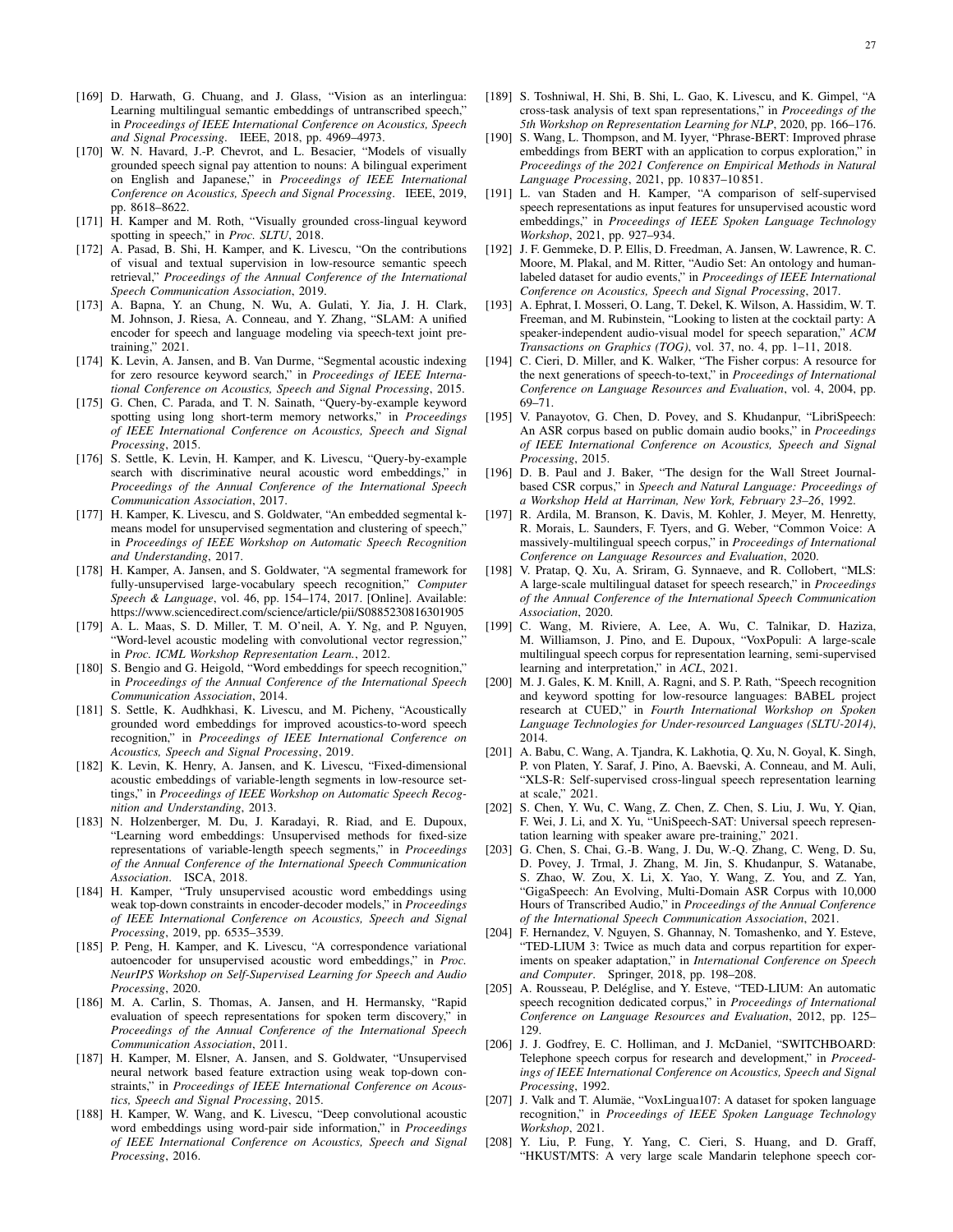pus," in *Proceedings of International Symposium on Chinese Spoken Language Processing*, 2006.

- <span id="page-27-0"></span>[209] H. Bu, J. Du, X. Na, B. Wu, and H. Zheng, "AISHELL-1: An opensource Mandarin speech corpus and a speech recognition baseline," in *O-COCOSDA*. IEEE, 2017, pp. 1–5.
- <span id="page-27-1"></span>[210] Beijing DataTang Technology Co., Ltd., "aidatatang\_200zh, a free Chinese Mandarin speech corpus," [http://www.datatang.com.](http://www.datatang.com)
- <span id="page-27-2"></span>[211] Magic Data Technology Co., Ltd., "MAGICDATA Mandarin Chinese Read Speech Corpus," 2019, [http://www.imagicdatatech.com/index.](http://www.imagicdatatech.com/index.php/home/ dataopensource/data_info/id/101) [php/home/dataopensource/data](http://www.imagicdatatech.com/index.php/home/ dataopensource/data_info/id/101) info/id/101.
- <span id="page-27-3"></span>[212] Surfingtech, "ST-CMDS-20170001\_1, Free ST Chinese Mandarin Corpus."
- <span id="page-27-4"></span>[213] Primewords Information Technology Co., Ltd., "Primewords Chinese Corpus Set 1," 2018, [https://www.primewords.cn.](https://www.primewords.cn)
- <span id="page-27-5"></span>[214] M. Ravanelli, L. Cristoforetti, R. Gretter, M. Pellin, A. Sosi, and M. Omologo, "The DIRHA-English corpus and related tasks for distant-speech recognition in domestic environments," in *Proceedings of IEEE Workshop on Automatic Speech Recognition and Understanding*, 2015.
- <span id="page-27-6"></span>[215] J. Barker, S. Watanabe, E. Vincent, and J. Trmal, "The fifth 'CHiME' Speech Separation and Recognition Challenge: Dataset, task and baselines," in *Proceedings of the Annual Conference of the International Speech Communication Association*, 2018.
- <span id="page-27-7"></span>[216] V. Hozjan, Z. Kacic, A. Moreno, A. Bonafonte, and A. Nogueiras, "Interface databases: Design and collection of a multilingual emotional speech database," in *Proceedings of International Conference on Language Resources and Evaluation*, 2002.
- <span id="page-27-8"></span>[217] A. B. Zadeh, P. P. Liang, S. Poria, E. Cambria, and L.-P. Morency, "Multimodal language analysis in the wild: CMU-MOSEI dataset and interpretable dynamic fusion graph," 2018.
- <span id="page-27-9"></span>[218] C. Veaux, J. Yamagishi, and K. MacDonald, "CSTR VCTK corpus: English multi-speaker corpus for CSTR voice cloning toolkit," 2016.
- <span id="page-27-10"></span>[219] A. Nagrani, J. S. Chung, and A. Zisserman, "VoxCeleb: A largescale speaker identification dataset," in *Proceedings of the Annual Conference of the International Speech Communication Association*, 2017.
- <span id="page-27-11"></span>[220] L. Lugosch, M. Ravanelli, P. Ignoto, V. S. Tomar, and Y. Bengio, "Speech Model Pre-Training for End-to-End Spoken Language Understanding," in *Proceedings of the Annual Conference of the International Speech Communication Association*, 2019.
- <span id="page-27-12"></span>[221] X. Anguera, L.-J. Rodriguez-Fuentes, A. Buzo, F. Metze, I. Szöke, and M. Penagarikano, "QUESST2014: Evaluating query-by-example speech search in a zero-resource setting with real-life queries," in *Proceedings of IEEE International Conference on Acoustics, Speech and Signal Processing*, 2015.
- <span id="page-27-13"></span>[222] A. C. Kocabiyikoglu, L. Besacier, and O. Kraif, "Augmenting LibriSpeech with French translations: A multimodal corpus for direct speech translation evaluation," in *Proceedings of International Conference on Language Resources and Evaluation*, 2018.
- <span id="page-27-14"></span>[223] C. Wang, A. Wu, and J. Pino, "CoVoST 2 and massively multilingual speech-to-text translation," *arXiv preprint arXiv:2007.10310*, 2020.
- <span id="page-27-15"></span>[224] M. Y. Tachbelie, S. T. Abate, and L. Besacier, "Using different acoustic, lexical and language modeling units for ASR of an under-resourced language–Amharic," *Speech Communication*, vol. 56, pp. 181–194, 2014.
- <span id="page-27-16"></span>[225] F. A. A. Laleye, L. Besacier, E. C. Ezin, and C. Motamed, "First automatic Fongbe continuous speech recognition system: Development of acoustic models and language models," in *FedCSIS*. IEEE, 2016, pp. 477–482.
- <span id="page-27-17"></span>[226] H. Gelas, L. Besacier, and F. Pellegrino, "Developments of Swahili resources for an automatic speech recognition system," in *Spoken Language Technologies for Under-Resourced Languages*, 2012.
- <span id="page-27-18"></span>[227] E. Gauthier, L. Besacier, S. Voisin, M. Melese, and U. P. Elingui, "Collecting resources in sub-Saharan African languages for automatic speech recognition: A case study of Wolof," in *LREC 2016*, 2016.
- <span id="page-27-19"></span>[228] D. Snyder, G. Chen, and D. Povey, "MUSAN: A music, speech, and noise corpus," *arXiv preprint arXiv:1510.08484*, 2015.
- <span id="page-27-20"></span>[229] D. Stowell, M. D. Wood, H. Pamuła, Y. Stylianou, and H. Glotin, "Automatic acoustic detection of birds through deep learning: The first Bird Audio Detection Challenge," *Methods in Ecology and Evolution*, vol. 10, no. 3, pp. 368–380, 2019.
- <span id="page-27-21"></span>[230] P. Warden, "Speech Commands: A dataset for limited-vocabulary speech recognition," *arXiv preprint arXiv:1804.03209*, 2018.
- <span id="page-27-22"></span>[231] T. Oponowicz, "Spoken language identification, 2018," *https://www.kaggle.com/toponowicz/spoken-language-identification*.
- <span id="page-27-23"></span>[232] A. Mesaros, T. Heittola, and T. Virtanen, "Detection and classification of acoustic scenes and events," *Detection and Classification of Acoustic Scenes and Events 2018 Workshop (DCASE2018)*, pp. 9–13, 2018.
- <span id="page-27-24"></span>[233] J. Engel, C. Resnick, A. Roberts, S. Dieleman, M. Norouzi, D. Eck, and K. Simonyan, "Neural audio synthesis of musical notes with WaveNet autoencoders," in *International Conference on Machine Learning*. PMLR, 2017, pp. 1068–1077.
- <span id="page-27-28"></span>[234] M. Ravanelli and Y. Bengio, "Learning speaker representations with mutual information," *arXiv preprint arXiv:1812.00271*, 2018.
- <span id="page-27-31"></span>[235] S. Khurana, A. Laurent, W.-N. Hsu, J. Chorowski, A. Lancucki, R. Marxer, and J. Glass, "A Convolutional Deep Markov Model for Unsupervised Speech Representation Learning," in *Proceedings of the Annual Conference of the International Speech Communication Association*, 2020.
- <span id="page-27-25"></span>[236] S. H. Weinberger and S. Kunath, "Towards a typology of English accents," *AACL Abstract Book*, vol. 104, 2009.
- <span id="page-27-26"></span>[237] T. Likhomanenko, Q. Xu, J. Kahn, G. Synnaeve, and R. Collobert, "slimIPL: Language-Model-Free Iterative Pseudo-Labeling," in *Proceedings of the Annual Conference of the International Speech Communication Association*, 2021.
- <span id="page-27-27"></span>[238] Y. Zhang, J. Qin, D. S. Park, W. Han, C.-C. Chiu, R. Pang, Q. V. Le, and Y. Wu, "Pushing the limits of semi-supervised learning for automatic speech recognition," in *Workshop on Self-Supervised Learning for Speech and Audio Processing, NeurIPS*, 2020.
- <span id="page-27-32"></span>[239] M. Hajibabaei and D. Dai, "Unified hypersphere embedding for speaker recognition," *arXiv preprint arXiv:1807.08312*, 2018.
- <span id="page-27-33"></span>[240] A. Hajavi and A. Etemad, "Siamese capsule network for end-to-end speaker recognition in the wild," in *Proceedings of IEEE International Conference on Acoustics, Speech and Signal Processing*, 2021.
- <span id="page-27-34"></span>[241] Y. Wang, A. Boumadane, and A. Heba, "A fine-tuned wav2vec 2.0/Hu-BERT benchmark for speech emotion recognition, speaker verification and spoken language understanding," *arXiv preprint arXiv:2111.02735*, 2021.
- <span id="page-27-35"></span>[242] L. J. Rodríguez-Fuentes, A. Varona, M. Penagarikano, G. Bordel, and M. Diez, "GTTS-EHU systems for QUESST at MediaEval 2014," in *MediaEval*, 2014.
- <span id="page-27-29"></span>[243] S. Evain, H. Nguyen, H. Le, M. Z. Boito, S. Mdhaffar, S. Alisamir, Z. Tong, N. Tomashenko, M. Dinarelli, T. Parcollet, A. Allauzen, Y. Estève, B. Lecouteux, F. Portet, S. Rossato, F. Ringeval, D. Schwab, and L. Besacier, "LeBenchmark: A Reproducible Framework for Assessing Self-Supervised Representation Learning from Speech," in *Proceedings of the Annual Conference of the International Speech Communication Association*, 2021.
- <span id="page-27-30"></span>[244] E. Dunbar, J. Karadayi, M. Bernard, X.-N. Cao, R. Algayres, L. Ondel, L. Besacier, S. Sakti, and E. Dupoux, "The Zero Resource Speech Challenge 2020: Discovering discrete subword and word units," in *Proceedings of the Annual Conference of the International Speech Communication Association*, 2020.
- <span id="page-27-36"></span>[245] J. Shor, A. Jansen, R. Maor, O. Lang, O. Tuval, F. de Chaumont Quitry, M. Tagliasacchi, I. Shavitt, D. Emanuel, and Y. Haviv, "Towards Learning a Universal Non-Semantic Representation of Speech," in *Proceedings of the Annual Conference of the International Speech Communication Association*, 2020.
- <span id="page-27-37"></span>[246] L. Wang, P. Luc, Y. Wu, A. Recasens, L. Smaira, A. Brock, A. Jaegle, J.-B. Alayrac, S. Dieleman, J. Carreira, and A. van den Oord, "Towards learning universal audio representations," *arXiv preprint arXiv:2111.12124*, 2021.
- <span id="page-27-38"></span>[247] A. Tjandra, S. Sakti, and S. Nakamura, "Transformer VQ-VAE for Unsupervised Unit Discovery and Speech Synthesis: ZeroSpeech 2020 Challenge," in *Proceedings of the Annual Conference of the International Speech Communication Association*, 2020.
- <span id="page-27-39"></span>[248] B. van Niekerk, L. Nortje, and H. Kamper, "Vector-Quantized Neural Networks for Acoustic Unit Discovery in the ZeroSpeech 2020 Challenge," in *Proceedings of the Annual Conference of the International Speech Communication Association*, 2020.
- <span id="page-27-40"></span>[249] A. Pasad, J.-C. Chou, and K. Livescu, "Layer-wise analysis of a self-supervised speech representation model," in *Proceedings of IEEE Workshop on Automatic Speech Recognition and Understanding*, 2021.
- <span id="page-27-41"></span>[250] M. Faruqi and C. Dyer, "Community evaluation and exchange of word vectors and wordvectors.org," in *Proceedings of the 52nd Annual Meeting of the Association for Computational Linguistics: System Demonstration*, 2014.
- <span id="page-27-42"></span>[251] A. Baevski, W.-N. Hsu, A. Conneau, and M. Auli, "Unsupervised speech recognition," *arXiv preprint arXiv:2105.11084*, 2021.
- <span id="page-27-43"></span>[252] E. Voita, R. Sennrich, and I. Titov, "The bottom-up evolution of representations in the Transformer: A study with machine translation and language modeling objectives," in *NAACL*, 2019.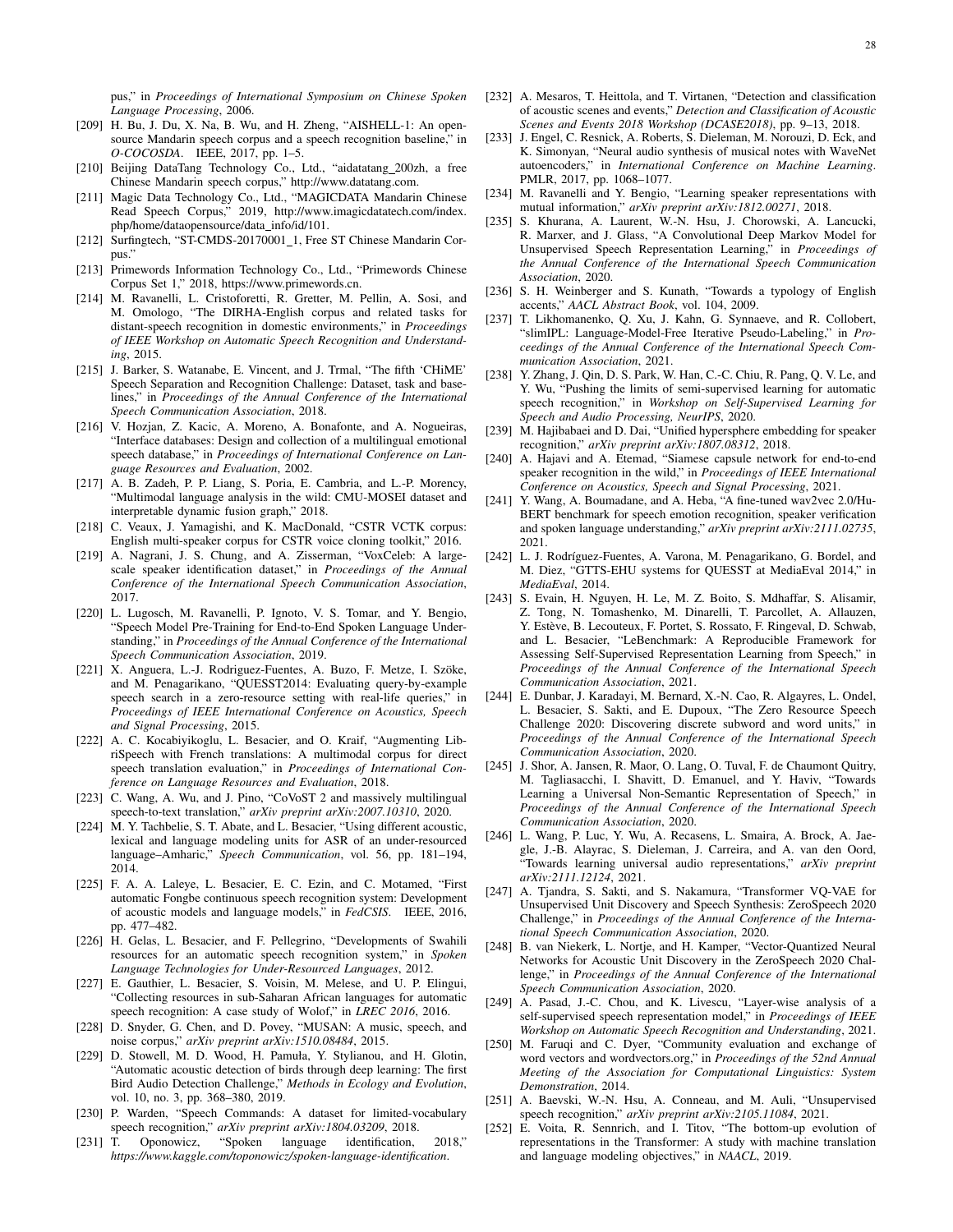- <span id="page-28-0"></span>[253] T. G. Grigg, D. Busbridge, J. Ramapuram, and R. Webb, "Do selfsupervised and supervised methods learn similar visual representations?" in *https://arxiv.org/abs/2110.00528*, 2021.
- <span id="page-28-1"></span>[254] S. Ling, J. Salazar, Y. Liu, and K. Kirchhoff, "BERTphone: Phonetically-aware encoder representations for utterance-level speaker and language recognition," in *Proceedings of Odyssey: The Speaker and Language Recognition Workshop*, 2020, pp. 9–16.
- <span id="page-28-2"></span>[255] C. Wang et al., "Self-supervised learning for speech recognition with intermediate layer supervision," *arXiv e-print 2112.08778*, 2021.
- <span id="page-28-3"></span>[256] S. wen Yang, A. T. Liu, and H. yi Lee, "Understanding self-attention of self-supervised audio Transformers," in *Proceedings of the Annual Conference of the International Speech Communication Association*, 2020.
- <span id="page-28-4"></span>[257] Y.-A. Chung, Y. Belinkov, and J. Glass, "Similarity analysis of selfsupervised speech representations," in *Proceedings of IEEE International Conference on Acoustics, Speech and Signal Processing*, 2021.
- <span id="page-28-5"></span>[258] H. Zhou, A. Baevski, and M. Auli, "A comparison of discrete latent variable models for speech representation learning," in *https://arxiv.org/abs/2010.14230*, 2020.
- <span id="page-28-6"></span>[259] M. Rivière, A. Joulin, P.-E. Mazaré, and E. Dupoux, "Unsupervised pretraining transfers well across languages," in *Proceedings of IEEE International Conference on Acoustics, Speech and Signal Processing*, 2020.
- <span id="page-28-7"></span>[260] J. Pu, Y. Yang, R. Li, O. Elibol, and J. Droppo, "Scaling effect of self-supervised models," in *Interspeech*, 2021.
- <span id="page-28-8"></span>[261] X. Chang, T. Maekaku, P. Guo, J. Shi, Y.-J. Lu, A. S. Subramanian, T. Wang, S.-w. Yang, Y. Tsao, H.-y. Lee *et al.*, "An exploration of self-supervised pretrained representations for end-to-end speech recognition," *arXiv preprint arXiv:2110.04590*, 2021.
- <span id="page-28-9"></span>[262] W.-N. Hsu, A. Sriram, A. Baevski, T. Likhomanenko, Q. Xu, V. Pratap, J. Kahn, A. Lee, R. Collobert, G. Synnaeve, and M. Auli, "Robust wav2vec 2.0: Analyzing domain shift in self-supervised pre-training," in *Proceedings of the Annual Conference of the International Speech Communication Association*, 2021.
- <span id="page-28-10"></span>[263] A. Conneau, A. Baevski, R. Collobert, A. Mohamed, and M. Auli, "Unsupervised cross-lingual representation learning for speech recognition," *CoRR, abs/2006.13979*, 2020.
- <span id="page-28-11"></span>[264] D.-R. Liu, K.-Y. Chen, H.-Y. Lee, and L.-s. Lee, "Completely unsupervised phoneme recognition by adversarially learning mapping relationships from audio embeddings," *Proceedings of the Annual Conference of the International Speech Communication Association*, pp. 3748–3752, 2018.
- <span id="page-28-12"></span>[265] Y.-H. Wang, H. yi Lee, and L. shan Lee, "Segmental audio word2Vec: Representing utterances as sequences of vectors with applications in spoken term detection," in *Proceedings of IEEE International Conference on Acoustics, Speech and Signal Processing*, 2018.
- <span id="page-28-13"></span>[266] C.-K. Yeh, J. Chen, C. Yu, and D. Yu, "Unsupervised speech recognition via segmental empirical output distribution matching," *Proceedings of International Conference on Learning Representations*, 2018.
- <span id="page-28-14"></span>[267] Y.-H. Wang, C.-T. Chung, and H.-y. Lee, "Gate activation signal analysis for gated recurrent neural networks and its correlation with phoneme boundaries," *Proceedings of the Annual Conference of the International Speech Communication Association*, 2017.
- <span id="page-28-15"></span>[268] Y. Liu, J. Chen, and L. Deng, "Unsupervised sequence classification using sequential output statistics," in *Proceedings of Advances in Neural Information Processing Systems*, 2017.
- <span id="page-28-16"></span>[269] K.-Y. Chen, C.-P. Tsai, D.-R. Liu, H.-Y. Lee, and L.-s. Lee, "Completely unsupervised speech recognition by a generative adversarial network harmonized with iteratively refined hidden Markov models," *Proceedings of the Annual Conference of the International Speech Communication Association*, pp. 1856–1860, 2019.
- <span id="page-28-17"></span>[270] Y.-A. Chung, W.-H. Weng, S. Tong, and J. Glass, "Unsupervised crossmodal alignment of speech and text embedding spaces," *Proceedings of Advances in Neural Information Processing Systems*, vol. 31, pp. 7354–7364, 2018.
- <span id="page-28-18"></span>[271] ——, "Towards unsupervised speech-to-text translation," in *Proceedings of IEEE International Conference on Acoustics, Speech and Signal Processing*, 2019, pp. 7170–7174.
- <span id="page-28-19"></span>[272] M. Artetxe, G. Labaka, and E. Agirre, "A robust self-learning method for fully unsupervised cross-lingual mappings of word embeddings," in *Proceedings of the 56th Annual Meeting of the Association for Computational Linguistics (Volume 1: Long Papers)*. Melbourne, Australia: Association for Computational Linguistics, Jul. 2018, pp. 789–798. [Online]. Available:<https://aclanthology.org/P18-1073>
- <span id="page-28-20"></span>[273] I. Goodfellow, J. Pouget-Abadie, M. Mirza, B. Xu, D. Warde-Farley, S. Ozair, A. Courville, and Y. Bengio, "Generative adversarial nets,"

in *Proceedings of Advances in Neural Information Processing Systems*, 2014, pp. 2672–2680.

- [274] M. Arjovsky, S. Chintala, and L. Bottou, "Wasserstein GAN," Proceed*ings of the 34th International Conference on Machine Learning*, pp. 214–223, 2017.
- <span id="page-28-21"></span>[275] I. Gulrajani, F. Ahmed, M. Arjovsky, V. Dumoulin, and A. Courville, "Improved training of Wasserstein GANs," *Proceedings of the 31st International Conference on Neural Information Processing Systems*, pp. 5769–5779, 2017.
- <span id="page-28-22"></span>[276] M. Artetxe, G. Labaka, E. Agirre, and K. Cho, "Unsupervised neural machine translation," *Proceedings of International Conference on Learning Representations*, 2018.
- [277] A. Conneau, G. Lample, M. Ranzato, L. Denoyer, and H. Jégou, "Word translation without parallel data," *Proceedings of International Conference on Learning Representations*, 2018.
- <span id="page-28-23"></span>[278] G. Lample, A. Conneau, L. Denoyer, and M. Ranzato, "Unsupervised machine translation using monolingual corpora only," *Proceedings of International Conference on Learning Representations*, 2018.
- <span id="page-28-24"></span>[279] G.-T. Lin, C.-J. Hsu, D.-R. Liu, H.-Y. Lee, and Y. Tsao, "Analyzing the robustness of unsupervised speech recognition," 2021.
- <span id="page-28-25"></span>[280] A. Tjandra, S. Sakti, and S. Nakamura, "Listening while speaking: Speech chain by deep learning," in *Proceedings of IEEE Workshop on Automatic Speech Recognition and Understanding*. IEEE, 2017, pp. 301–308.
- <span id="page-28-28"></span>[281] T. Hori, R. Astudillo, T. Hayashi, Y. Zhang, S. Watanabe, and J. Le Roux, "Cycle-consistency training for end-to-end speech recognition," in *Proceedings of IEEE International Conference on Acoustics, Speech and Signal Processing*. IEEE, 2019, pp. 6271–6275.
- <span id="page-28-26"></span>[282] G. Wang, A. Rosenberg, Z. Chen, Y. Zhang, B. Ramabhadran, Y. Wu, and P. Moreno, "Improving speech recognition using consistent predictions on synthesized speech," in *Proceedings of IEEE International Conference on Acoustics, Speech and Signal Processing*. IEEE, 2020, pp. 7029–7033.
- <span id="page-28-27"></span>[283] A. Tjandra, S. Sakti, and S. Nakamura, "Machine speech chain with one-shot speaker adaptation," *arXiv preprint arXiv:1803.10525*, 2018.
- <span id="page-28-29"></span>[284] -, "End-to-end feedback loss in speech chain framework via straight-through estimator," in *Proceedings of IEEE International Conference on Acoustics, Speech and Signal Processing*. IEEE, 2019, pp. 6281–6285.
- <span id="page-28-30"></span>[285] M. K. Baskar, S. Watanabe, R. Astudillo, T. Hori, L. Burget, and J. Černockỳ, "Semi-supervised sequence-to-sequence ASR using unpaired speech and text," *arXiv preprint arXiv:1905.01152*, 2019.
- <span id="page-28-31"></span>[286] R. J. Williams, "Simple statistical gradient-following algorithms for connectionist reinforcement learning," *Machine Learning*, vol. 8, no. 3, pp. 229–256, 1992.
- <span id="page-28-32"></span>[287] F. Jelinek, *Statistical Methods for Speech Recognition*. MIT press, 1997.
- <span id="page-28-33"></span>[288] M. Mohri, F. Pereira, and M. Riley, "Weighted finite-state transducers in speech recognition," *Computer Speech & Language*, vol. 16, no. 1, pp. 69–88, 2002.
- <span id="page-28-34"></span>[289] C. Gulcehre, O. Firat, K. Xu, K. Cho, L. Barrault, H.-C. Lin, F. Bougares, H. Schwenk, and Y. Bengio, "On using monolingual corpora in neural machine translation," *arXiv preprint arXiv:1503.03535*, 2015.
- <span id="page-28-35"></span>[290] J. Chorowski and N. Jaitly, "Towards better decoding and language model integration in sequence to sequence models," *arXiv preprint arXiv:1612.02695*, 2016.
- <span id="page-28-36"></span>[291] A. v. d. Oord, S. Dieleman, H. Zen, K. Simonyan, O. Vinyals, A. Graves, N. Kalchbrenner, A. Senior, and K. Kavukcuoglu, "WaveNet: A generative model for raw audio," *arXiv preprint arXiv:1609.03499*, 2016.
- <span id="page-28-37"></span>[292] J. Shen, R. Pang, R. J. Weiss, M. Schuster, N. Jaitly, Z. Yang, Z. Chen, Y. Zhang, Y. Wang, R. Skerrv-Ryan *et al.*, "Natural TTS synthesis by conditioning WaveNet on mel spectrogram predictions," in *Proceedings of IEEE International Conference on Acoustics, Speech and Signal Processing*. IEEE, 2018, pp. 4779–4783.
- <span id="page-28-38"></span>[293] J. Li, R. Gadde, B. Ginsburg, and V. Lavrukhin, "Training neural speech recognition systems with synthetic speech augmentation," *arXiv preprint arXiv:1811.00707*, 2018.
- [294] S. Ueno, M. Mimura, S. Sakai, and T. Kawahara, "Multi-speaker sequence-to-sequence speech synthesis for data augmentation in acoustic-to-word speech recognition," in *Proceedings of IEEE International Conference on Acoustics, Speech and Signal Processing*. IEEE, 2019, pp. 6161–6165.
- [295] A. Rosenberg, Y. Zhang, B. Ramabhadran, Y. Jia, P. Moreno, Y. Wu, and Z. Wu, "Speech recognition with augmented synthesized speech,"